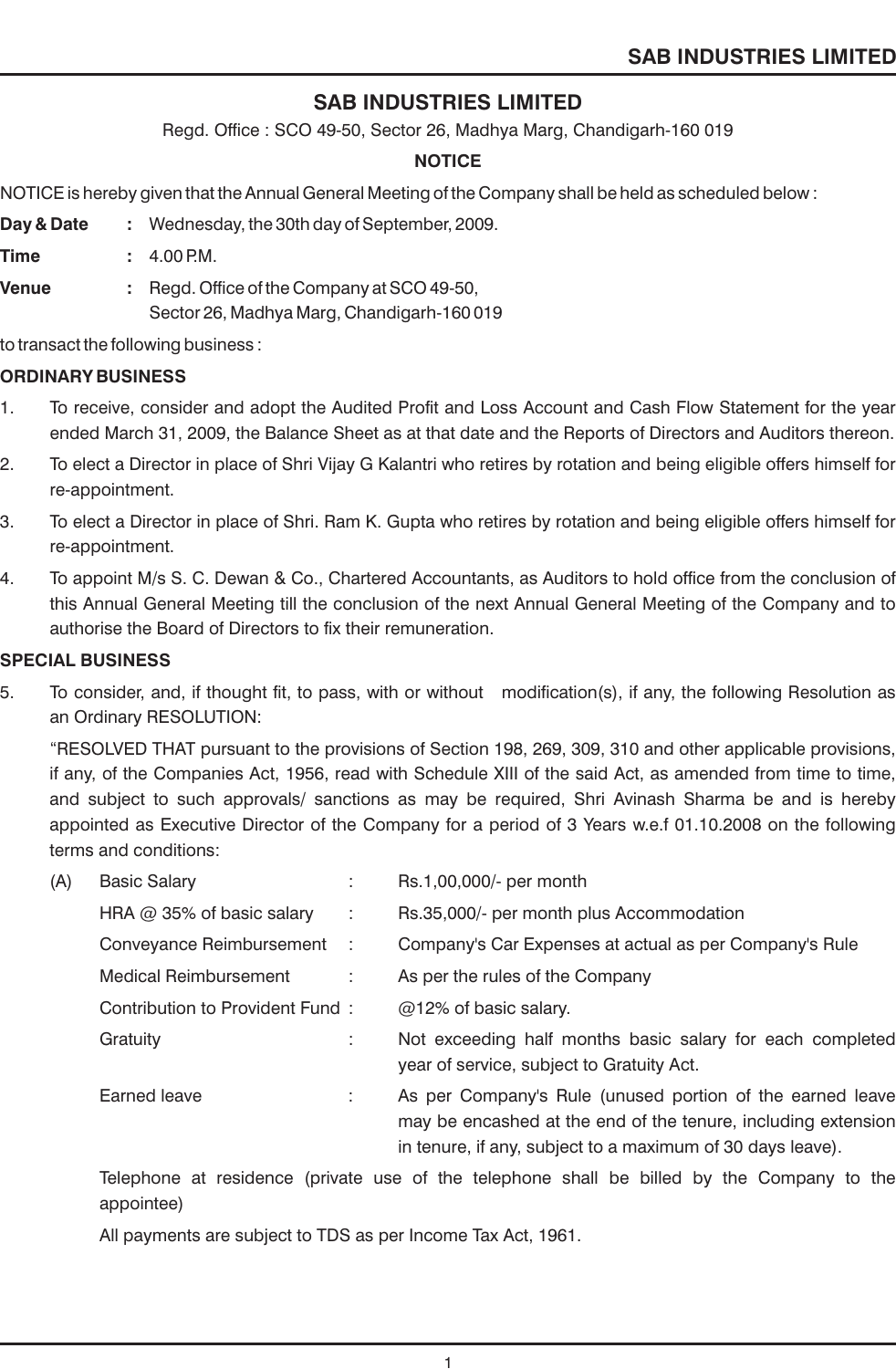

### (B) Commission

5% of net profit inclusive of remuneration mentioned in (A) above. For the purpose of calculation of said commission of 5% on net profit, Net profit shall exclude the profit generated/to be generated by the sale of Land, by the sale of Investment in shares, dividend of investment in shares and due to any claim received / to be received for the Cases/ work done before Ist October, 2008 or any other receivable against the work executed by the company before the said date of Ist October, 2008.

RESOLVED FURTHER THAT in the event of losses or inadequate profits in any financial year during the term of office of Shri. Avinash Sharma as Executive Director, the aforesaid salary and all other benefits, remuneration and other perquisites mentioned at (A) above, be paid to the appointee as minimum remuneration subject to the ceiling laid down in schedule XIII to the Companies Act, 1956 as amended/modified or enacted from time to time.

RESOLVED FURTHER THAT the Board of Directors be and are hereby authorized to take all steps and to do all such acts, deeds, matters and things as may be deemed necessary, expedient and proper to give effect to the aforesaid resolution."

> By order of the Board of Directors for SAB INDUSTRIES LIMITED

Place : Chandigarh H.K. SINGHAL Dated : 20th August, 2009 *Director*

### **NOTES :**

- 1. A member entitled to attend and vote at the meeting is entitled to appoint a proxy to attend and vote instead of himself/herself and the proxy so appointed need not be a member of the Company. The proxy duly executed and properly stamped should reach the Company's Registered Office at least 48 hours before the time of the meeting. The Blank Proxy Form is enclosed herewith.
- 2. The Register of Members and Share Transfer Books of the Company shall remain closed from 21.09.2009 to 26.09.2009 (both days inclusive).
- 3. The Company is maintaining the "INVESTORS SERVICE CELL" at its Regd. Office at SCO 49-50, Sector 26, Madhya Marg, Chandigarh 160019.
- 4. Members having any queries relating to Annual Report are requested to send their queries at least seven days before the date of the Meeting.

### **EXPLANATORY STATEMENT PURSUANT TO SECTION 173(2) OF THE COMPANIES ACT, 1956.**

### **ITEM No. 5**

Shri Avinash Sharma is a B.E. (Civil) by profession. He has a very wide and rich experience of over 20 years in Civil and Engineering Works. Your directors are of opinion that the Company shall be benefited tremendously from his rich experience and expertise.

Your Directors therefore recommended the appointment of Shri Avinash Sharma as Executive Director for three years w.e.f. 01.10.2008.

None of the Directors except Shri Avinash Sharma is interested in the proposed resolution.

By order of the Board of Directors for SAB INDUSTRIES LIMITED

Place : Chandigarh H.K. SINGHAL Dated : 20th August, 2009 *Director*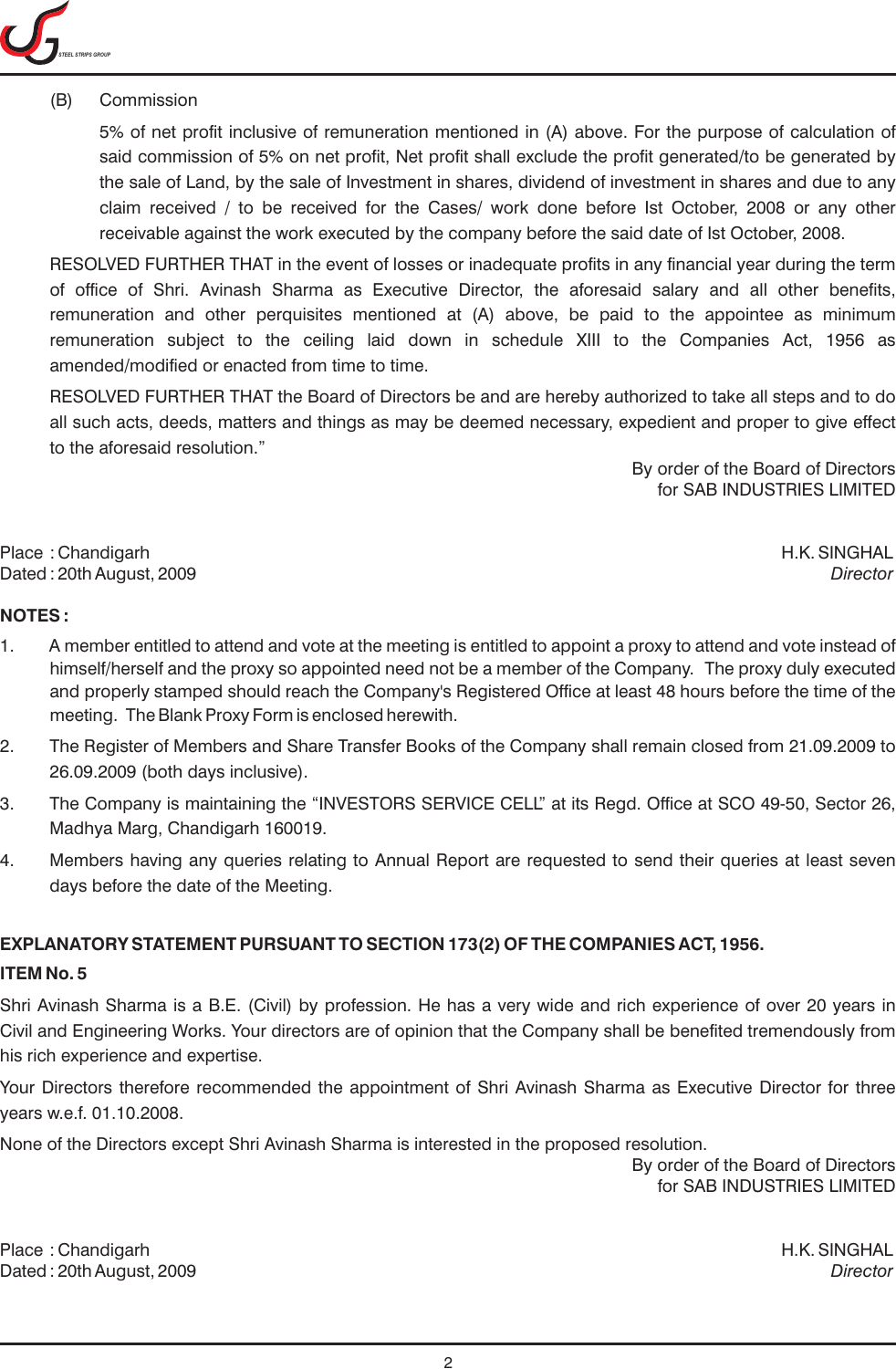# **DIRECTORS' REPORT**

Dear Members,

The Directors of your Company have pleasure in presenting the Annual Report on Accounts for the financial year ending 31st March, 2009.

### **FINANCIAL HIGHLIGHTS**

|                                             |                       | (Rs.in Lacs) |
|---------------------------------------------|-----------------------|--------------|
|                                             | 31.03.2009 31.03.2008 |              |
| Turnover and Other Income                   | 2721.37               | 2596.45      |
| Operating Profit                            | 831.62                | 849.67       |
| <b>Financial Expenses</b>                   | 318.22                | 622.45       |
| Depreciation                                | 84.95                 | 105.25       |
| Net Profit/ (Loss) before Income Tax 428.45 |                       | 121.97       |
| Profit after Tax                            | 387.16                | 86.44        |
|                                             |                       |              |

### **OPERATIONS AND FUTURE OUTLOOK**

Despite recession in the Real Estate business, gross income of the Company has increased to Rs2721.37 lacs during the year under review as against Rs.2596.45 lacs during the previous year. Though, the gross profit was marginally lower at Rs.831.62 lacs as against Rs.849.67 lacs, the net profit before tax was higher at Rs.428.45 lacs as against Rs.121.97 lacs. Your Company is making all efforts to strengthen its operations.

During the year, the Company decided to state the investments in quoted shares and Agricultural Lands & Buildings at cost, instead of market price. As a result of this, Revaluation Reserve amounting to Rs.90,23,83,289/-, created by revaluation in earlier years, has been reversed. However, this has no effect on the profits of the Company.

### **SEGMENT REPORT**

Your Company has a number of activities in its fold. Its primary business activities include Construction and Engineering, Real Estate, Information Technology and Trading. The Company is registered with various Government Bodies like Uttranchal PWD (B&R), HP PWD (B&R), Haryana PWD (B&R) and PUDA as class-1 contractors. This segment has the largest share of revenue and profits in the performance of the Company. The civil construction segment is equipped with latest plant and equipment. This segment also provides consultancy in the field of civil engineering and preparation and award of claims.

The Infotech Division of the Company undertakes activities of an Internet Service Provider in Punjab Telecom Circle including Punjab, Chandigarh, Panchkula and parts of Haryana and Himachal Pradesh.

The other important segment of activities of your Company include development and sale of Real Estate. The Company is already in the process of developing a Housing Complex at Derabassi, on Ambala-Chandigarh National Highway, at Derabassi in Punjab.

A breakup of the segment-wise performance is given in the 'Notes on Accounts' which forms a part of the Balance Sheet.

### **SUBSIDARY COMPANY**

As reported earlier, the Company has promoted a joint venture Company in Iran for manufacture of approximately 2000 tonnes and 2600 tonnes of Ammonia and Urea respectively together with their respective and related by- products. As per agreement, your Company will have 55% share in the Equity of the Company. The said Company has allotted 660 Equity Shares of Iranian Rials 85,00,000 each, till date, amounting to Rs.2,63,15,831, to your Company.

Another Wholly owned Subsidiary, Munak International Trading Corporation, Mauritius, established for trading activities, did not undertake any business during the year.

As required under Section 212 of the Companies Act, 1956, the Accounts and Statements of Munak International Trading Corporation and Lavan Chemical Company, Iran are attached and form a part of this report.

### **ALLOTMENT OF BONUS EQUITY SHARES**

On 31.01.2009, the Company has allotted 75,94,186 Equity Shares of Rs.10/- each as Bonus Shares to the existing shareholders of the Company. Consequently, the issued and paid up capital of your Company has increased to Rs.15,18,83,720 divided into 1,51,88,372 equity shares of Rs.10/- each.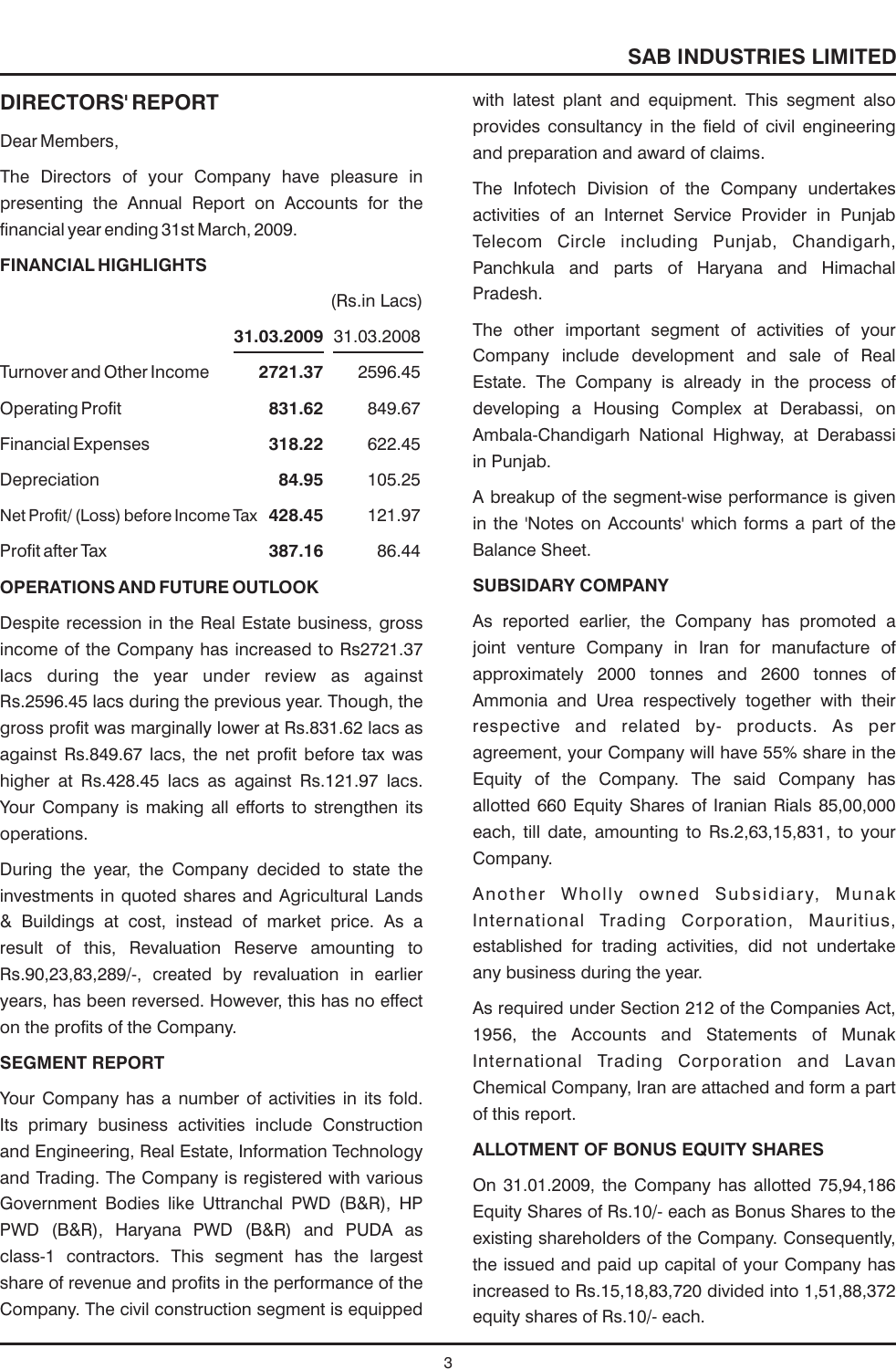

### **DIRECTORS**

During the year, Shri Avinash Sharma has been appointed as Executive Director of the Company w.e.f. 01.10.2008 in place of Shri L B Gupta who resigned. Your Directors place on record their appreciation of the valuable guidance and support provided by Shri L B Gupta during his association with the Company as Executive Director.

Shri Vijay G Kalantri and Shri Ram K Gupta, Directors of the Company, retire by rotation at the ensuing Annual General Meeting and being eligible offer themselves for re-appointment.

### **DIVIDEND**

Keeping in view the expansion programmes to be undertaken by the Company in future. Your Company has decided not to declare any dividend during the year.

### **INTERNAL CONTROL SYSTEMS**

The internal control systems and processes of your Company cover operational efficiency, accuracy and promptness in financial reporting, compliance with laws and regulations and development of mature, disciplined and effective processes. The processes are also designed to meet the goals of cost, schedule, functionality and quality, thus resulting in higher levels of customer satisfaction.

### **CORPORATE GOVERNANCE**

A separate section on Corporate Governance forms part of the Directors' Report in pursuance to Clause 49 of the Listing Agreement, with Stock Exchanges.

### **FIXED DEPOSITS**

During the year ended March 31, 2009, your Company has not accepted any deposits from the public within the meaning of the provisions of Section 58-A of the Companies Act, 1956. Also, there are no unpaid or unclaimed deposits of any previous years.

### **AUDITORS**

M/s S.C. Dewan & Co. was appointed as Statutory Auditors of the Company to hold office till the conclusion of the ensuing Annual General Meeting of the Company. The Auditors retire at the said meeting and, being eligible, have offered themselves for reappointment. The company has received a certificate from them pursuant to Section 224 (IB) of the Companies Act, 1956, confirming their eligibility for reappointment.

Regarding valuation of Investments in quoted shares and Agricultural Lands & Buildings, the same has been done at cost, instead of market price, to comply with the Accounting Standards.

### **INSURANCE**

All the Properties of the Company have been adequately insured.

### **MANAGEMENT DISCUSSION AND ANALYSIS**

Your Company is engaged in construction & engineering, InfoTech, Real Estate and Trading. Besides, the Company has also promoted a Joint Venture Company in Iran for setting up a project for the production of approximately 2000 tonnes and 2600 tonnes of Ammonia and Urea respectively, together with their respective and related Byproducts.

Real Estate business has been seeing a substantial growth in the country. The Company is gearing up to seize this opportunity to grow. The Company has already launched a Housing Complex named "SSL HIGHWAY TOWERS" at Derabassi near Chandigarh. The business is expected to pick up in the near future.

### **DIRECTORS' RESPONSIBILITY STATEMENT**

Pursuant to Section 217(2AA) of the Companies Ac, 1956, the Directors' confirm that :

- i) in preparation of the Balance Sheet and the Profit and Loss Account and Cash Flow Statement of the Company, the applicable accounting standards have been followed alongwith proper explanation relating to material departures.
- ii) the Directors have selected such accounting policies and applied them consistently and made judgements and estimates that are reasonable and prudent so as to give a true and fair view of the state of affairs of the Company at the end of the financial year and of the profit of the Company for that period.
- iii) the Directors have taken proper and sufficient care for the maintenance of adequate Accounting records in accordance with the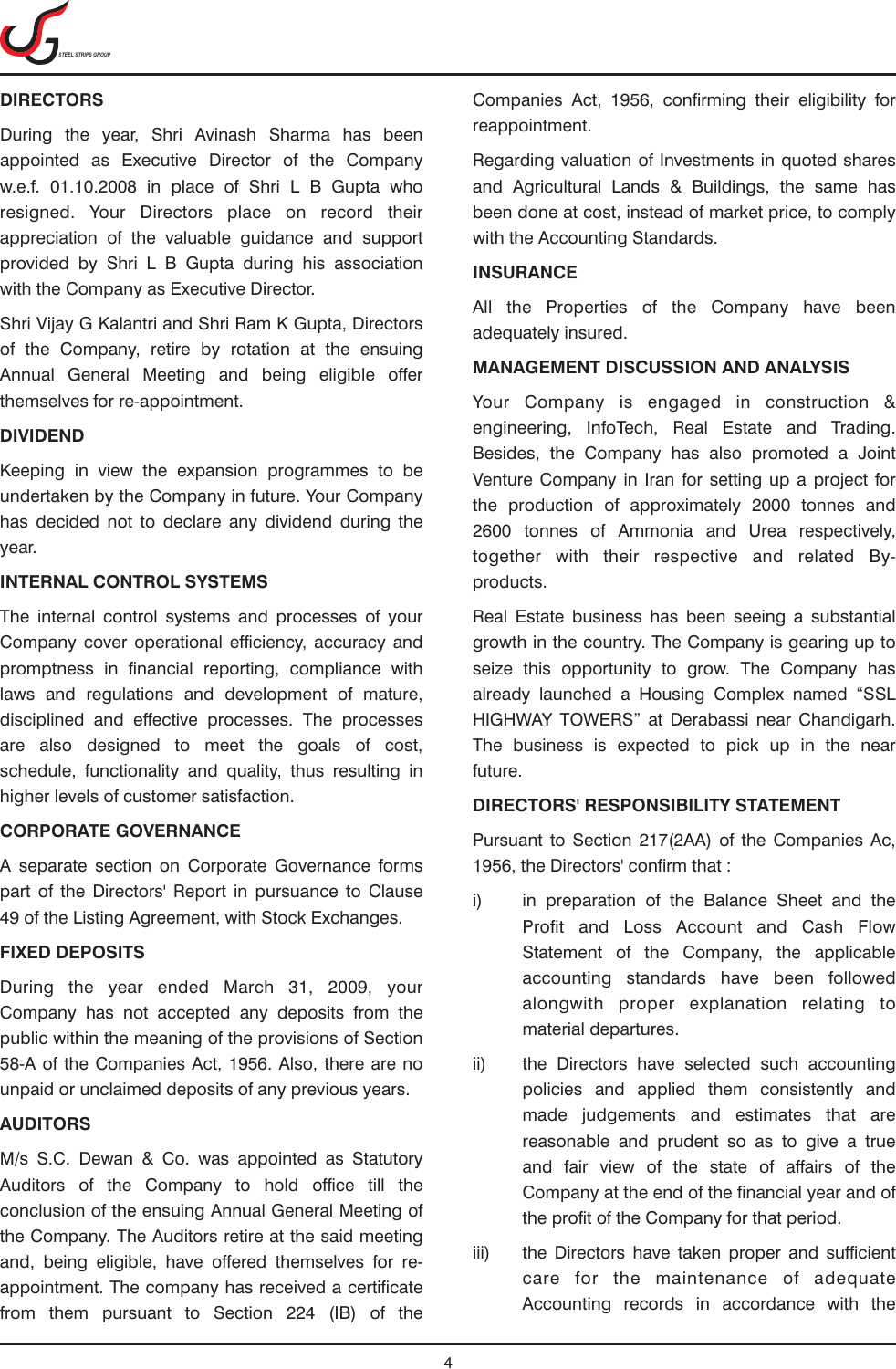provisions of the Companies Act, 1956, for safeguarding the assets of the company and for preventing and detecting fraud and other irregularities.

iv) The annual accounts have been prepared on a going concern basis.

# **CONSERVATION OF ENERGY, TECHNOLOGY ABSORPTION AND FOREIGN EXCHANGE EARNINGS AND OUTGO**

- (a) The provisions of Section 217(1)(e) of the Companies Act, 1956 with regard to Conservation of Energy and Technology Absorption are not applicable as your Company is not engaged in any Industrial activities.
- (b) Foreign Exchange Earnings and Outgo:

|            | 31.03.2009            | 31.03.2008  |
|------------|-----------------------|-------------|
| - Earnings | Nil                   | 9.74 Lacs   |
| - Outgo    | <b>Rs.726.27 Lacs</b> | 127.11 Lacs |

### **PARTICULARS OF EMPLOYEES**

Relations during the period under review continued to be peaceful and harmonious. There was no employee who was drawing a salary of Rs.24,00,000/- and above per annum if employed for full year, or a salary of Rs.2,00,000/- and above per month if employed for a part of the year.

### **ACKNOWLEDGMENTS**

Your Directors would like to place on record their sincere appreciation for the wholehearted support and contributions made by all employees of the Company, Customers, Bankers and Government Authorities. The Directors also express their gratitude to the shareholders for their valuable and un-stinted support.

> For and on behalf of BOARD OF DIRECTORS

Place : Chandigarh H.K. Singhal Avinash Sharma<br>Director Executive Director Dated : 07.07.2009 *Director Executive Director*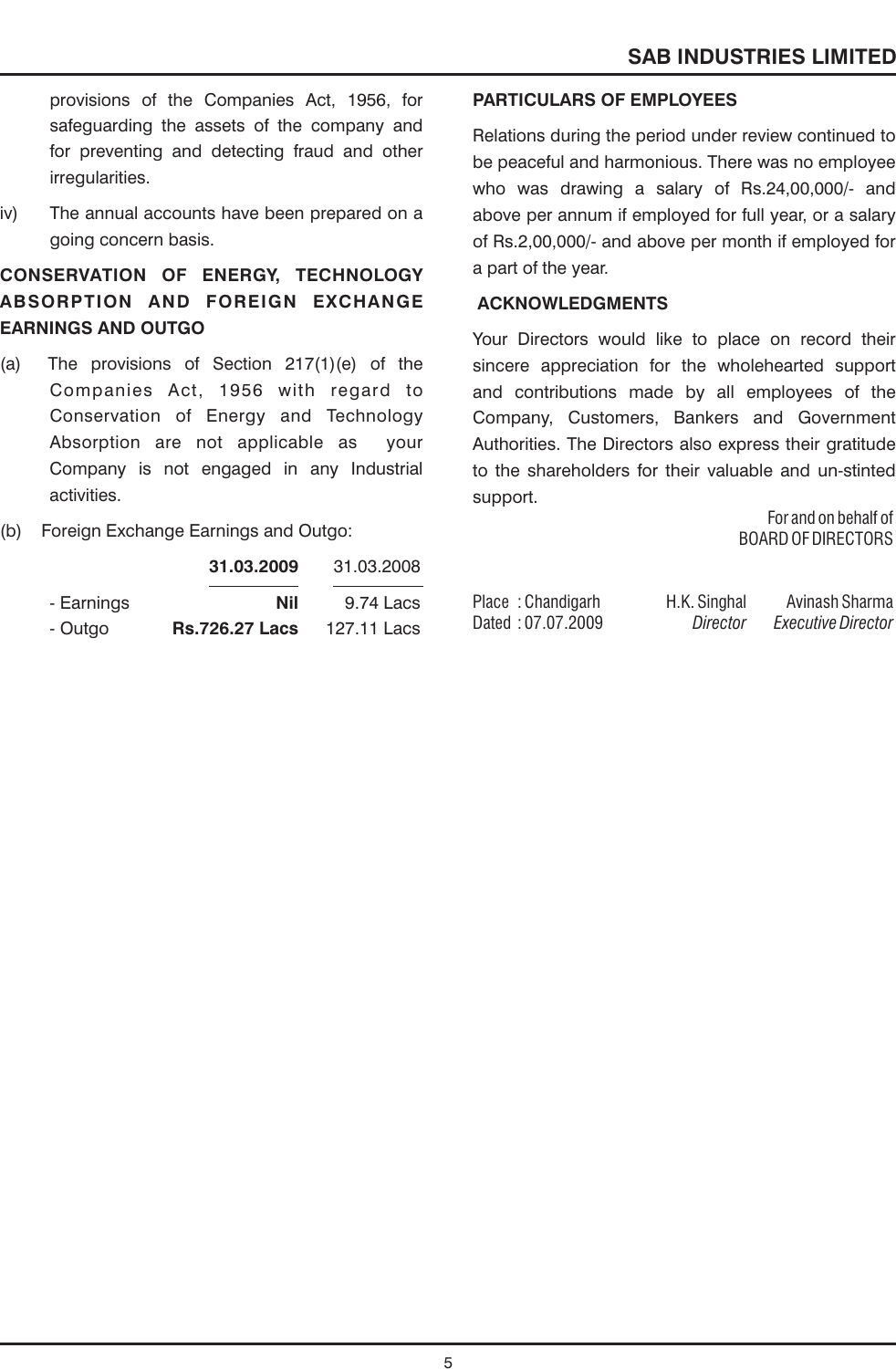

# **CORPORATE GOVERNANCE**

# **REPORT ON CORPORATE GOVERNANCE**

# **(I) A brief statement on Company's philosophy on code of governance:**

SAB Industries Ltd. (SABIL) believes in practicing the principles of good corporate governance, disclosure and transparency in all its activities and processes right from the beginning. Towards this objective, SABIL has always focused on good corporate governance, which it considers as a key driver of sustainable corporate growth and long term value creation.

# **(II) BOARD OF DIRECTORS**

Composition and category of directors:

- (i) The Company's policy is to have appropriate mix of Executive and Non-Executive Directors to maintain the independence of the Board and to separate the Board functions of governance and management. At Present, the Board of Directors comprises of 8 Directors with a Non-Executive Chairman. Of the Eight Directors, 7 (i.e. 87.5%) are Non-Executive Directors, including 4 (i.e. 50%) Independent Directors. None of the Non-Executive / Independent Directors has any material pecuniary relationship or transactions with the Company.
- (ii) Five Board Meetings were held during the year and gap between two meetings did not exceed four months. The dates on which the Board Meetings were held are 28.05.08, 30.06.08, 31.07.08, 31.10.08 and 31.01.09.
- (iii) The names and categories of the directors on the Board, their attendance at Board Meetings and Annual General Meeting held during the year and the number of Directorships and Committee chairmanships / memberships held by them in other companies is given below. Other Directorships do not include directorships of private limited companies, foreign companies, and companies under Section 25 of the Companies Act. Chairmanships/ Memberships of Board Committees include only that of Audit and Shareholders/ Investors Grievance Committees.

| Name of<br>Director and<br>Designation | Category                                      |      | No. of Board<br>meetings held<br>during the year<br>2008-09 | Whether<br>attended<br>last AGM held<br>on 27th<br>September, 2008 | No. of Directorships<br>in other<br><b>Public Companies</b> |                | No. of Committee<br>positions held<br>in other<br>Public companies |        |
|----------------------------------------|-----------------------------------------------|------|-------------------------------------------------------------|--------------------------------------------------------------------|-------------------------------------------------------------|----------------|--------------------------------------------------------------------|--------|
|                                        |                                               | Held | Attended                                                    |                                                                    | Chairman                                                    | Member         | Chairman                                                           | Member |
| Shri R.K.Garg,<br>(Chairman)           | Promoter-<br>Non-Executive<br><b>Director</b> | 5    | 5                                                           | N <sub>0</sub>                                                     | 3                                                           | $\overline{2}$ | Nil                                                                | Nil    |
| Shri L.B. Gupta**                      | <b>Executive Director</b>                     | 4    | 4                                                           | Yes                                                                | Nil                                                         | Nil            | Nil                                                                | Nil    |
| Shri Avinash Sharma*                   | <b>Executive Director</b>                     | 1    |                                                             | No                                                                 | Nil                                                         | Nil            | Nil                                                                | Nil    |
| Shri Ram K Gupta                       | Non-Executive<br>Independent Director         | 5    | 4                                                           | N <sub>0</sub>                                                     | Nil                                                         | 3              | Nil                                                                |        |
| Shri Sanjay Garg                       | Non-Executive<br><b>Director</b>              | 5    | 4                                                           | Yes                                                                | Nil                                                         | $\overline{2}$ | Nil                                                                |        |
| Shri Vijay G Kalantri                  | Non-Executive<br>Independent Director         | 5    |                                                             | No                                                                 | 4                                                           | 9              | Nil                                                                | 4      |
| Shri Kanwarjit Singh                   | Non-Executive<br>Independent Director         | 5    | $\overline{2}$                                              |                                                                    |                                                             |                |                                                                    |        |
| Shri S.S. Dawra                        | Non-Executive<br>Independent Director         | 5    | $\overline{2}$                                              |                                                                    |                                                             |                |                                                                    |        |
| Shri H.K. Singhal                      | Non-Executive<br><b>Director</b>              | 5    | 5                                                           | Yes                                                                | Nil                                                         | 6              | Nil                                                                |        |

Sh. Avinash Sharma has been appointed as additional director w.e.f 01.10.2008.

\*\* Sh. L B. Gupta has resigned as a director w.e.f. 30.11.2008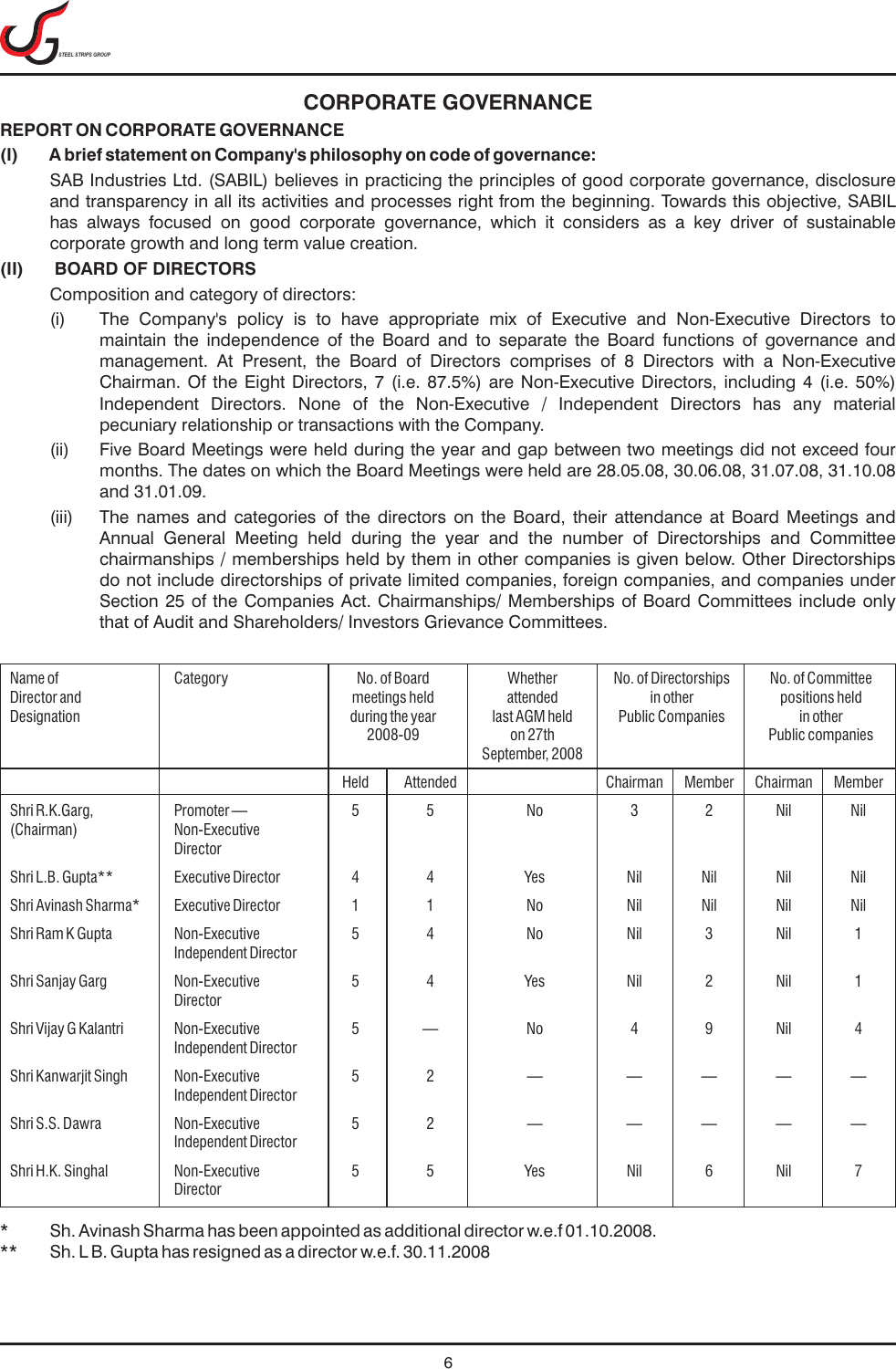- (i) None of the Non-Executive Directors has any material pecuniary relationship or transactions with the Company. The Company has not entered into any materially significant transactions with its Directors/ Management or relatives etc. affecting the interest of the Company at large, except in normal course of business.
- (ii) During the year, information as mentioned in annexure 1A to Clause 49 of the listing agreement has been placed before the Board for its consideration.
- **(iii) Directors retiring by rotation and being considered for reappointment:**

In accordance with the provisions of Companies Act, 1956, Shri Vijay G Kalantri and Shri Ram K Gupta, retire by rotation at the forthcoming Annual General Meeting and are eligible for re-appointment.

### **BRIEF DESCRIPTION OF DIRECTORS RETIRING BY ROTATION:**

### **Shri Vijay G Kalantri**

Sh. Vijay G Kalantri is a leading industrialist with vast experience in the field of management, power projects and ports. He is the President of All India Association of Industries (AIAI), Indian Council of Foreign Trade (ICOFT) and Indo Polish Chamber of Commerce and Industry. He has been the president of All India Manufacturer's Organisation (AIMO) & Association of Machinery Merchants Textile Stores of India (AMMTSM). He is a Director of the Company since 30.12.2005.

Shri Vijay G Kalantri holds Directorships in the following other Companies:

| <b>Name of Company</b>                       | <b>Nature of interest</b> |
|----------------------------------------------|---------------------------|
| Balaji Infra Porjects Ltd.                   | Chairman & Mg. Director   |
| Dighi Port Ltd.                              | Chairman & Mg. Director   |
| Dighi Rails Infrastructure Ltd.              | Chairman & Mg. Director   |
| Dighi Project Development Co. Ltd.           | Chairman & Mg. Director   |
| Metropolitan Traders Pvt. Ltd.               | Director                  |
| Hindustan Housing Finance &                  | Director                  |
| Dev. Corp. Ltd.                              |                           |
| Sovereign Diamonds Ltd.                      | Director                  |
| VIP Industries Ltd.                          | Director                  |
| Man Industries (I) Ltd.                      | Director                  |
| Vindyachal Hydro Power Ltd.                  | Director                  |
| Gannon Dunkerley & Co. Ltd.                  | Director                  |
| Shree Ram Urban Infrastructure Ltd. Director |                           |
| SAB Industries Ltd.                          | Director                  |
| Zicom Electronic                             |                           |
| Security Systems Ltd.                        | Director                  |
| Courier Publications Pvt. Ltd.               | Director                  |
| S Kumars Nationwide (P) Ltd.                 | Director                  |
| All India Association of Industries          | President                 |
| Indian Council of Foreign Trade              | President                 |
| Indo-Polish Chamber of                       | President                 |
| Commerce & Industry                          |                           |
| Indo-Mauritius Chamber of                    | President                 |
| Commerce & Industry                          |                           |
| <b>World Trade Centre</b>                    | Vice Chairman             |
| <b>Federation of Indian Chambers</b>         | <b>Managing Committee</b> |
| of Commerce & Industry                       | Member                    |

Sh. Vijay G Kalantri does not hold any share in the Company. Vijay G Kalantri is also member/ chairman of the following Committees of Board of other Companies:

| Name of Company                                           | Name of Committee                                                                | Designation<br>(Member or<br>Chairman) |
|-----------------------------------------------------------|----------------------------------------------------------------------------------|----------------------------------------|
| VIP Industries Ltd.                                       | Audit Committee,<br><b>Investors Grievances</b><br>& Share Transfer<br>Committee | Member                                 |
| Zicom Electronic<br><b>Security Systems</b><br>Limited    | Audit Committee                                                                  | Member                                 |
| S. Kumar                                                  | Audit Committee                                                                  | Member                                 |
| Nationwide Ltd.<br>Shree Ram Urban<br>Infrastructure Ltd. | Audit Commitee                                                                   | Member                                 |

### **Shri Ram K Gupta**

Sh. Ram K Gupta, is a Retired Banker and a well qualified and experienced professional.

Sh. Ram K Gupta holds Directorships in the following Companies:

| <b>Name of the Company</b>                        | <b>Nature of Interest</b>   |  |
|---------------------------------------------------|-----------------------------|--|
| Noida Medicare Centre Ltd.<br>Kool Breweries Ltd. | Director<br><b>Director</b> |  |
| Industrial Cable India Ltd.                       | <b>Director</b>             |  |

He is a member of Audit Committee of our Company and Noida Medicare Centre Ltd. Sh. Ram K Gupta does not hold any share in the Company.

### **III) AUDIT COMMITTEE**

- (i) The terms of reference of Audit Committee are as per relevant guidelines and legislations. The primary objective of the Audit Committee is to monitor and provide effective supervision of the management's financial reporting process with a view to ensure accurate, timely and proper disclosures and transparency and to review the adequacy of internal control systems and functions. During the year under review, four Meetings of the Committee were held.
- (ii) The Composition of the Audit Committee and particulars of meetings attended by the members of the Audit Committee are given below:

| Name                                                                         | Category                               | No. of Meetings held<br>during the year 2008-09 |          |
|------------------------------------------------------------------------------|----------------------------------------|-------------------------------------------------|----------|
|                                                                              |                                        | Held                                            | Attended |
| Sh. S.S. Dawra<br>Sh.Ram K Gupta<br>Sh. Kanwarjit Singh<br>Shri H.K. Singhal | Chairman<br>Member<br>Member<br>Member |                                                 | 2<br>2   |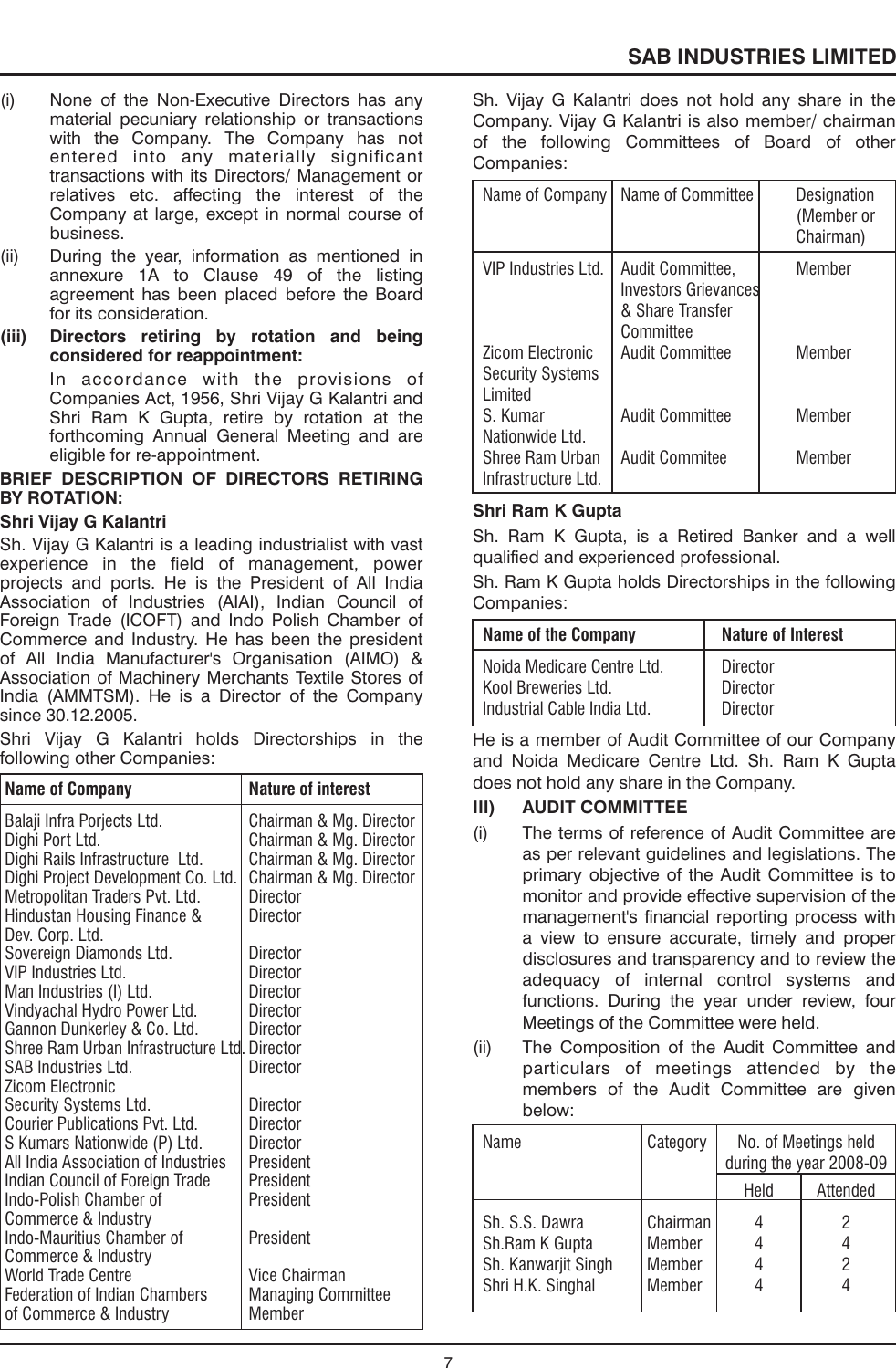

### **(IV) SHARE TRANSFER COMMITTEE**

The Share Transfer Committee approves and expedites the process of share transfers.

The committee consists of the following members:

| Name                                  | Category        | No. of Meetings held<br>during the year 2008-09 |          |
|---------------------------------------|-----------------|-------------------------------------------------|----------|
|                                       |                 | Held                                            | Attended |
| Sh. H.K. Singhal                      | Non-Executive   |                                                 |          |
| Sh. Avinash Sharma Executive Director | <b>Director</b> |                                                 |          |

### **(V) INVESTORS GRIEVANCE COMMITTEE**

(i) The company has constituted an Investor Grievance Committee of Directors to look into the redressal of shareholders' and investors' complaints such as transfer of shares, nonreceipt of shares after transfer, non-receipt of dividends and to ensure expeditious share transfer undertaken by the Registrar and Transfer Agents and recommends measures for overall improvement in the quality of investor services.

The committee consists of following members :

Sh. S.S. Dwara - Non Executive, Independent Director Sh. Avinash Sharma - Executive Director Sh. H.K. Singhal - Non Executive Director

The Company addresses all complaints, suggestions and grievances expeditiously and replies are sent/ issues resolved usually with in 15 days unless there is a dispute or other legal constraint.

(ii) Name, Designation, Address & E-mail of Compliance Officer:

> Sh. H. K. Singhal **Director** SAB INDUSTRIES LIMITED Corporate Office: S C O 49-50, Sector 26, Madhya Marg, Chandigarh. Telephone No. 0172- 2793112, 2792385 E-mail : hksinghal@glide.net.in

### **(VI) DETAILS OF REMUNERATION FOR THE YEAR ENDED MARCH 31, 2009**

(A) Shri Avinash Sharma is Whole Time Director of the Company. His particulars and details of remuneration paid are as under: Designation : Executive Director Date & Tenure : 01.10.2008 of Appointment and for three years Basic Salary : Rs. 1,00,000/- per month House Rent Allowance : 35% of Basic Salary Perquisites : Reimbursement of medical as per the rules of

the Company;

Contribution to Provident Fund @ 12% of basic salary;

Gratuity Not exceeding half month's basic salary for each completed year of service, subject to Gratuity Act;

Earned Leave As per Company's Rules (unused portion of the earned leave may be encashed at the end of the tenure, including extension in tenure, if any, subject to a maximum of 30 days leave);

Telephone at residence (private use of the telephone shall be billed by the Company to the appointee)

All payments are subject to TDS as per Income Tax Act, 1961

5% of net profit inclusive of remuneration mentioned above. For the purpose of calculation, net profit shall exclude the profit generated/ to be generated by the sale of Land, by the sale of Investment in shares, dividend of investment in shares and due to any claim received/ to be received for the cases/ work done before 1st October 2008 or any other receivable against the work executed by the company before the said date.

In the event of losses or inadequate profits in any financial year during the term of office of Sh. Avinash Sharma as Executive Director, the aforesaid salary and all other benefits and other remuneration/ perquisites shall be paid to the appointee as minimum remuneration subject to ceiling laid down in Schedule XIII of the Companies Act, 1956, as amended, modified or re-enacted from time to time.

(B) Detail of Sitting fee paid to the Directors for attending the Board Meetings / Committee Meetings held during 01.04.2008 to 31.03.2009

| <b>NAME OF DIRECTOR</b> | SITTING FEE (in Rs.) |
|-------------------------|----------------------|
| Shri R.K. Garg          | 20,000               |
| Shri Ram K Gupta        | 28,000               |
| Shri Kanwarjit Singh    | 14,000               |
| Shri Sanjay Garg        | 20,000               |
| Shri Vijay G. Kalantri  |                      |
| Shri H.K. Singhal       | 33,000               |
| Shri S.S. Dawra         | 14,000               |
|                         |                      |

**(VII) DETAIL OF SHARES OF THE COMPANY HELD BY DIRECTORS AS ON 31ST MARCH, 2009.**

| Name                   | No. of Shares |
|------------------------|---------------|
| Shri R.K. Garg         | 3404020       |
| Shri Ram K Gupta       | Nil           |
| Shri Kanwarjit Singh   | Nil           |
| Shri S.S. Dawra        | Nil           |
| Shri Sanjay Garg       | Nil           |
| Shri Vijay G. Kalantri | Nil           |
| Shri H.K. Singhal      | 20            |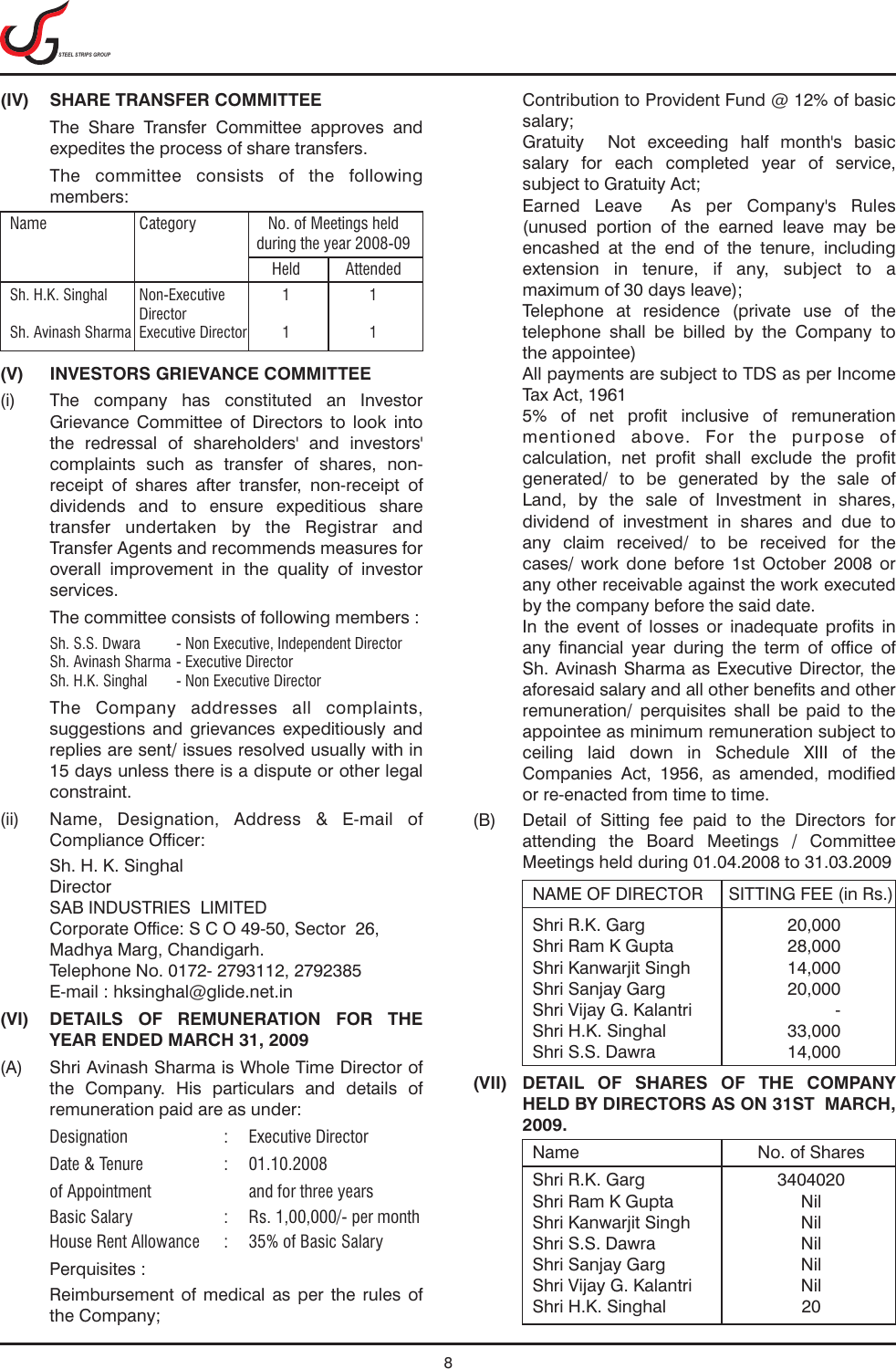### **(VIII) (i) GENERAL BODY MEETINGS**

Date and venue of last few Annual General Meetings:

| Date of<br>last<br>three AGMs | Venue                                                                                                       | Special<br>Resolution(s)<br>passed                                   |
|-------------------------------|-------------------------------------------------------------------------------------------------------------|----------------------------------------------------------------------|
| 30.09.2006                    | Regd Office of the<br>Company at:<br>Village Rampur Banjaran,<br>Near Dhaula kuan,<br>Distt. Sirmour (H.P.) | None                                                                 |
| 29.09.2007<br>27.09.2008      | -do-<br>SCO 49-50, Sector 26,<br>Madhya Marg,<br>Chandigarh                                                 | <b>None</b><br>Increase in<br>Authorised Capital to<br>Rs. 20 Crore. |

No Extra Ordinary General Meeting of the shareholders was held during the year.

### **ii) DISCLOSURES:**

- (i) Details of transactions entered into with related parties, during the year under review have been given in notes forming part of accounts.
- (ii) The Company has been complying with the SEBI Regulations and Listing Agreement with Sock Exchanges on issues related to Capital Market.
- (iii) The Company has adopted a Whistle Blower policy and has established the necessary mechanism for employees to report concerns to the Audit Committee about unethical behaviour. No person has been denied access to the Audit Committee.

### **(IX) INSIDER TRADING**

"Code of Conduct for Prevention of Insider Trading" pursuant to the requirements of SEBI (Prohibition of Insider Trading) Regulations, 1992, as amended, has been followed by the Company through out the year.

### **(X) CEO/CFO CERTIFICATION**

A certificate from Executive Director and General Manager (A/c) on the financial statements of the company was placed before the Board.

## **(XI) CONSTITUANTS OF RELATED PARTIES.**

Following named Companies and individuals constitute the related parties:

## **GROUP COMPANIES:**

Indian Acrylics Ltd., SAB Industries Ltd., Steel Strips Wheels Ltd., Steel Strips Ltd., Steel Strips Infrastructures Ltd., Steel Strips

Industries Ltd., Indlon Chemicals Ltd., SAB Developers Pvt. Ltd., Malwa Chemtex Udyog Ltd., S.S. Credits Pvt. Ltd., S.J. Mercantile Pvt. Ltd., Indian Acrylics Investments Ltd., Malwa Holdings Pvt. Ltd., Steel Strips Mercantile Pvt. Ltd., Steel Strips Financiers Pvt. Ltd., Steel Strips Holdings Pvt. Ltd., Munak International Pvt. Ltd., Munak Financiers Pvt. Ltd.,Munak Investments Pvt. Ltd., S.A.B. Udyog Ltd., Chandigarh Developers Pvt. Ltd. and DHG Marketing Pvt. Ltd.

## **INDIVIDUALS:**

Sh. R.K. Garg, Smt. Sunena Garg, Ms. Priya Garg, Mr. Dheeraj Garg, Ms. Ute Mayr.

# **(XII) MEANS OF COMMUNICATION**

The quarterly and annual results are generally published in "The Pioneer and "Dainik Tribune" and have also been submitted to the stock exchange as per the requirements of the Listing Agreements on which the Company's equity shares are listed to enable them to put them on their own web sites. These were also put up on Company's Website www.sabindustries.in

## **(XIII) GENERAL SHAREHOLDER INFORMATION**

- (i) Annual General Meeting
	- In the month of September, 2008 at the Registered Office of the Company.
- (ii) Financial Year : 1st April to 31st March
- (iii) Year Ending : March 31, 2009
- (iv) Financial Calendar : (tentative) Results for quarter ending June 2009 -- Last week of July, 2009 Results for quarter ending Sept. 2009 -- Last week of Oct., 2009 Results for quarter ending Dec. 2009 -- Last week of Jan., 2010 Results for quarter ending March 2010 -- Last week of June, 2010
- (v) Book Closure date : Tentatively Last week of September, 2009
- (vi) Listing on stock Exchange : The Ludhiana Stock Exchange Ltd. and the Delhi Stock Exchange Ltd.

# **(XIV) Share Transfer System**

Shares of the company are in physical form. Transfer of shares is normally processed within 12-15 days from the date of receipt, if the documents are complete in all respects.

**(XV)** The company did not have any outstanding GDRs/ADRs/Warrants or any convertible instruments as at 31st March, 2009.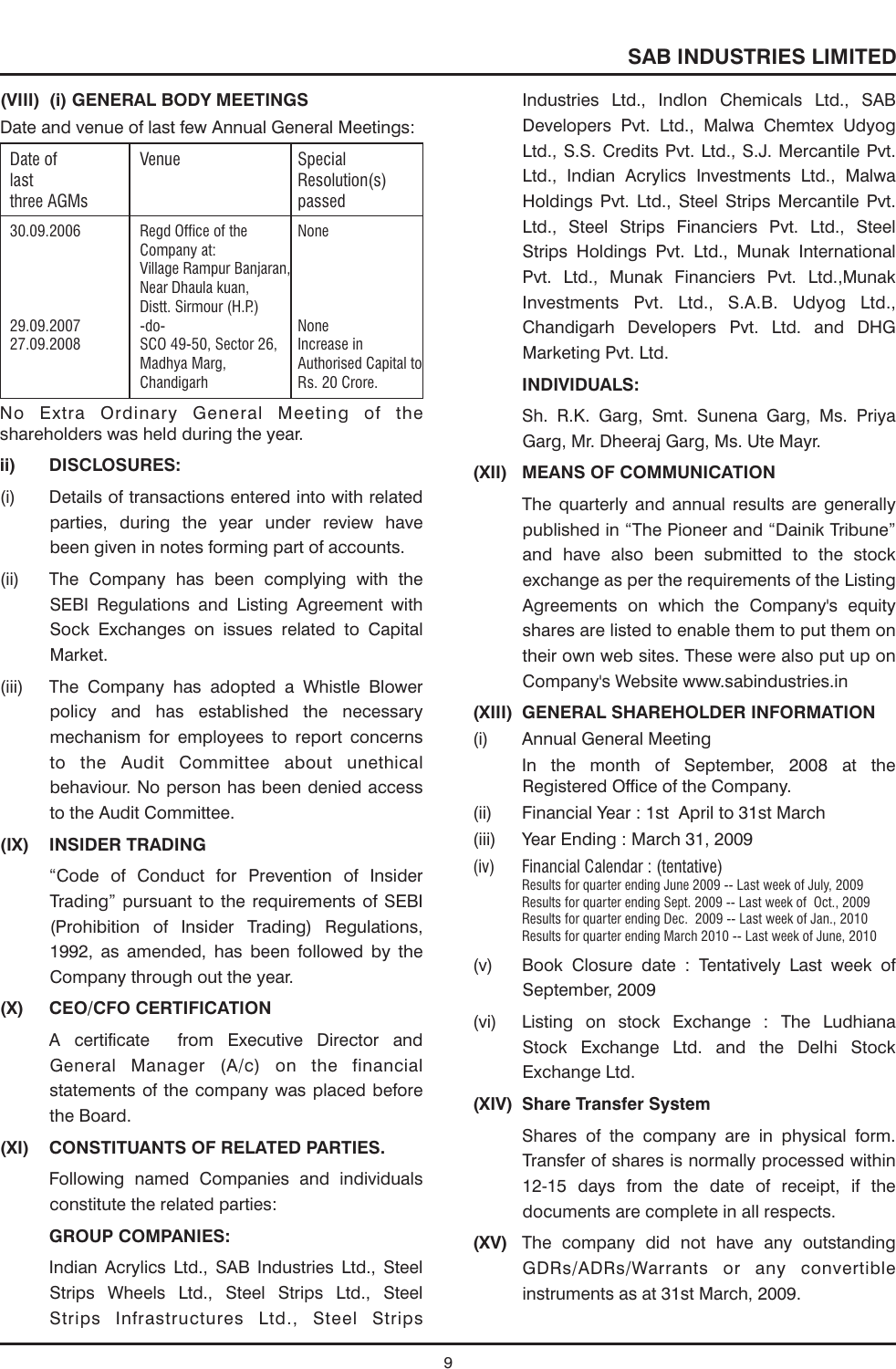

### **(XVI) Distribution of Shareholding.**

Class-wise Distribution of Equity Shares as on 31st March, 2009 :

| Share holding of |                  | <b>Shareholders</b> |               | <b>Share Amount</b> |               |  |  |
|------------------|------------------|---------------------|---------------|---------------------|---------------|--|--|
| Face Value (Rs.) | Face Value (Rs.) | Number              | %age to Total | in Rs.              | %age to Total |  |  |
| 10               | To 5000          | 259                 | 91.85         | 212240              | 0.14          |  |  |
| 5001             | To 10000         | 3                   | 1.06          | 19200               | 0.01          |  |  |
| 10001            | To 20000         | 2                   | 0.71          | 24000               | 0.02          |  |  |
| 20001            | To 30000         |                     |               |                     |               |  |  |
| 30001            | To 40000         |                     |               |                     |               |  |  |
| 40001            | To 50000         |                     |               |                     |               |  |  |
| 50001            | To 100000        |                     | 0.35          | 90000               | 0.06          |  |  |
| 100001           | and Above        | 17                  | 6.03          | 151538280           | 99.77         |  |  |
|                  |                  | 282                 | 100.00        | 151883720           | 100.00        |  |  |

### Shareholding Pattern as on 31st March, 2009

| PARTICULARS                                                                                                                              | NO. OF SHARES                          | (%)                            |
|------------------------------------------------------------------------------------------------------------------------------------------|----------------------------------------|--------------------------------|
| Promoter & Persons Acting in concert<br><b>Bodies Corporate</b><br>Financial Institutions, Banks & Mutual funds<br><b>General Public</b> | 11183356<br>3643892<br>336420<br>24704 | 73.63<br>23.99<br>2.21<br>0.17 |
| TOTAL SHAREHOLDING                                                                                                                       | 15188372                               | 100.00                         |

### **(XVII) MARKET INFORMATION**

The Securities of the Company are not actively traded on the Stock Exchanges. As such, the market information on the company's Securities is not available.

### **(XVIII)** Address of

Registered/Correspondence Office: SAB Industries Ltd. S.C.O. 49-50, Sector 26, Madhya Marg, Chandigarh-160019

On behalf of Board of Directors

| Place : Chandigarh | H.K. Singhal | Avinash Sharma            |
|--------------------|--------------|---------------------------|
| Date : 07.07.2009  | Director     | <b>Executive Director</b> |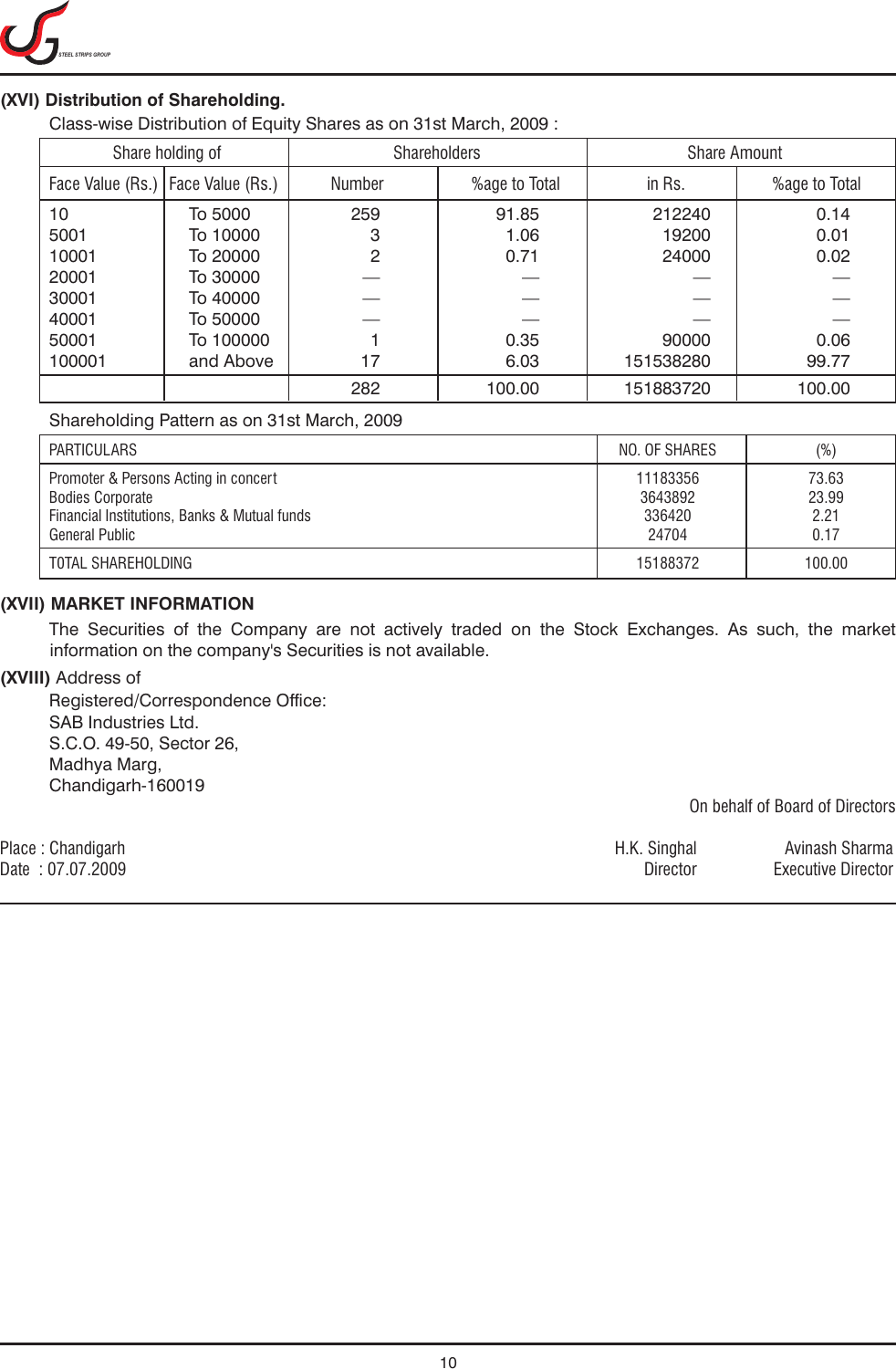### **AUDITOR'S CERTIFICATE ON COMPLIANCE OF CONDITIONS OF CORPORATE GOVERNANCE U N D E R CLAU SE 4 9 OF T H E L IST I N G AGREEMENT**

We have examined the compliance of conditions of Corporate Governance by SAB Industries Limited for the year ended on 31st March 2009 as stipulated in Clause 49 of the Listing Agreement of the said Company with Stock Exchange.

The Compliance of conditions of Corporate Governance is the responsibility of the management. Our examination has been limited to a review of the procedures and implementation thereof, adopted by the Company for ensuring compliance with the conditions of Corporate Governance as stipulated in the said clause. It is neither an audit nor an expression of opinion on the financial statements of the Company.

On the basis of our review of the relevant records and documents maintained by the company and furnished to us for review and the information and explanations given to us by the company, we certify that the company complied with the conditions of Corporate Governance as stipulated in Clause 49 of the above mentioned Listing Agreement with the Stock Exchanges.

> For S. C. Dewan & Co. Chartered Accountants

Place : Chandigarh S.C. Dewan Date : 07.07.2009 Partner

### **DECLARATION REGARDING COMPLIANCE BY BOARD MEMBERS AND SENIOR MANAGEMENT PERSONNEL WITH THE COMPANY'S CODE OF CONDUCT**

This is to confirm that the Company has adopted a Code of Conduct for director & Senior management of the Company, the Code of Conduct is available on the website.

I confirm that the Company has in respect of the financial year ended March 31, 2009 received from the senior Management Team of the Company and the Members of the Board, a declaration of compliance with the Code of conduct applicable to them.

For SAB Industries Limited

Place : Chandigarh Avinash Sharma Date : 07.07.2009 Executive Director

### **CEO'S/CFO'S Certificate**

### **TO WHOMSOEVER IT MAY CONCERN**

In Compliance to clause 49 of the Listing Agreement, we certify that:

- a. We have reviewed the financial statements and the cash flow statement for the year and that to the best of our knowledge and belief:
	- i. these statements do not contain any materially untrue statement or omit any material fact or contain statements that might be misleading;
	- ii. these statements together present a true and fair view of the Company's affair and are in compliance with existing accounting standards, applicable laws and regulations.
- b. There are, to the best of our knowledge and belief, no transactions entered into by the Company during the year which are fraudulent, illegal or violative of the Company's Code of conduct.
- c. We accept responsibility for establishing and maintaining internal controls and that we have evaluated the effectiveness of the internal control systems of the Company pertaining to financial reporting and we have disclosed to the Auditors and the Audit Committee, deficiencies in the design or operation of such internal control, if any, of which we are aware and the steps we have taken or purpose to take to rectify these deficiencies.
- d. We have indicated to the Auditors and the Audit Committee:
	- i. significant changes in internal control over financial reporting during the year,
	- ii. significant changes in accounting policies during the year and that the same have been disclosed in the notes to the financial statements; and
	- iii. instances of significant fraud of which we have become aware and the involvement therein, if any, of the management or an employee having a significant role in the Company's internal control system over financial reporting.

For SAB Industries Limited

Place : Chandigarh Avinash Sharma Date: 07.07.2009 Executive Director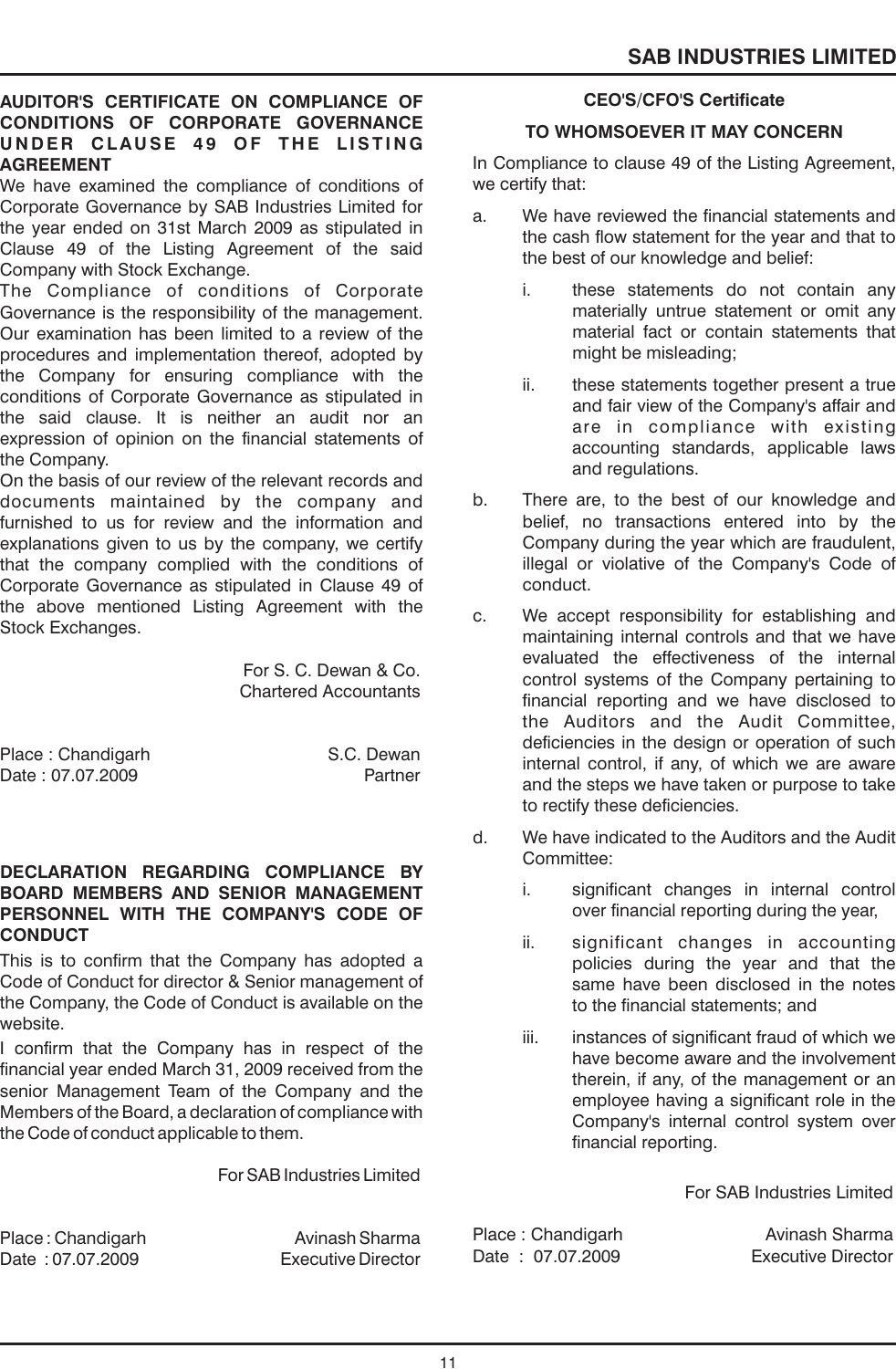

# **AUDITORS' REPORT**

### To the Shareholders

We have audited the attached Balance Sheet of M/S SAB Industries Ltd., as at 31st March 2009, and also the Profit & Loss Account for the year ended on that date annexed thereto. These financial statements are the responsibility of the Company's management. Our responsibility is to express an opinion on these financial statements based on our audit.

We conducted our audit in accordance with auditing standards generally accepted in India. Those standards require that we plan and perform the audit to obtain reasonable assurance about whether the financial statements are free of material misstatement. An audit includes examining, on a test basis, evidence supporting the amounts and disclosures in the financial statements. An audit also includes assessing the accounting principles used and significant estimates made by management, as well as evaluating the overall financial statement presentation. We believe that our audit provides a reasonable basis for our opinion.

- 1. As required by the Companies (Auditors' Report) Order, 2003 issued by the Central Government of India in terms of Section 227 (4A) of the Companies Act, 1956, we enclose in the Annexure a statement on the matters specified in paragraph 4 & 5 of the said order.
- 2. Further to our comments in the Annexure referred to above, we state that:
	- i) We have obtained all information and explanations, which to the best of our knowledge and belief were necessary for the purpose of our audit.
	- ii) In our opinion, proper books of accounts as required by law have been kept by the Company so far as appears from our examination of those books.
	- iii) The Balance Sheet and Profit & Loss Account dealt with by this report are in agreement with the books of accounts.
	- iv) In our opinion, the Balance Sheet and Profit & Loss Account dealt with by this report comply with the Accounting

Standards referred to in Sec 211 (3C) of the Companies Act, 1956.

- v) On the basis of written representations received from the Directors, as on 31.03.2009 and taken on record by the Board of Directors, we report that none of the Directors is disqualified as on 31.03.2009 from being appointed as Director in terms of clause (g) of Subsection (1) of section 274 of the Companies Act, 1956.
- vi) In our opinion and to the best of our information and according to the explanations given to us, the said accounts read together with the Significant Accounting Policies and notes given in Schedule 16 of "Notes on Accounts" **with special reference to Note no.12 of the Notes on Accounts, regarding stating of investments in quoted shares and Agricultural Lands and Buildings, at cost,** give a true and fair view in conformity with the accounting principles generally accepted in India :
	- a) In case of Balance Sheet, of the state of affairs of the Company as at 31st March, 2009, And
	- b) In case of Profit & Loss Account, of the Profit for the year ended on that date.
	- c) In the case of Cash Flow Statement, of the Cash Flow for the year ended on that date.

For S.C. DEWAN & CO. Chartered Accountants

Place : Chandigarh S.C. Dewan Dated : 7th July, 2009 **Partner**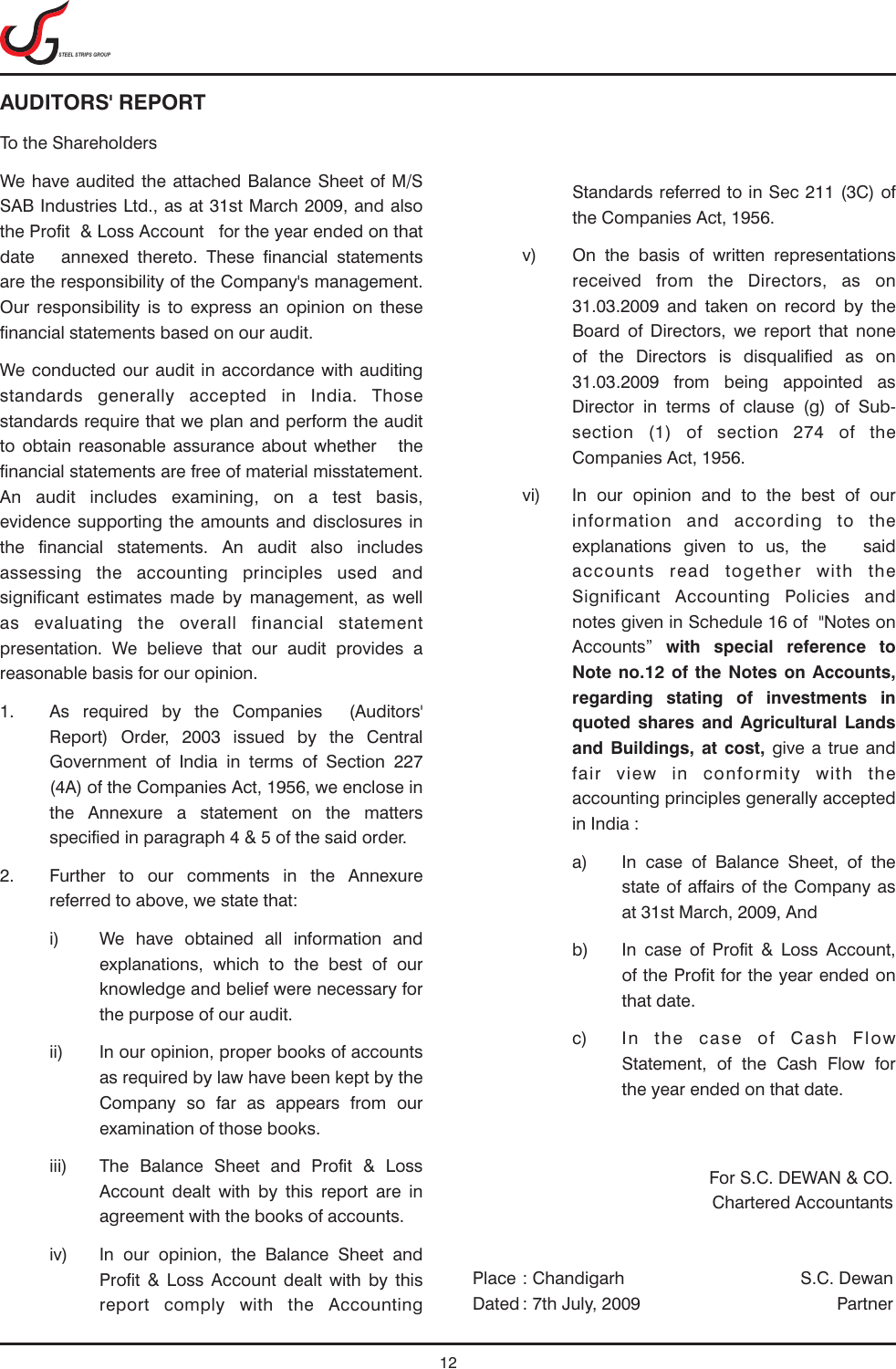# **ANNEXURE TO AUDITORS' REPORT**

Referred to in Paragraph 1 of our report of even date:

- 1. The company has maintained proper records showing full particulars including quantitative details and situation of fixed assets. As explained to us pursuant to a phased programme designed to cover all the fixed assets of the company at regular intervals, the management has during the year, verified plant and machinery and no material discrepancies have been noticed in such verification as explained by the management. No fixed assets have been disposed off during the year.
- 2. Physical verification of inventory has been conducted at reasonable intervals by the management. The procedures of Physical verification of inventory followed by the management are reasonable and adequate in relation to the size of the company and the nature of business. The company is maintaining proper records of inventory. No material discrepancies were noticed on physical verification dealt with in the books of accounts. The stocks of Buildings, building materials, shares, trading stock and of work in progress have been physically verified during the year by the management. In the opinion of the management the valuation of stock is fair and proper in accordance with the normally accepted accounting principles and is on the same basis as in the preceding year.
- The company has taken unsecured loans from the companies, firm or other parties listed in the registers maintained under Section 301 of Companies Act.1956.

Interest-free loans have been granted to companies, firms or other parties listed in the registers maintained under section 301, and to the companies under the same management. These loans are not prejudicial to the interest of the company.

The employees, to whom loans or advances in the nature of loans have been given by the company, are repaying the principal amount as stipulated.

- In our opinion and according to the information and explanations given to us, there are internal control procedures commensurate with the size of the company and nature of its business with regards to purchases of stores raw material including components, plant and machinery equipment and other assets and with regard to the sale of goods.
- 5. In our opinion and according to the in formations and explanations given to us, transactions of purchase of and materials, sale of goods, material and services, made in pursuance of contracts or arrangements entered in the registers maintained under Section 301 have been made at prices which are reasonable having regard to prevailing market prices for such goods/services in the opinion of management.
- 6. The company has not accepted deposits during the year covered by section 58A of the Companies Act, 1956 and Companies (Acceptance of deposits) Rules, 1975.
- 7. In our opinion, the company has an internal audit system commensurate with the size and nature of its business.
- 8. Maintenance of cost records as prescribed by the Central Government under clause (d) of sub section (I) of section 209 of the Act. are not applicable to company.
- 9. According to the information and explanations given to us no undisputed amounts payable in respect of income tax, wealth tax, sales tax and custom duty were outstanding as at 31stMarch, 2009 for a period of more than six months from the date they became payable.

The Company is regular in depositing undisputed statutory dues including Income tax, Provident Fund, Wealth tax, sales tax, cess, custom duty and any other statutory dues with the appropriate authorities.

- 10. The company has no accumulated losses/cash losses.
- 11. The company has not defaulted in repayment of dues to the Financial Institutions, Banks or debenture holders.
- 12. The Company has not granted loans and advances on the basis of security by way of pledge of shares, debentures and other securities.
- 13. The company is not a chit fund company.
- 14. The company is not running any Nidhi / Mutual Benefit Fund/Society.
- 15. The company is not a Financing company.
- 16. The company has not given any guarantee for loans taken by others from bank or financial institutions.
- 17. The term loans were applied for the purpose for which the loans were obtained, as per information available from the records of the company.
- 18. The funds raised by the company on short-term basis have not been used for long-term investment, nor the funds raised on long-term basis have been used for short-term investment as it appears from the examination of the records of the company.
- 19. The company has not issued any debentures upto date.
- 20. The company has not raised any money by Public Issue during the year.
- 21. No fraud on or by the company has been noticed or reported during the year.
- 22. We have not come across any personal expenses, which have been charged, to revenue account other than those payable under contractual obligations or in accordance with generally accepted business practices.
- 23. The provisions of section 3(i)(o) of Sick Industries Companies (Special Provision) Act 1985 are not applicable to the Company as the company is a Construction and Trading Company.

For S.C. DEWAN & CO. Chartered Accountants

Place: Chandigarh S.C. Dewan Dated : 7th July, 2009 **Partner**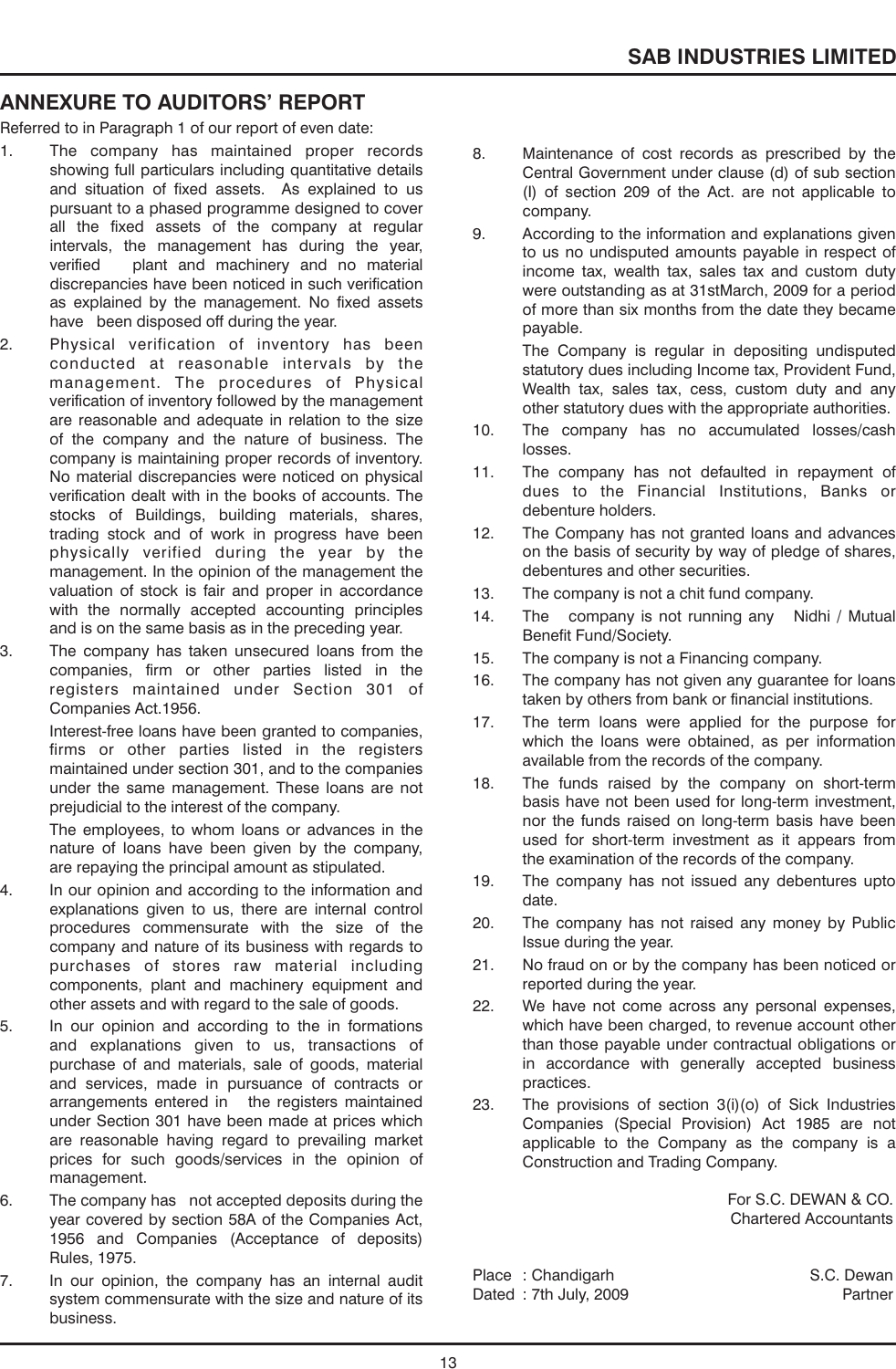

# **BALANCE SHEET**

### **AS ON 31ST MARCH, 2009**

| <b>PARTICULARS</b>                                | <b>SCHEDULE</b> | <b>AS ON</b><br>31.03.2009<br>(Rs.) | AS ON<br>31.03.2008<br>(Rs.) |
|---------------------------------------------------|-----------------|-------------------------------------|------------------------------|
| <b>SOURCES OF FUNDS</b>                           |                 |                                     |                              |
| <b>Share Holders' Funds</b>                       |                 |                                     |                              |
| <b>Share Capital</b>                              | 1               | 15, 18, 83, 720                     | 7,59,41,860                  |
| Reserves & Surplus                                | $\overline{2}$  | 10,01,61,050                        | 1,04,86,04,679               |
|                                                   |                 | 25,20,44,770                        | 1,12,45,46,539               |
| <b>Loan Funds</b>                                 |                 |                                     |                              |
| <b>Secured Loans</b>                              | 3               | 20,39,45,331                        | 45,68,90,826                 |
| <b>Unsecured Loans</b>                            | 4               | 4,26,76,680                         | 89,26,680                    |
|                                                   |                 | 24,66,22,011                        | 46,58,17,506                 |
| <b>Total</b>                                      |                 | 49,86,66,781                        | 1,59,03,64,045               |
| <b>APPLICATION OF FUNDS</b>                       |                 |                                     |                              |
| <b>Fixed Assets</b>                               | 5               |                                     |                              |
| <b>Gross Block</b>                                |                 | 21,95,41,103                        | 91,12,49,904                 |
| Less : Depreciation                               |                 | 10,83,87,556                        | 10,03,30,894                 |
| Net Block                                         |                 | 11, 11, 53, 547                     | 81,09,19,010                 |
| <b>Investments</b>                                | 6               | 15,44,00,277                        | 36,41,79,174                 |
| <b>Current Assets, Loans &amp; Advances</b>       | $\overline{7}$  |                                     |                              |
| Inventories                                       |                 | 1,76,21,622                         | 1,09,08,080                  |
| <b>Sundry Debtors</b>                             |                 | 1,20,81,956                         | 1,47,47,181                  |
| <b>Cash and Bank Balances</b>                     |                 | 5,08,01,589                         | 4,33,67,071                  |
| Advance for Purchase of Land                      |                 | 84,56,876                           | 2,84,56,876                  |
| <b>Other Current Assets Loans &amp; Advances</b>  |                 | 2,78,27,330                         | 9,09,40,412                  |
| Commercial Properties under Development           | 8               | 38,78,13,490                        | 37,28,46,190                 |
|                                                   |                 | 50,46,02,863                        | 56,12,65,810                 |
| <b>Less: Current Liabilities &amp; Provisions</b> | 9               | 27,50,76,439                        | 14,90,29,006                 |
| <b>Net Current Assets</b>                         |                 | 22,95,26,424                        | 41,22,36,804                 |
| <b>Deferred Tax Assets</b>                        |                 | 35,86,533                           | 30,29,057                    |
| <b>Total</b>                                      |                 | 49,86,66,781                        | 1,59,03,64,045               |

AUDITORS' REPORT

Certified in terms of our separate report of even date annexed. for S.C. DEWAN & CO. Chartered Accountants

PLACE : Chandigarh S.C. DEWAN<br>DATED : 7th July, 2009 Martner DATED : 7th July, 2009

H.K. SINGHAL *Director*

AVINASH SHARMA *Executive Director*

GURPREET KAUR *Company Secretary*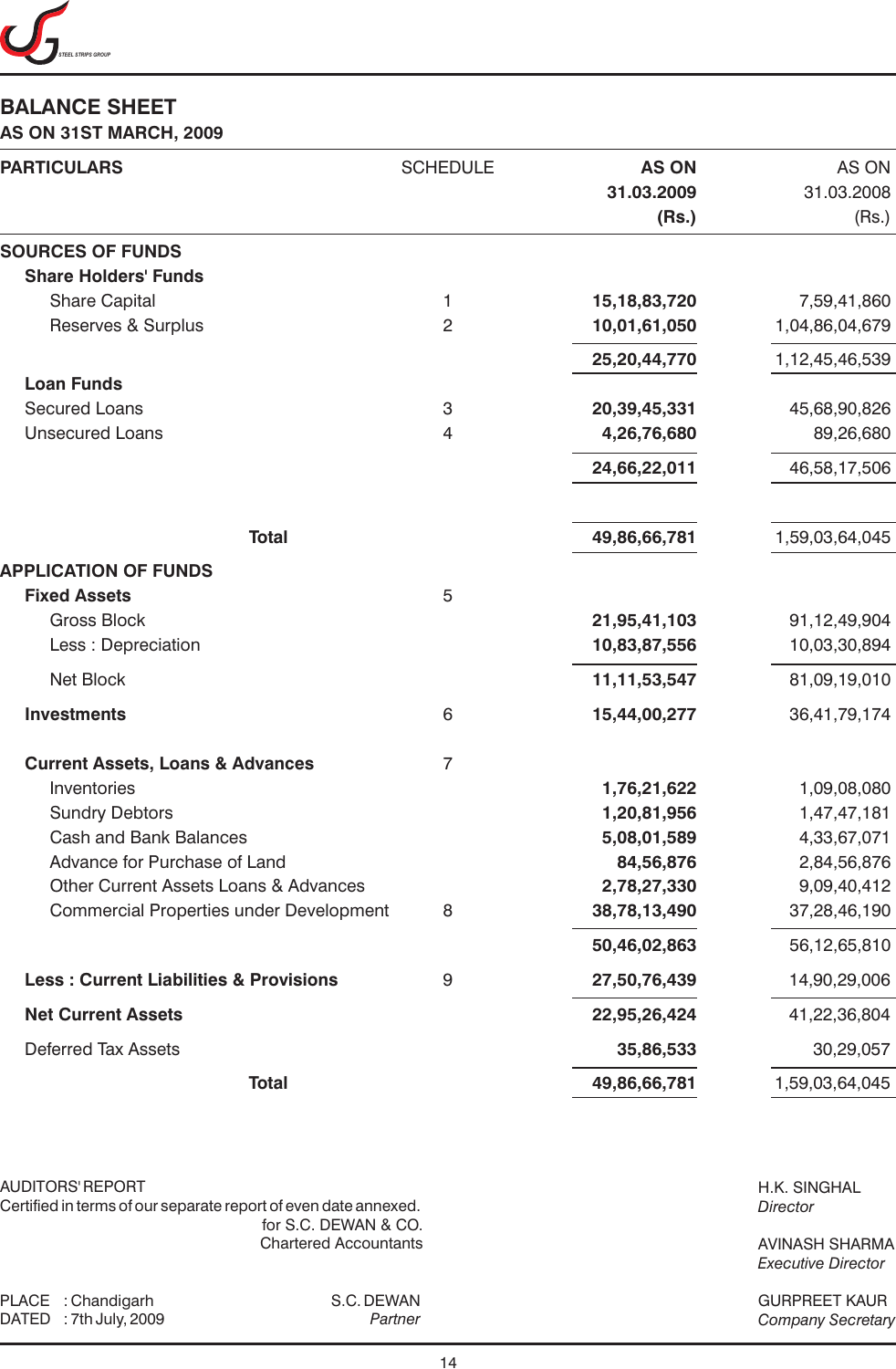# **PROFIT & LOSS ACCOUNT**

| <b>PARTICULARS</b>                               | <b>SCHEDULE</b> | <b>AS ON</b><br>31.03.2009<br>(Rs.) | AS ON<br>31.03.2008<br>(Rs.) |
|--------------------------------------------------|-----------------|-------------------------------------|------------------------------|
| <b>INCOME</b>                                    |                 |                                     |                              |
| Operative & Other Income                         | 10              | 27,21,36,908                        | 25,96,44,914                 |
|                                                  |                 | 27,21,36,908                        | 25,96,44,914                 |
| <b>EXPENDITURE</b>                               |                 |                                     |                              |
| Bandwidth, Dot Rent &                            |                 |                                     |                              |
| <b>Cable Net Expenses</b>                        | 11              | 46,52,873                           | 36,39,977                    |
| <b>Direct Cost</b>                               | 12              | 15, 15, 67, 976                     | 13,98,16,055                 |
| <b>Employees Cost</b>                            | 13              | 1,09,27,031                         | 1,20,37,328                  |
| Administration and other expenses                | 14              | 2,18,29,125                         | 1,88,15,007                  |
| Financial charges                                | 15              | 3, 18, 22, 472                      | 6,22,45,251                  |
| Loss on Account of Fluctuation in                |                 | (2,589)                             | 84,370                       |
| Foreign Exchange                                 |                 |                                     |                              |
| Depreciation                                     | 5               | 84,94,682                           | 1,05,24,853                  |
|                                                  |                 | 22,92,91,570                        | 24,74,47,702                 |
| Profit/(Loss) for the year                       |                 | 4,28,45,338                         | 1,21,97,212                  |
| Provision for Taxation                           |                 | 41,00,000                           | 50,00,000                    |
| Fringe Benefit Tax                               |                 | 5,86,993                            | 6,56,395                     |
| <b>Add: Deferred Tax (Assets)</b>                |                 | 5,57,476                            | 21,03,667                    |
| Profit after Tax and Before Extra Ordinary Items |                 | 3,87,15,821                         | 86,44,484                    |
| Prior period adjustments                         |                 | 88,34,301                           | 33,93,669                    |
| Profit for the year after tax                    |                 | 2,98,81,520                         | 1,20,38,153                  |
| carrued ti bakabce sgeet                         |                 |                                     |                              |
| Earning per share - Basic and Diluted            |                 | 1.97                                | 1.59                         |
|                                                  |                 |                                     |                              |

AUDITORS' REPORT

Certified in terms of our separate report of even date annexed. for S.C. DEWAN & CO. Chartered Accountants H.K. SINGHAL *Director*

AVINASH SHARMA *Executive Director*

GURPREET KAUR *Company Secretary*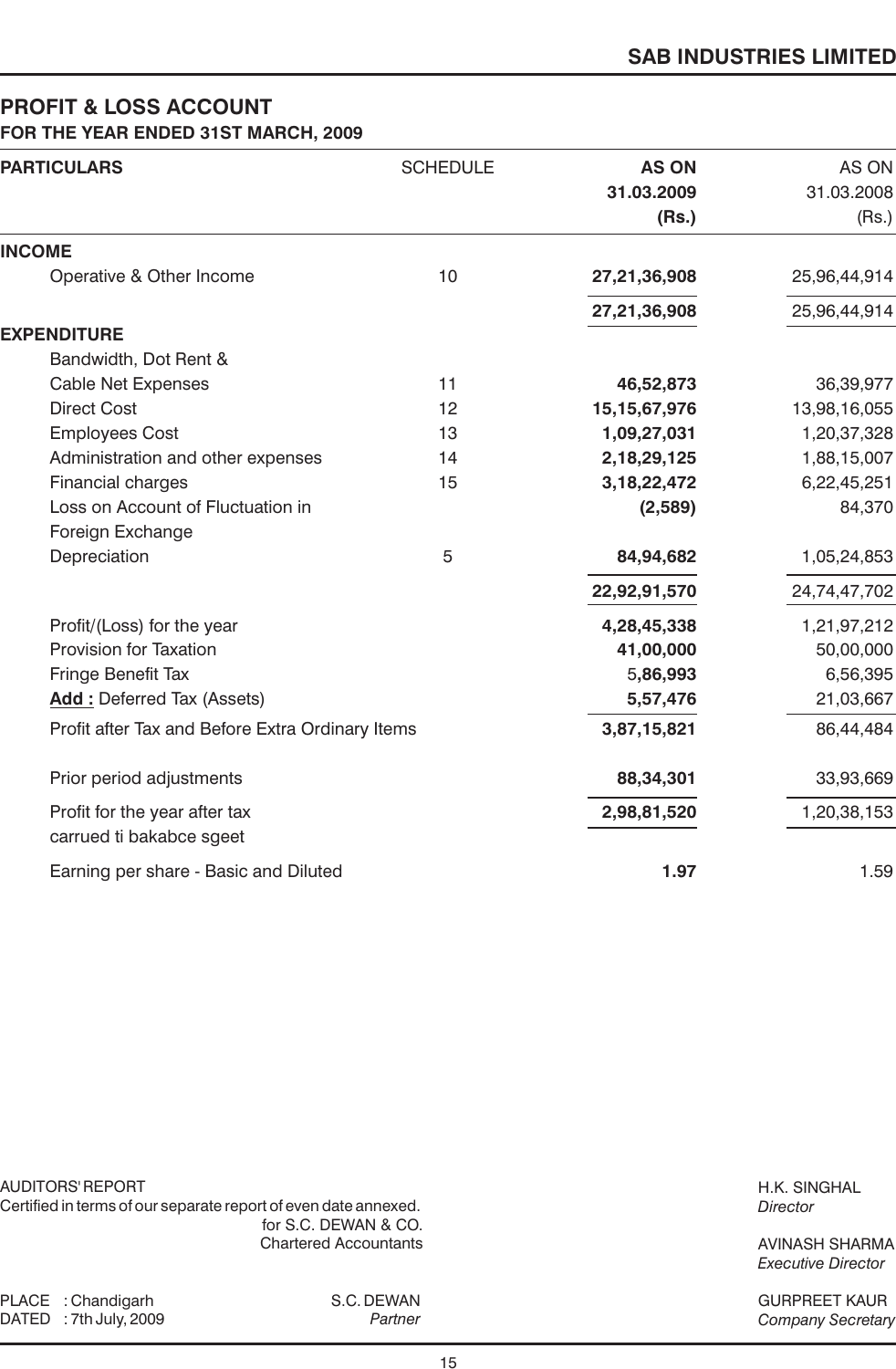

| CASH FLOW STATEMENT FOR THE YEAR ENDED 31ST MARCH, 2009(Rs. in Lacs)                                                                                                                                                                                                            |                                | 2008-09                                               |                               | 2007-08                                              |
|---------------------------------------------------------------------------------------------------------------------------------------------------------------------------------------------------------------------------------------------------------------------------------|--------------------------------|-------------------------------------------------------|-------------------------------|------------------------------------------------------|
| A. CASH FLOW FROM OPERATING ACTIVITIES<br>NET PROFIT/(LOSS) BEFORE TAX AND EXTRA-ORDINARY ITEMS                                                                                                                                                                                 |                                | 428.46                                                |                               | 121.97                                               |
| <b>Adjustment For</b><br>Prior period adjustments<br>Profit(-)/Loss(+) on Sale of Fixed Assets<br><b>Fixed Assets Written off</b><br>Depreciation<br><b>Dividend Received</b>                                                                                                   |                                | (88.34)<br>(53.80)<br>1.65<br>84.95<br>(20.72)        |                               | (0.17)<br>105.25<br>(20.72)                          |
| Interest & other Financial Charges                                                                                                                                                                                                                                              |                                | 318.22                                                |                               | 622.45                                               |
| OPERATING PROFIT BEFORE WORKING CAPITAL CHARGES                                                                                                                                                                                                                                 |                                | 670.42                                                |                               | 828.78                                               |
| Adjustment for Trade and other receivables<br>Inventories<br><b>Trade Payables</b>                                                                                                                                                                                              | 857.77<br>(216.81)<br>1,246.47 | 1,887.43                                              | 1,287.12<br>(13.47)<br>(6.33) | 1,267.32                                             |
| <b>Cash Generated from Operations</b>                                                                                                                                                                                                                                           |                                | 2,557.85                                              |                               | 2,096.10                                             |
| Interest and other Financial Expenses paid<br>Direct Taxes Paid/Adjusted<br>Cash Flow before Extra Ordinary Items<br>Cash Flow from Operating Activities                                                                                                                        | 318.22<br>32.87                | 351.09<br>2,206.76<br>2,206.76                        | 622.45<br>22.62               | 645.07<br>1,451.03<br>1,451.03                       |
| <b>B. CASH FLOW FROM INVESTING ACTIVITIES</b><br><b>Purchase of Fixed Assets</b><br>Sale of Fixed Assets<br>Investments in Subsidiary Company/JV.<br><b>Dividend Received</b>                                                                                                   |                                | (17.81)<br>56.63<br>20.72                             |                               | (36.16)<br>0.73<br>(82.29)<br>20.72                  |
| Net Cash used in investing activities                                                                                                                                                                                                                                           |                                | 59.54                                                 |                               | (97.00)                                              |
| C. CASH FLOW FROM FINANCING ACTIVITIES<br>Proceeds from Long Term Borrowings<br>Proceeds from Unsecured Loans<br>Proceeds from Short Term Borrowings<br>Repayment of Long Term Borrowings<br><b>Repayment of Unsecured Loans</b><br>Net Cash received from Financing activities |                                | 60.71<br>337.50<br>73.65<br>(2.663.81)<br>(2, 191.95) |                               | 60.14<br>36.27<br>(423.00)<br>(888.95)<br>(1,215.54) |
| Net Increase/(Decrease) in Cash and Cash Equivalents                                                                                                                                                                                                                            |                                | 74.35                                                 |                               | 138.49                                               |
| Cash and Cash equivalents as at 01.04.2008/01.04.2007 (Opening Balance)                                                                                                                                                                                                         |                                | 433.67                                                |                               | 295.18                                               |
| Cash and Cash equivalents as at 31.03.2009/31.03.2008 (Closing Balance)                                                                                                                                                                                                         |                                | 508.02                                                |                               | 433.67                                               |

For and on behalf of the Board

| Place: Chandigarh     | H.K. SINGHAL | AVINASH SHARMA            |
|-----------------------|--------------|---------------------------|
| Dated: 7th July, 2009 | Director     | <b>Executive Director</b> |

### **AUDITORS' REPORT**

We have verified the attached Cash Flow Statement of SAB Industries Limited derived from audited financial statements and the books and records maintained by the Company for the year ended 31st March, 2009 and found the same in agreement therewith.

> For S.C. Dewan & Co. Chartered Accountants

Place : Chandigarh S.C. Dewan Dated : 7th July, 2009 Partner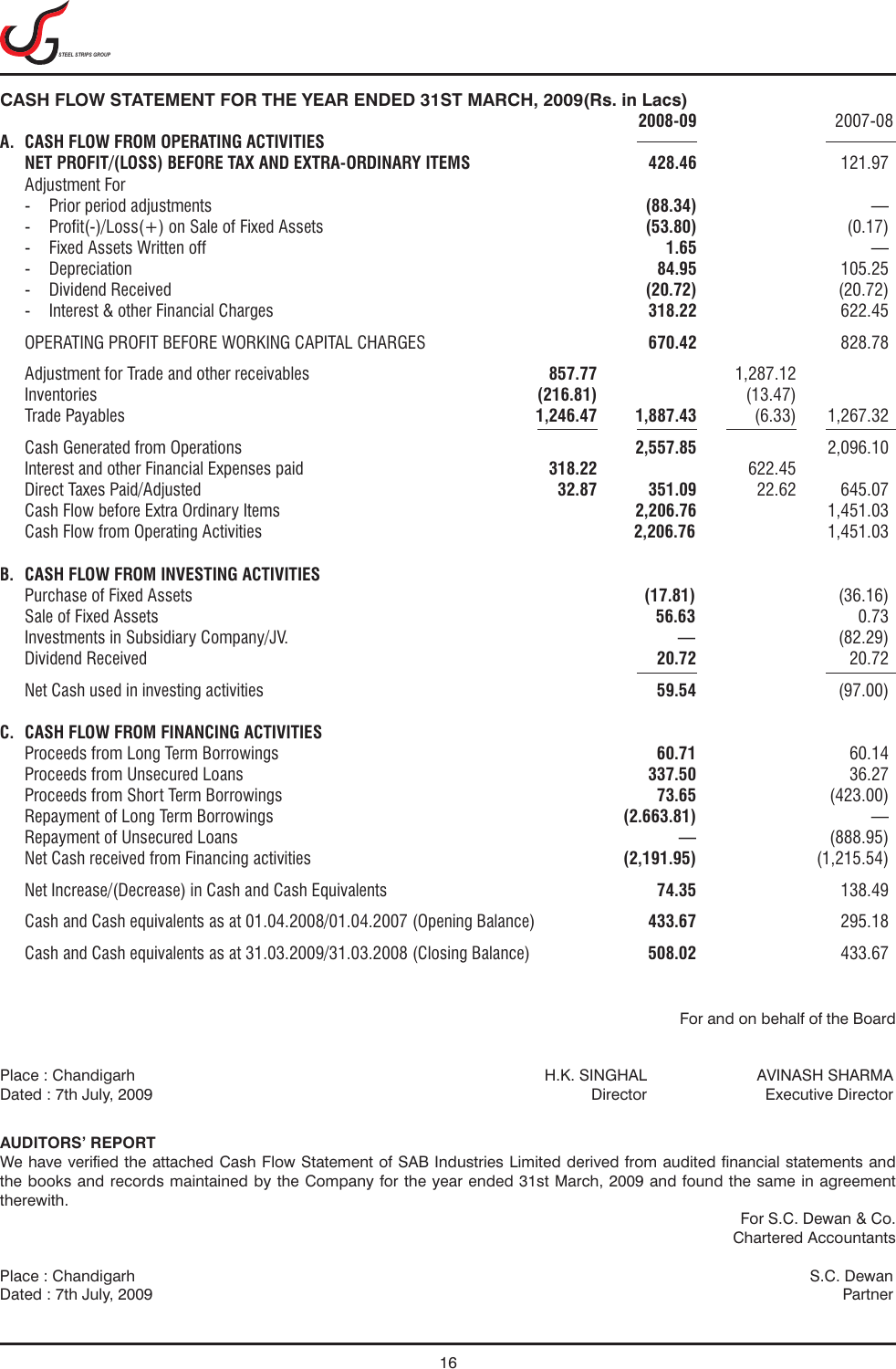# **SCHEDULES FORMING PART OF THE ACCOUNTS SCHEDULE - 1 : SHARE CAPITAL**

| <b>PARTICULARS</b>                                                                                       |                          | <b>AS ON</b><br>31.03.2009<br>(Rs.) | AS ON<br>31.03.2008<br>(Rs.) |
|----------------------------------------------------------------------------------------------------------|--------------------------|-------------------------------------|------------------------------|
| <b>AUTHORISED</b>                                                                                        |                          |                                     |                              |
| 2,00,00,000 Equity Shares of Rs. 10/- each                                                               |                          | 20,00,00,000                        | 10,00,00,000                 |
| (Previous Year 1,00,00,000 Equity Shares of Rs. 10/- each)                                               |                          |                                     |                              |
| <b>ISSUED, SUBSCRIBED &amp; PAID UP</b>                                                                  |                          |                                     |                              |
| 1,51,88,372 Equity Shares                                                                                |                          | 15, 18, 83, 720                     | 7,59,41,860                  |
| (Previous Year 75,94,186 Shares) of Rs. 10/- each                                                        |                          |                                     |                              |
| (of the above shares 11,39,12,790 shares are allotted as<br>fully paid up shares by way of bonus shares) |                          |                                     |                              |
| <b>TOTAL</b>                                                                                             |                          | 15, 18, 83, 720                     | 7,59,41,860                  |
|                                                                                                          |                          |                                     |                              |
|                                                                                                          |                          |                                     |                              |
| <b>SCHEDULE - 2 : RESERVES &amp; SURPLUS</b>                                                             |                          |                                     |                              |
| 1. General Reserve                                                                                       | 6,53,37,840              |                                     | 6,53,37,840                  |
| Add: Amount trfd from Foreign Project Reserve A/c                                                        | 21,06,946                |                                     |                              |
| Amount trfd from Profit & Loss A/c                                                                       | 7,00,00,000              |                                     |                              |
|                                                                                                          | 13,74,44,786             |                                     |                              |
| Less: Amount adjusted towards<br>issue of Bonus Shares                                                   | 7,59,41,860              | 6,15,02,926                         |                              |
| 2. Capital Revaluation Reserve                                                                           |                          |                                     |                              |
| <b>Opening Balance</b>                                                                                   | 9023,83,289              |                                     | 91, 13, 17, 427              |
| Less: Re-valuation of Investments Reversed                                                               | 9023,83,289              |                                     | 89,34,138                    |
|                                                                                                          |                          |                                     | 90,23,83,289                 |
| 3. Foreign Project Reserve Account<br>Less: Transferred to General Reserve                               | 1,07,50,446<br>21,06,946 | 86,43,500                           | 1,07,50,446                  |
|                                                                                                          |                          |                                     | 97,84,71,575                 |
| 4. Profit & Loss A/c                                                                                     |                          |                                     |                              |
| As per Last Balance Sheet                                                                                | 7,01,33,104              |                                     | 5,80,94,951                  |
| Add: Transferred from Profit & Loss A/c                                                                  | 2,98,81,520              |                                     | 1,20,38,153                  |
|                                                                                                          | 10,00,14,624             |                                     |                              |
| Less: Amount transferred to General Reserve A/c                                                          | 7,00,00,000              | 3,00,14,624                         | 7,01,33,104                  |
|                                                                                                          |                          | 10,01,61,050                        | 1,04,86,04,679               |

# **SCHEDULE - 3 : SECURED LOANS**

| (A) | <b>WORKING CAPITAL FROM BANKS:</b>                                             | 96,30,156    | 18,65,58,436 |
|-----|--------------------------------------------------------------------------------|--------------|--------------|
|     | (Part of the Working Capital is secured against hypothecation of stocks &      |              |              |
|     | Book debts and further secured by way of Pledge of five lac equity shares      |              |              |
|     | of STEEL STRIPS WHEELS LTD as Collateral Security and personal                 |              |              |
|     | guarantee of Sh. R.K. Garg, Chairman of the company. Balance Working capital   |              |              |
|     | is secured against Primary Security of Land measuring 8.12 acres at Derabassi  |              |              |
|     | & proposed SSL Highway Towers to be built thereon and further secured by       |              |              |
|     | way of Collateral Security of immovable property of Smt. Sunena Garg           |              |              |
|     | w/o Sh. R.K. Garg and personal Guarantees of Sh. R.K. Garg, Promoter Director, |              |              |
|     | Smt. Sunena Garg and Sh.Dheeraj Garg)                                          |              |              |
| (B) | <b>TERM LOAN FROM BANK</b>                                                     |              | 7,50,00,000  |
|     | (Secured against Primary Security of Land measuring 111 bigha 13 biswa         |              |              |
|     | at Village Sarsini & 18 bigha 15 biswa located at Village Sitarpur             |              |              |
|     | on Ambala - Chandigarh Highway, under Tehsil Derabassi, Distt. Patiala).       |              |              |
| (C) | <b>VEHICLES/EQUIPMENTS LOANS FROM BANKS</b>                                    | 84,88,017    | 1,55,75,801  |
|     | (Secured against hypothecation of respective vehicles/                         |              |              |
|     | equipments and counter guarantees of the company)                              |              |              |
| (D) | <b>OTHERS</b>                                                                  |              |              |
|     | Secured by Bank Guarantees (From Customers)<br>1.                              | 1,69,92,466  | 1,34,68,419  |
|     | Companies/third party and against Security Bonds                               |              |              |
|     | Secured against security furnished by Company/<br>2.                           | 16,88,34,692 | 16,62,88,170 |
|     | Associate Companies/third party and against Security Bonds                     |              |              |
|     |                                                                                | 20,39,45,331 | 45,68,90,826 |
|     |                                                                                |              |              |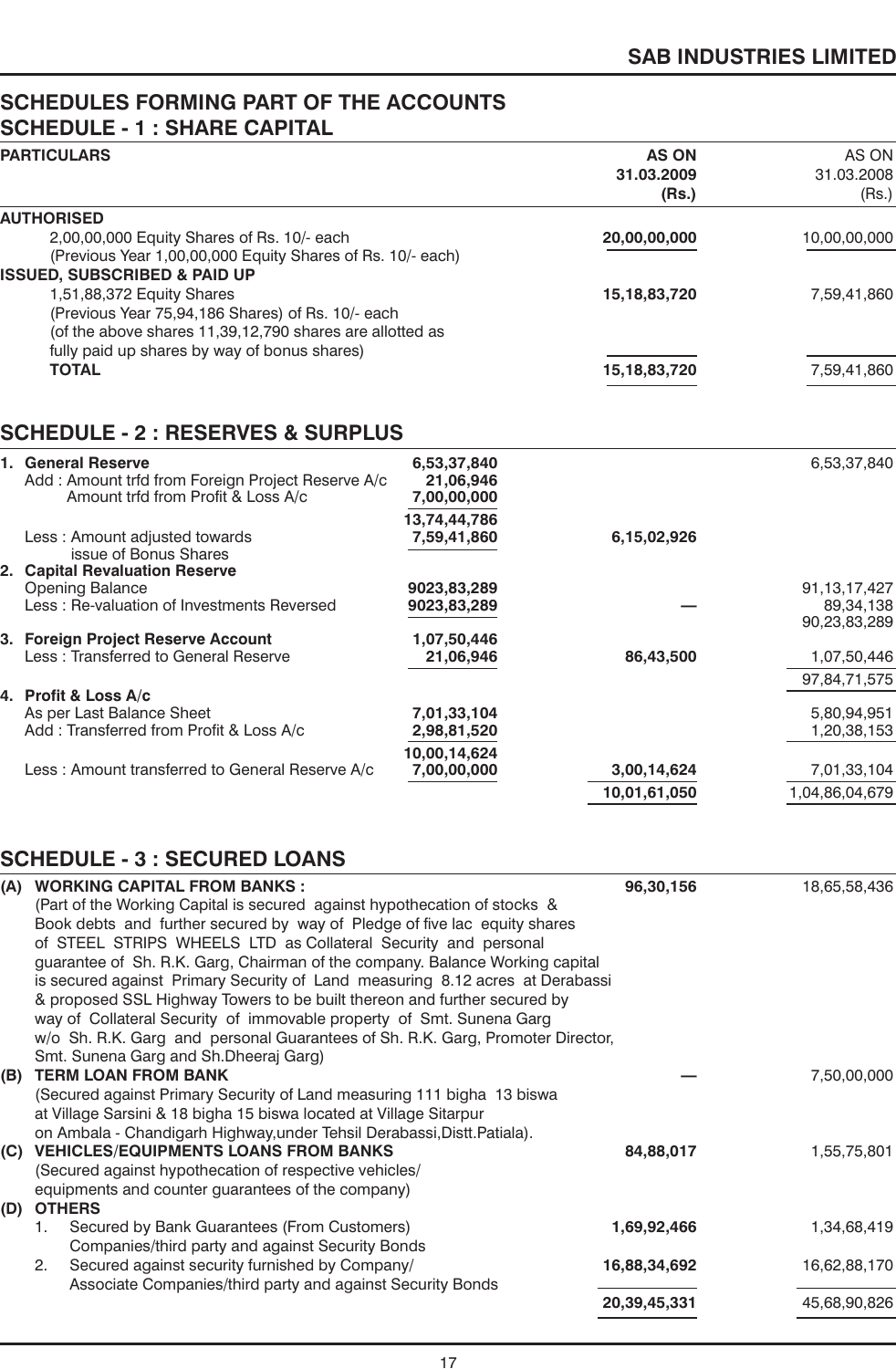

# **SCHEDULE - 4 : UNSECURED LOANS**

| <b>PARTICULARS</b>                | <b>AS ON</b> | AS ON      |
|-----------------------------------|--------------|------------|
|                                   | 31.03.2009   | 31.03.2008 |
|                                   | (Rs.)        | (Rs.)      |
| From Directors/Associate Concerns | 4,26,76,680  | 89,26,680  |
| <b>TOTAL</b>                      | 4,26,76,680  | 89,26,680  |
|                                   |              |            |

# **SCHEDULE - 5 : FIXED ASSETS**

| <b>GROSS BLOCK</b>          |                   |                                        |                                            | <b>DEPRECIATION</b>   |                   |                         |                                                   | <b>NET BLOCK</b>         |                          |                     |
|-----------------------------|-------------------|----------------------------------------|--------------------------------------------|-----------------------|-------------------|-------------------------|---------------------------------------------------|--------------------------|--------------------------|---------------------|
| <b>PARTICULARS</b>          | As at<br>01.04.08 | <b>Additions</b><br>during<br>the year | Sales/<br>adjustmets<br>during<br>the year | As at<br>31.03.09     | As at<br>01.04.08 | <b>During</b><br>period | Sales/<br>the adjustments<br>durina<br>the period | As at<br>31.03.2009      | As at<br>31.03.2009      | As at<br>31.03.2008 |
|                             | (Rs.)             | (Rs.)                                  | (Rs.)                                      | (Rs.)                 | (Rs.)             | (Rs.)                   | (Rs.)                                             | (Rs.)                    | (Rs.)                    | (Rs.)               |
| (A) CONSTRUCTION DIVISION   |                   |                                        |                                            |                       |                   |                         |                                                   |                          |                          |                     |
| 1. Agriculture Land         | 66,07,91,617      |                                        | 59,62,10,403                               | 6,45,81,214           |                   |                         |                                                   | $\overline{\phantom{0}}$ | 6,45,81,214              | 66,07,91,617        |
| 2. Land & Buildings         | 11,44,50,000      |                                        | 9,65,81,950                                | 1,78,68,050           |                   |                         |                                                   |                          | 1,78,68,050              | 11,44,50,000        |
| 3. Plant & Machinery        | 71,81,935         |                                        | $\overline{\phantom{0}}$                   | 71,81,935             | 57,10,177         | 4,41,527                | $\overline{\phantom{0}}$                          | 61,51,704                | 10,30,231                | 14,71,758           |
| 4. Tractor & Trolley        | 2,98,678          |                                        | $\overline{\phantom{0}}$                   | 2,98,678              | 2,932,303         | 1,913                   |                                                   | 2,94,216                 | 4,462                    | 6,375               |
| 5. JCB Machine              | 17,20,486         |                                        |                                            | 17,20,486             | 9,73,069          | 2,24,225                | —                                                 | 11,97,294                | 5,23,192                 | 7,47,417            |
| 6. Soil Compactor           | 18,65,198         |                                        |                                            | 18,65,198             | 10,27,121         | 2,51,423                |                                                   | 12,78,544                | 5,86,654                 | 8,38,077            |
| 7. Batching Plant           | 10,22,180         |                                        | $\overline{\phantom{0}}$                   | 10,22,180             | 4,44,858          | 1,73,197                |                                                   | 6,18,055                 | 4,04,125                 | 5,77,322            |
| 8. Office Equipments        | 14, 19, 755       | 38,000                                 | $\overline{\phantom{0}}$                   | 14,57,755             | 9,49,737          | 93,506                  |                                                   | 10,43,243                | 4,14,512                 | 4,70,018            |
| 9. Furniture & Fixtures     | 37,50,749         |                                        |                                            | 37,50,749             | 20,45,611         | 3,08,630                | $\overline{\phantom{0}}$                          | 23,54,241                | 13,96,508                | 17,05,138           |
| 10. Vehicles                | 3,86,24,849       | 7,24,264                               | 5,33,346                                   | 3,88,15,767           | 1,83,89,844       | 54,21,731               | 4,38,020                                          | 2,33,73,555              | 1,54,42,212              | 2,02,35,004         |
| 11. Television              | 53,440            | —                                      |                                            | 53,440                | 44,164            | 1,679                   |                                                   | 45,843                   | 7,597                    | 9,276               |
| 12. Air Conditioners        | 10,35,303         |                                        | $\overline{\phantom{0}}$                   | 10,35,303             | 7,95,481          | 33,359                  | —                                                 | 8,28,840                 | 2,06,463                 | 2,39,822            |
| 13. Generators              | 86,299            |                                        |                                            | 86,299                | 75,788            | 1,462                   |                                                   | 77,250                   | 9,049                    | 10,511              |
| 14. Computers               | 13,70,280         | 97,500                                 |                                            | 14,67,780             | 11,52,546         | 1,14,110                | $\overline{\phantom{0}}$                          | 12,66,656                | 2,01,124                 | 2,17,734            |
| 15. Tubewell                | 17,12,627         | 1,52,700                               | $\qquad \qquad -$                          | 18,66,327             | 3,53,181          | 2,07,837                |                                                   | 5,61,018                 | 13,04,309                | 13,59,446           |
| 16. Agricultural Equipments | 4,49,122          | 5,900                                  | $\overline{\phantom{0}}$                   | 4,55,022              | 2,75,652          | 24,709                  | $\overline{\phantom{0}}$                          | 3,00,361                 | 1,54,661                 | 1,73,470            |
| 17. Laboratory Equipments   | 5,73,328          |                                        | $\overline{\phantom{0}}$                   | 5,73,328              | 2,34,113          | 47,185                  | $\overline{\phantom{0}}$                          | 2,81,298                 | 2,92,030                 | 3,39,215            |
| 18. Steel Shuttering        | 51,55,580         |                                        |                                            | 51,55,580             | 19,93,861         | 4,39,795                | —                                                 | 24,33,656                | 27,21,924                | 31,61,719           |
| TOTAL (A)                   | 84, 15, 61, 426   |                                        | 10,18,364 69,33,25,699 14,92,54,091        |                       | 3,47,57,506       | 77,86,288               | 4,38,020                                          | 4,21,05,774              | 10,71,48,317             | 80,68,03,920        |
| <b>B) Infotech Division</b> |                   |                                        |                                            |                       |                   |                         |                                                   |                          |                          |                     |
| 1. Plant, Machinery & Equp. | 14,89,965         |                                        |                                            | 14,89,965             | 5,56,424          | 70,773                  |                                                   | 6,27,197                 | 8,62,768                 | 9,33,541            |
| 2. Electrical Installation  | 9,53,621          |                                        |                                            | 9,53,621              | 5,50,201          | 45,297                  | —                                                 | 5,95,498                 | 3,58,123                 | 4,03,420            |
| 3. Furniture & Equipments   | 73,98,380         |                                        | $\overline{\phantom{0}}$                   | 73,98,380             | 53,13,757         | 4,68,317                |                                                   | 57,82,074                | 16,16,308                | 20,84,623           |
| 4. Data Processing Equp.    | 5,96,82,084       | 7,62,960                               |                                            | 6,04,45,044           | 5,91,53,006       | 1,24,007                |                                                   | 5,92,77,013              | 11,68,031                | 5,29,078            |
| TOTAL (B)                   | 6,95,24,050       | 7,62,960                               | —                                          | 7,02,87,010           | 6,55,73,388       | 7,08,394                |                                                   | 6,62,81,782              | 40,05,230                | 39,50,662           |
| C) Capital Work-in-Progress | 1,64,428          | $\overline{\phantom{0}}$               | 1,64,428                                   |                       |                   |                         |                                                   |                          | $\overline{\phantom{0}}$ | 1,64,428            |
| TOTAL $(A+B+C)$             | 91,12,49,904      |                                        | 17,81,324 69,33,25,699                     | 21,95,41,103          | 10,03,30,894      | 84,94,682               |                                                   | 4,38,020 10,83,87,556    | 11,11,53,547             | 81,09,19,010        |
| <b>PREVIOUS YEAR</b>        | 90,75,89,415      | 36,15,765                              |                                            | 1,19,704 91,12,49,904 | 8,98,69,757       | 1,05,24,853             |                                                   | 63,716 10,03,30,894      | 81,09,19,010             | 81,78,84,088        |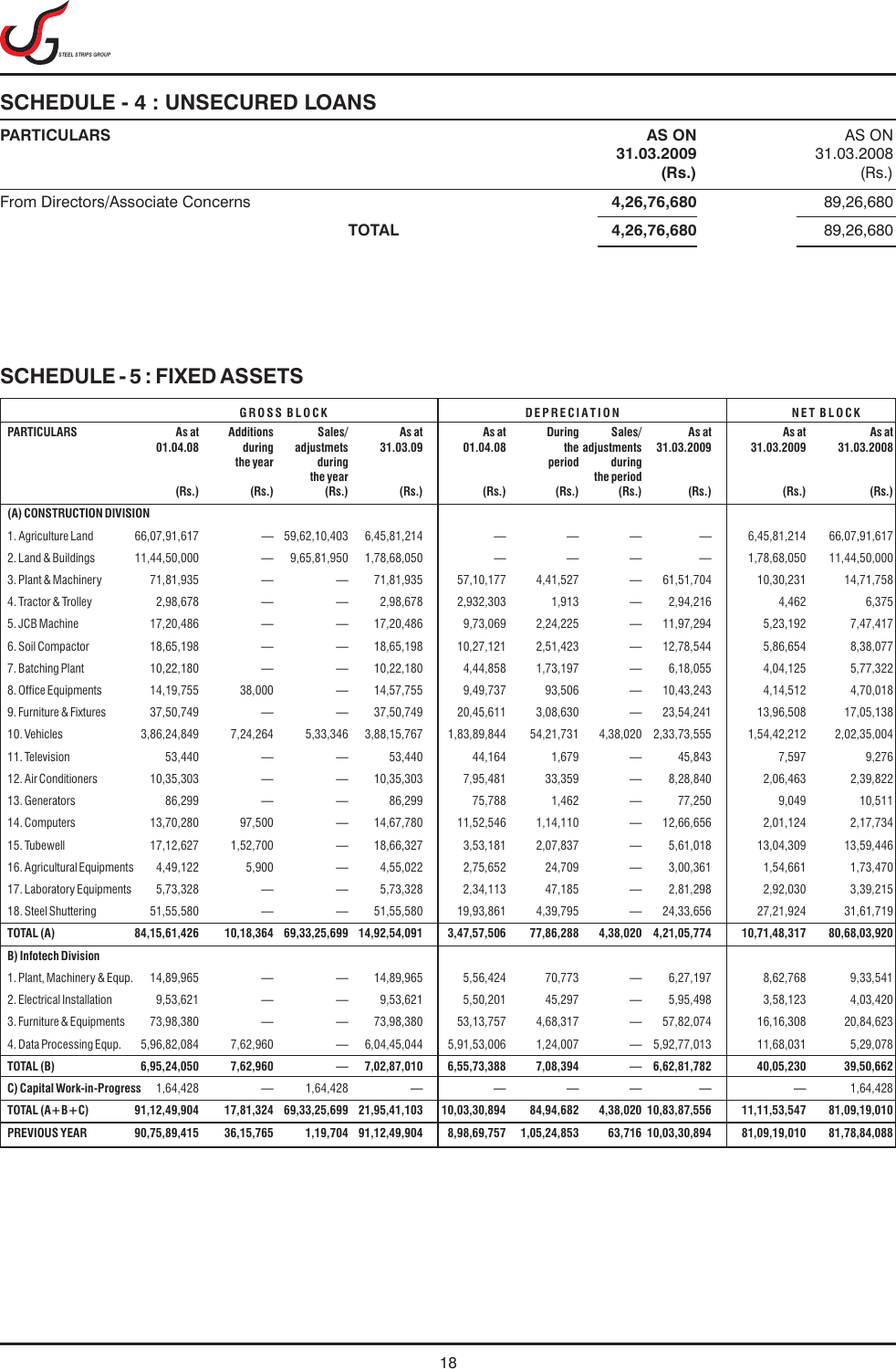# **SCHEDULE - 6 : INVESTMENTS**

| <b>PARTICULARS</b>                                                                                                                                                                                                | <b>AS ON</b><br>31.03.2009<br>(Rs.) | AS ON<br>31.03.2008<br>(Rs.) |
|-------------------------------------------------------------------------------------------------------------------------------------------------------------------------------------------------------------------|-------------------------------------|------------------------------|
| <b>INVESTMENT IN SHARES</b><br><b>QUOTED &amp; VALUED AT MARKET PRICE</b><br>5,28,265 (Previous year 5,28,265) fully paid equity shares<br>of Rs. 10/- each of M/s Steel Strips Limited                           | 1,84,893                            | 1,84,893                     |
| 165 (Previous Year 165) fully paid equity shares<br>of Rs. 10/- each of M/s Kamla Dials & Devices Limited                                                                                                         | 2,550                               | 6,542                        |
| 70 fully paid (Previous Year 70) equity shares<br>of Rs. 10/- each of M/s Asian Hotels Limited                                                                                                                    | 500                                 | 39,403                       |
| 3900 fully paid (Previouy Year 3900) equity shares<br>of Rs. 10/- each of M/s Steel Strips & Tubes Limited                                                                                                        | 12,671                              | 64,155                       |
| 12,93,686 (Previous Year 12,93,686) fully paid equity shares<br>of Rs. 10/- each of M/s Steel Strips Wheels Limited                                                                                               | 2,99,63,059                         | 22,63,95,050                 |
| 1,47,93,772 fully paid-up equity shares of Indian Acrylics Ltd.<br>(Previous year 1,47,93,772) of Rs. 10/- each.                                                                                                  | 5,95,19,719                         | 7,27,85,358                  |
| 200 shares of BOICON (Previous Year 100) of Rs. 10/- each.                                                                                                                                                        | 44,545                              | 43,065                       |
| 100 Nos. fully paid up equity shares of Vallabh Steels Ltd.<br>(Previous Year 100) of Rs. 10 each.                                                                                                                | 2,820                               | 2500                         |
| 37 Nos. fully paid up equity shares of Consolidated Fibres<br>& Chemicals Ltd. (Previous Year 37) of Rs. 10/- each                                                                                                | 64                                  | 58                           |
| 153 fully paid up equity shares of Wheels India Ltd.<br>(Previous Year 153) of Rs. 10/- each                                                                                                                      | 46,730                              | 35,397                       |
| <b>UNQUOTED &amp; VALUED AT COST</b><br>9,07,640 equity shares of Rs. 10/- each of<br>M/s Malwa Chemtex Udyog Ltd.<br>(Previous Year 9,07,640 equity shares of Rs. 10/- each)                                     | 8,97,77,524<br>94,39,145            | 29,95,56,421<br>94, 39, 145  |
| 53,68,630 equity share of Rs. 10/- each of<br>M/s SAB Udyog Ltd. (Previous Year 53,68,630)                                                                                                                        | 2,87,75,857                         | 2,87,75,857                  |
| INVESTMENT IN SUBSIDIARY COMPANIES AT COST<br>1885 equity shares of US\$ 1/- each<br>(Previous year 1885) of Munak International Trading Corp.<br>Mauritius (a wholly owned subsidiary company)                   | 91,920                              | 91,920                       |
| 660 equity shares of Iranian Rials 85,00,000 each<br>(Previous year 220) of Lavan Chemical Company - A subsidiary company<br>in JV in Iran where company has 55% share<br>(Total value of shares in USD 6,07,413) | 2,63,15,831                         | 2,63,15,831                  |
|                                                                                                                                                                                                                   | 15,44,00,277                        | 36,41,79,174                 |
| Aggregate Market value of Quoted Investments                                                                                                                                                                      | 7,43,00,830                         | 29,95,56,421                 |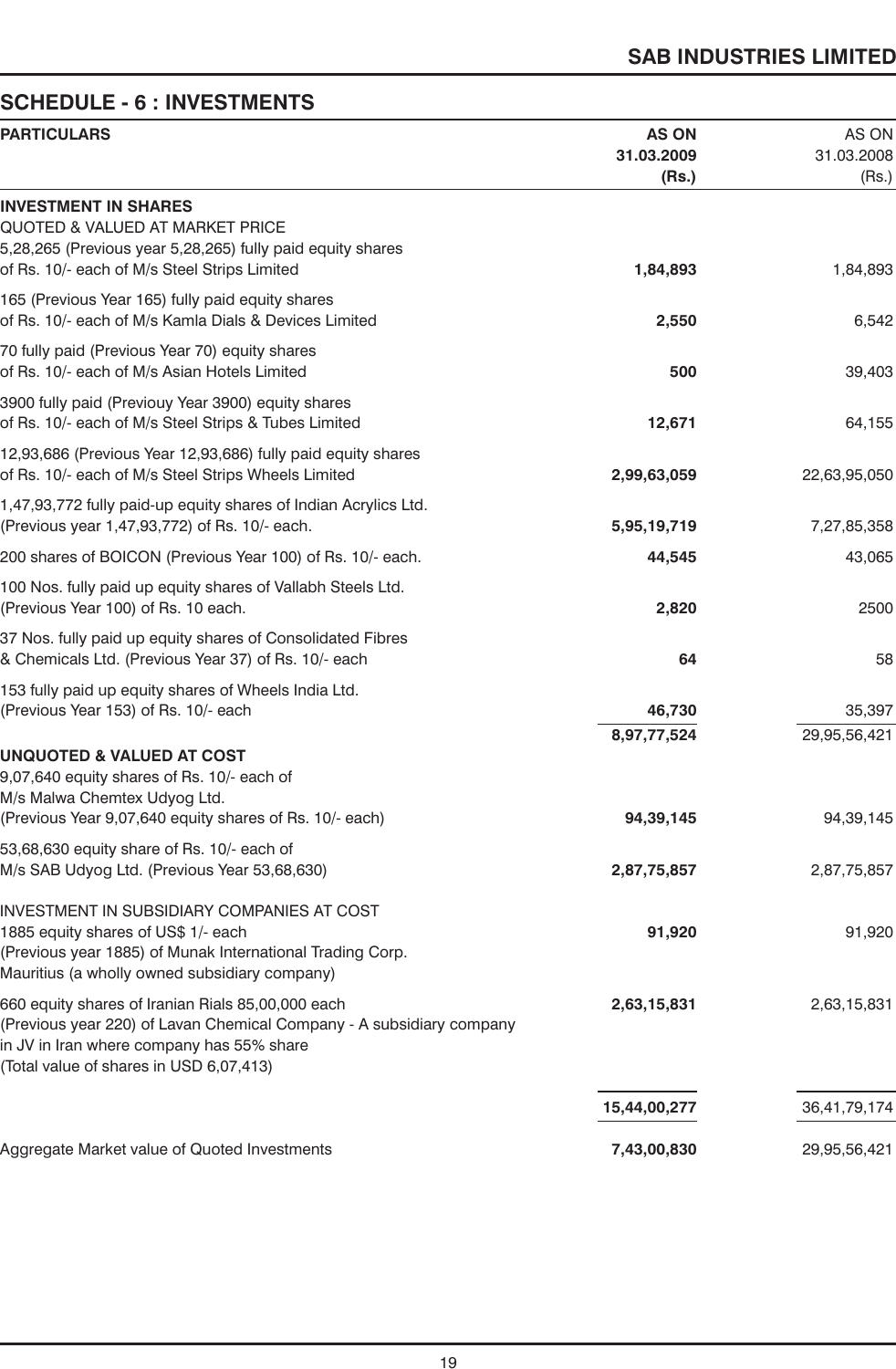

# **SCHEDULE - 7 : CURRENT ASSETS, LOANS & ADVANCES**

|     | <b>PARTICULARS</b>                                                                                                                                              |                  |                        | <b>AS ON</b><br>31.03.2009<br>(Rs.)                        | AS ON<br>31.03.2008<br>(Rs.)                                    |
|-----|-----------------------------------------------------------------------------------------------------------------------------------------------------------------|------------------|------------------------|------------------------------------------------------------|-----------------------------------------------------------------|
| (A) | <b>CURRENT ASSETS</b><br><b>Inventories</b><br>(As valued and certified by the Management)                                                                      |                  |                        |                                                            |                                                                 |
|     | Stock of Building Materials,<br><b>Export Material Scrap</b><br>and Networking Equipments                                                                       |                  |                        | 20,32,622                                                  | 1,13,080                                                        |
|     | <b>WORK IN PROGRESS</b>                                                                                                                                         |                  |                        | 1,55,89,000                                                | 1,07,95,000                                                     |
|     |                                                                                                                                                                 | <b>SUB-TOTAL</b> |                        | 1,76,21,622                                                | 1,09,08,080                                                     |
|     | <b>Sundry Debtors (Unsecured, Considered Goods,</b><br>Unless otherwise stated)                                                                                 |                  |                        |                                                            |                                                                 |
|     | - Outstanding for a period exceeding six months<br>$-$ Others                                                                                                   |                  | 72,000<br>1,20,09,956  | 1,20,81,956                                                | 57,000<br>1,46,90,181                                           |
|     |                                                                                                                                                                 | <b>SUB-TOTAL</b> |                        | 1,20,81,956                                                | 1,47,47,181                                                     |
|     | <b>Cash &amp; Bank Balances</b><br>Cash in hand (including site imprest)<br>Cheques in Hand                                                                     |                  |                        | 1,04,481<br>2,25,23,979                                    | 1,38,360<br>2,00,99,694                                         |
|     | <b>Balances with Scheduled Banks</b><br>- In Current Accounts<br>- Fixed Deposits                                                                               |                  |                        | 90,67,101                                                  | 20,81,510                                                       |
|     | - Under lien with Banks as Margin Money<br>- Under lien with PWD, Uttarakhand, Dehradun                                                                         |                  |                        | 1,89,06,028<br>2,00,000                                    | 2,08,47,507<br>2,00,000                                         |
|     |                                                                                                                                                                 | <b>SUB-TOTAL</b> |                        | 5,08,01,589                                                | 4,33,67,071                                                     |
| (B) | <b>LOANS AND ADVANCES</b><br>(Unsecured considered Good, unless otherwise stated)<br>Advances recoverable                                                       |                  |                        |                                                            |                                                                 |
|     | - From Suppliers/Petty Contractors<br>- From others<br>- Expenses recoverable from<br>Lavan Chemical Company (A subsidiary<br>compant in Joint Venture in Iran) |                  | 21,11,081<br>94,99,800 |                                                            | 18,74,608<br>1,64,40,263<br>18,25,903                           |
|     | - Advances for Purchase of Land                                                                                                                                 |                  | 84,56,876              |                                                            | 2,84,56,876                                                     |
|     |                                                                                                                                                                 |                  | 2,00,67,757            |                                                            | 4,85,97,650                                                     |
|     |                                                                                                                                                                 |                  |                        | 2,00,67,757                                                | 4,85,97,650                                                     |
|     | <b>Security Deposit</b><br>Interest accrued but not due<br><b>Prepaid Expenses</b><br>Income Tax deducted at sources<br>Withheld by Clients                     |                  |                        | 85,04,701<br>3,80,422<br>5,13,836<br>59,69,765<br>8,47,725 | 5,79,10,213<br>4,04,817<br>5,67,193<br>1,05,26,192<br>13,91,223 |
|     |                                                                                                                                                                 | <b>SUB-TOTAL</b> |                        | 3,62,84,206                                                | 11,93,97,288                                                    |
|     |                                                                                                                                                                 | <b>TOTAL</b>     |                        | 11,67,89,373                                               | 18,84,19,620                                                    |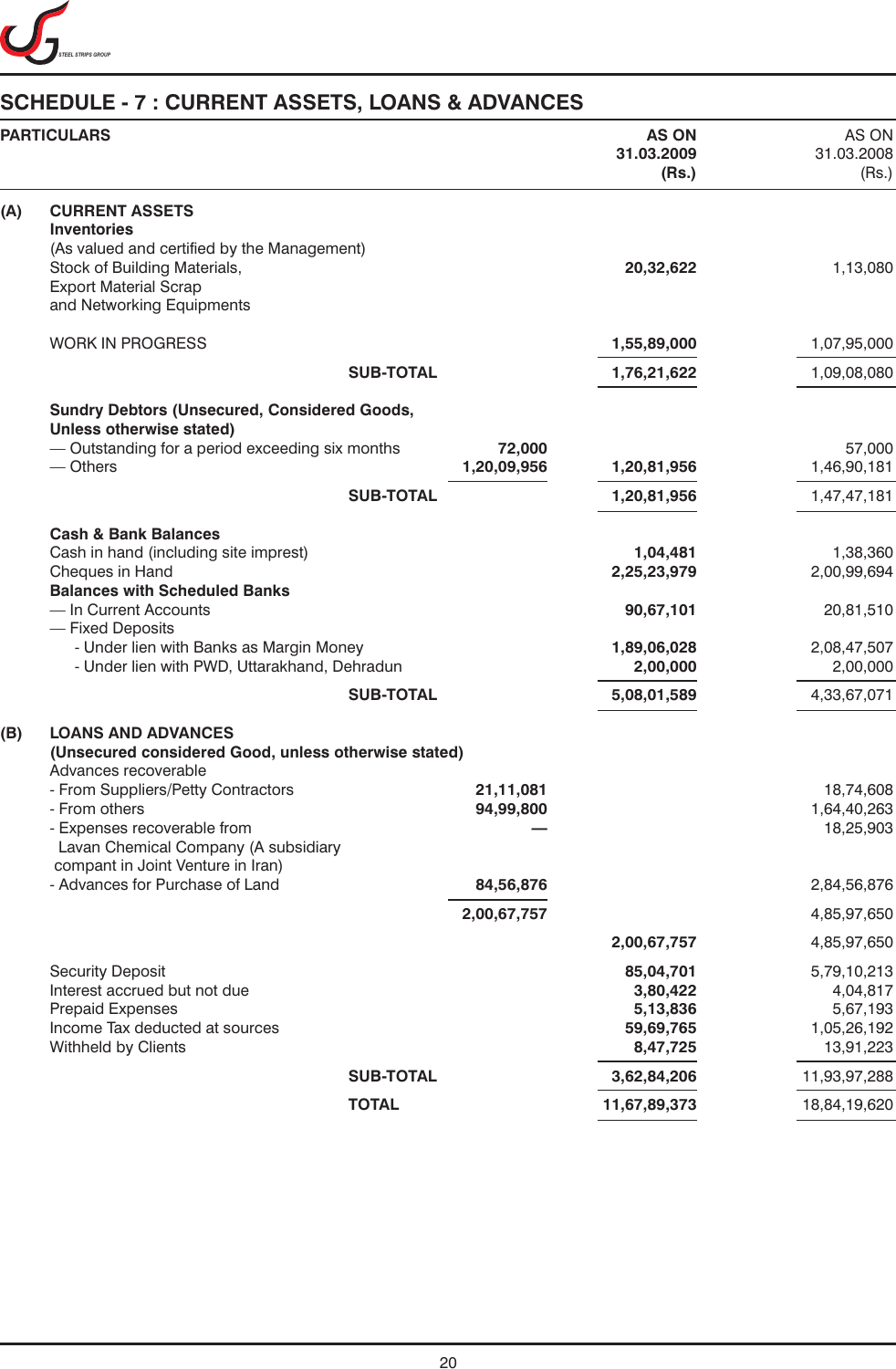# **SAB INDUSTRIES LIMITED**

# **SCHEDULE - 8 : COMMERCIAL PROPERTY UNDER DEVELOPMENT**

|    | <b>PARTICULARS</b> |                                                                                                                                        |                            | <b>AS ON</b><br>31.03.2009<br>(Rs.) | AS ON<br>31.03.2008<br>(Rs.) |
|----|--------------------|----------------------------------------------------------------------------------------------------------------------------------------|----------------------------|-------------------------------------|------------------------------|
| A) |                    | <b>HOUSING AND COMMERCIAL COMPLEX AT</b><br><b>SSL TOWER PROJECT, DERABASSI</b>                                                        |                            |                                     |                              |
|    | 1.                 | <b>LAND</b><br>Cost of Land including Registration<br>and Other Charges                                                                |                            | 27,43,11,500                        | 27,43,11,500                 |
|    |                    | Less : Cost of Land sold during the year                                                                                               |                            | 38,30,010                           |                              |
|    |                    |                                                                                                                                        |                            | 27,04,81,490                        | 27,43,11,500                 |
|    | 2.                 | DEVELOPMENT EXPENSES<br>Fees & Taxes                                                                                                   |                            | 31,25,878                           | 31,25,878                    |
|    |                    | Architect Fee - Opening Balance<br>Add: Addition during the year                                                                       | 37,55,036<br>4,31,785      | 41,86,822                           | 37,55,036                    |
|    |                    |                                                                                                                                        |                            | 73,12,700                           | 68,80,914                    |
|    |                    |                                                                                                                                        |                            | 27,77,94,190                        | 28, 11, 92, 414              |
|    | 3.                 | MISC. EXPENDITURE PENDING ALLOCATION<br>TO ABOVE COMMERCIAL PROPERTY<br>Direct Cost - Opening Balance<br>Add: Addition during the year | 4,73,64,136<br>1,65,55,396 | 6,39,19,532                         | 4,73,64,131                  |
|    |                    | Adminsitration and Other Expenses (O/B)<br>Add: Addition during the year                                                               | 27,74,915<br>11,12,130     | 38,87,045                           | 27,74,915                    |
|    |                    | Employee Cost (O/B)<br>Add: Addition during the year                                                                                   | 42,38,872<br>20,63,633     | 63,02,505                           | 42,38,872                    |
|    |                    | Selling & Advertisement Expenses (O/B)<br>Add: Addition during the year                                                                | 41,40,175<br>5,29,404      | 46,69,579                           | 41,40,175                    |
|    |                    | Interest and bank charges (O/B)<br>Add: Addition during the year                                                                       | 2,93,73,324<br>4,956       | 2,93,7,280                          | 2,93,73,324                  |
|    |                    | Depreciation                                                                                                                           |                            | 18,62,359                           | 18,62,359                    |
|    |                    |                                                                                                                                        |                            | 11,00,19,300                        | 8,97,53,776                  |
|    |                    | <b>TOTAL A</b>                                                                                                                         |                            | 38,78,13,490                        | 37,09,46,190                 |
| B) |                    | <b>COMMERCIAL PROPERTY/FLAT AT VASANT KUNJ, DELHI</b><br>Opening Balance                                                               | 19,00,000                  |                                     |                              |
|    |                    | Add: Cost of Building sold during the year                                                                                             | 19,00,000                  |                                     | 19,00,000                    |
|    |                    | <b>TOTAL B</b>                                                                                                                         |                            |                                     | 19,00,000                    |
|    |                    | <b>GRAND TOTAL</b>                                                                                                                     |                            | 38,78,13,490                        | 37,28,46,190                 |
|    |                    |                                                                                                                                        |                            |                                     |                              |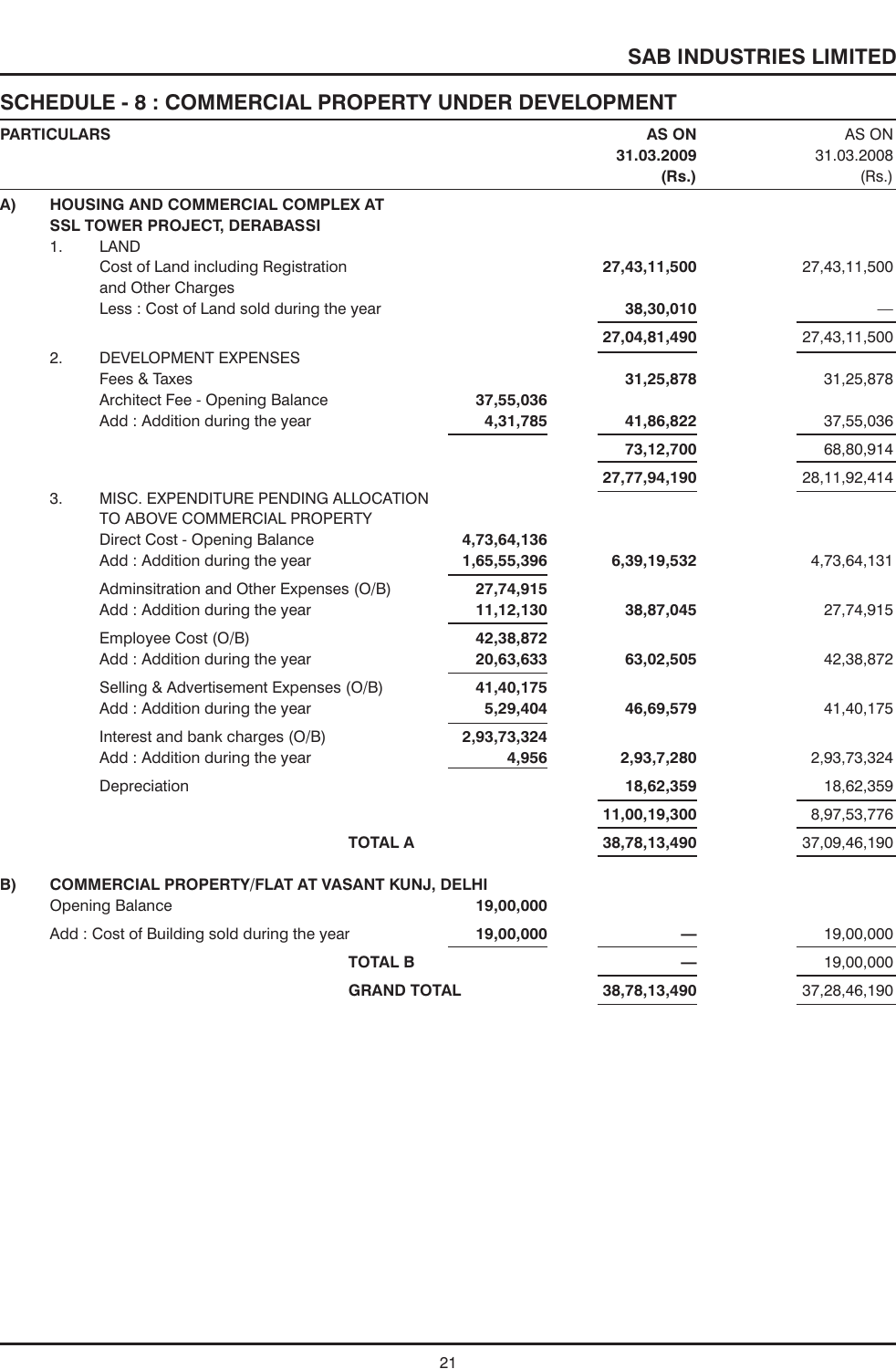

# **SCHEDULE - 9 : CURRENT LIABILITIES & PROVISIONS**

|    | <b>PARTICULARS</b>                                             |                  | <b>AS ON</b><br>31.03.2009<br>(Rs.) | AS ON<br>31.03.2008<br>(Rs.) |
|----|----------------------------------------------------------------|------------------|-------------------------------------|------------------------------|
| А. | <b>CURRENT LIABILITIES</b><br><b>Sundry Creditors</b>          |                  | 4,48,67,007                         | 3,12,25,703                  |
|    | <b>Advances from Customers</b><br>Advance against sale of land |                  | 10,19,69,469<br>1,09,23,400         | 4,30,53,353                  |
|    | <b>Other Liabilities</b>                                       |                  |                                     |                              |
|    | - Statutory dues                                               | 24,45,245        |                                     | 16,99,125                    |
|    | - Liability for Employees Retirement Benefit                   | 7,31,683         |                                     | 13,46,782                    |
|    | - Cheques issued but not presented<br>for payments             | 6,35,86,140      |                                     | 2,00,00,000                  |
|    | - Security expenses payable                                    | 34,82,356        |                                     | 34,82,356                    |
|    | - Other Expenses payable                                       | 74,28,865        |                                     | 1,18,80,664                  |
|    | - Security Deposit                                             | 16,26,988        |                                     | 16,26,988                    |
|    | - Other Liabilities                                            | 2,77,03,286      |                                     | 2,36,11,972                  |
|    |                                                                |                  | 10,70,04,563                        |                              |
| В. | <b>PROVISIONS</b>                                              | <b>SUB-TOTAL</b> | 26,47,64,439                        | 13,79,26,943                 |
|    | <b>Provision for Bank Guarantee</b>                            |                  | 61,02,000                           | 61,02,000                    |
|    | Provision for Taxation                                         |                  | 41,00,000                           | 50,00,000                    |
|    | Provision for Fringe Benefit Tax                               |                  | 1,10,000                            |                              |
|    |                                                                | <b>SUB-TOTAL</b> | 1,03,12,000                         | 1,11,02,063                  |
|    |                                                                | <b>TOTAL</b>     | 27,50,76,439                        | 14,90,29,006                 |

# **SCHEDULE - 10 : OPERATIVE & OTHER INCOME**

| <b>GROSS SALES</b>                                |              |             |              |               |
|---------------------------------------------------|--------------|-------------|--------------|---------------|
| Sales ISP                                         |              | 1,29,32,919 |              | 1,04,47,515   |
| Sales Trading - Network equipments                |              | 10,71,716   | 1,40,04,635  | 4,16,410      |
| Gross Work done                                   |              |             | 15,82,92,277 | 23,42,24,750  |
| Consultancy and Engg. Services                    |              |             |              | 19,00,000     |
| Trading Sale (Cement)                             |              |             | 7,29,72,971  | 1,47,22,450   |
| Trading Export                                    |              |             |              | 36, 35, 687   |
| Sale of Land                                      |              |             | 44,40,000    |               |
| Increase/(Decrease) in Work in Progress           |              |             |              |               |
|                                                   | 2008-09      | 2007-08     |              |               |
| - Opening                                         | 1,07,95,000  | 3,72,46,000 |              |               |
| - Closing                                         | 1,55,89,000  | 1,07,95,000 |              |               |
|                                                   |              |             | 47,94,000    | (2,64,51,000) |
| Interest Received                                 |              |             | 21,10,373    | 17,16,448     |
| Insurance Claim                                   |              |             | 4,33,020     | 1,16,669      |
| Miscellaneous Income                              |              |             | 17,82,932    | 93,44,246     |
| Excess Provision Written Off                      |              |             | 33,19,370    | 1,673         |
| Unclaimed Balances written off                    |              |             | 4,69,845     | 4,49,500      |
| Agriculture Income                                |              |             | 20,21,293    | 41,42,953     |
| Dividend Received                                 |              |             | 20,71,154    | 20,71,567     |
| Profit on Sale of Assets                          |              |             | 54,25,038    | 17,096        |
| Expenses recovered on employee sent on deputation |              |             |              | 28,88,950     |
|                                                   | <b>TOTAL</b> |             | 27,21,36,908 | 25,96,44,914  |
|                                                   |              |             |              |               |

| SCHEDULE - 11 : BAND WIDTH, DOT RENT AND CABLE NET EXPENSES |                       |                       |
|-------------------------------------------------------------|-----------------------|-----------------------|
| Bandwidth Expenses<br>Dot Rent Expenses                     | 39.43.720<br>7.09.153 | 34,98,509<br>1,41,468 |
| <b>TOTAL</b>                                                | 46.52.873             | 36,39,977             |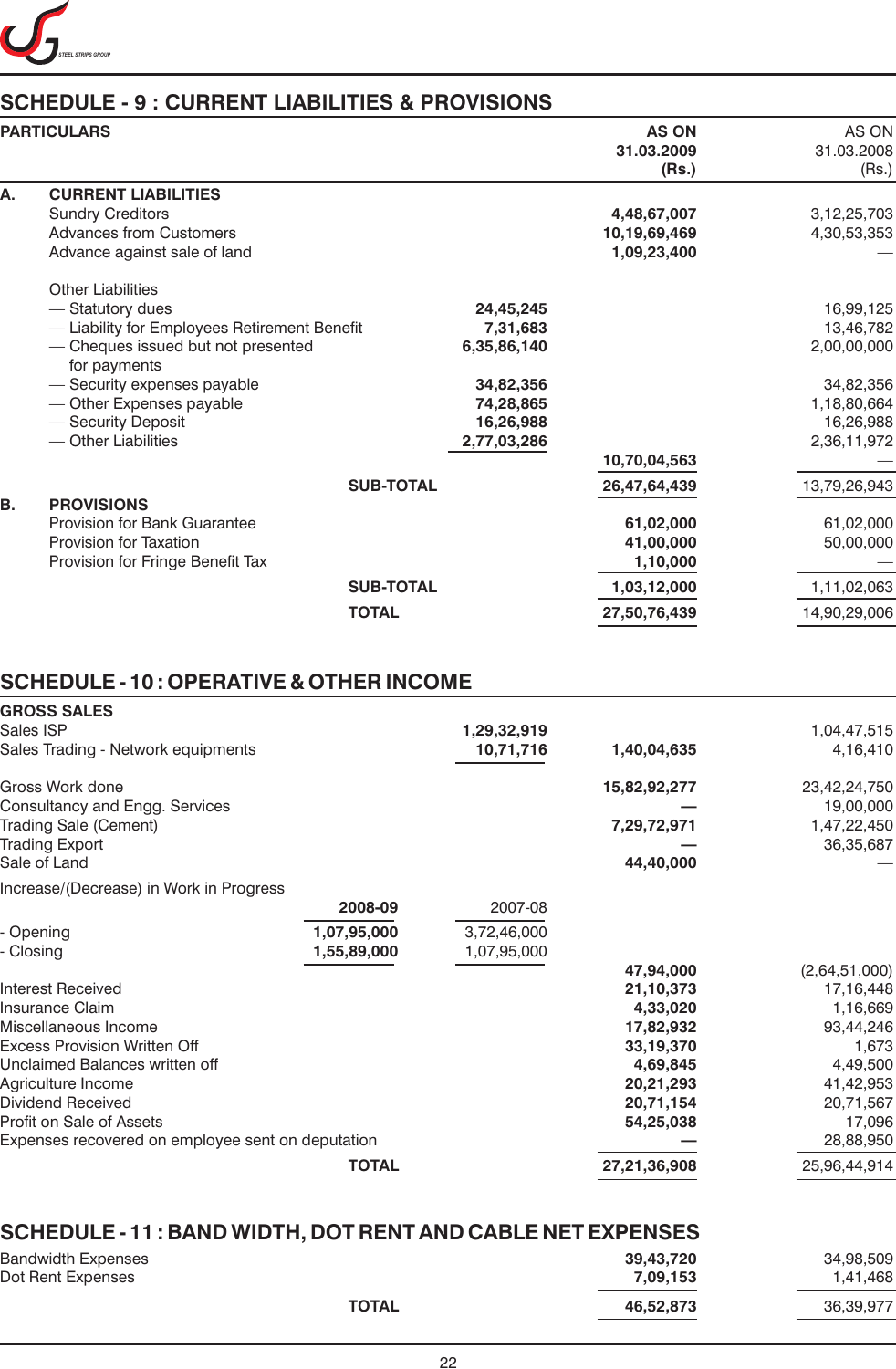# **SAB INDUSTRIES LIMITED**

# **SCHEDULE - 12 : DIRECT COST**

|                                                                                         | <b>AS ON</b><br>31.03.2009<br>(Rs.)        | AS ON<br>31.03.2008<br>(Rs.) |
|-----------------------------------------------------------------------------------------|--------------------------------------------|------------------------------|
|                                                                                         | 1,13,080                                   | 26,77,966                    |
| 7,82,65,869                                                                             |                                            | 7,25,47,130<br>15,27,587     |
| - Land transferred from commercial property under development<br>38,30,010<br>19,00,000 |                                            | 1,15,85,026                  |
|                                                                                         | 15,57,13,418                               |                              |
|                                                                                         | 15,58,26,498                               | 8,83,37,709                  |
|                                                                                         |                                            |                              |
| 20,32,622                                                                               | 3,02,41,573                                | 1,13,080                     |
|                                                                                         | 12,55,84,925                               | 8,82,24,629                  |
|                                                                                         |                                            | 24,41,522                    |
|                                                                                         | 4,66,854                                   | 4,39,701                     |
|                                                                                         | 12,54,585                                  | 33,28,655                    |
|                                                                                         |                                            | 82,85,397                    |
|                                                                                         | 2,41,73,105                                | 3,70,96,151                  |
|                                                                                         | 15, 15, 67, 976                            | 13,98,16,055                 |
|                                                                                         | 7, 17, 17, 539<br>2,43,07,040<br>39,01,911 | 88,507                       |

Note : Building Material consumed and Labour & Wages includes work done by Sub-Contractors.

# **SCHEDULE - 13 : EMPLOYEE COST**

| 1,02,01,274 | 1,04,80,521 |
|-------------|-------------|
| 80.830      | 75.127      |
| 3,86,344    | 4,19,003    |
| 2.58.583    | 10,62,677   |
| 1,09,27,031 | 1,20,37,328 |
|             |             |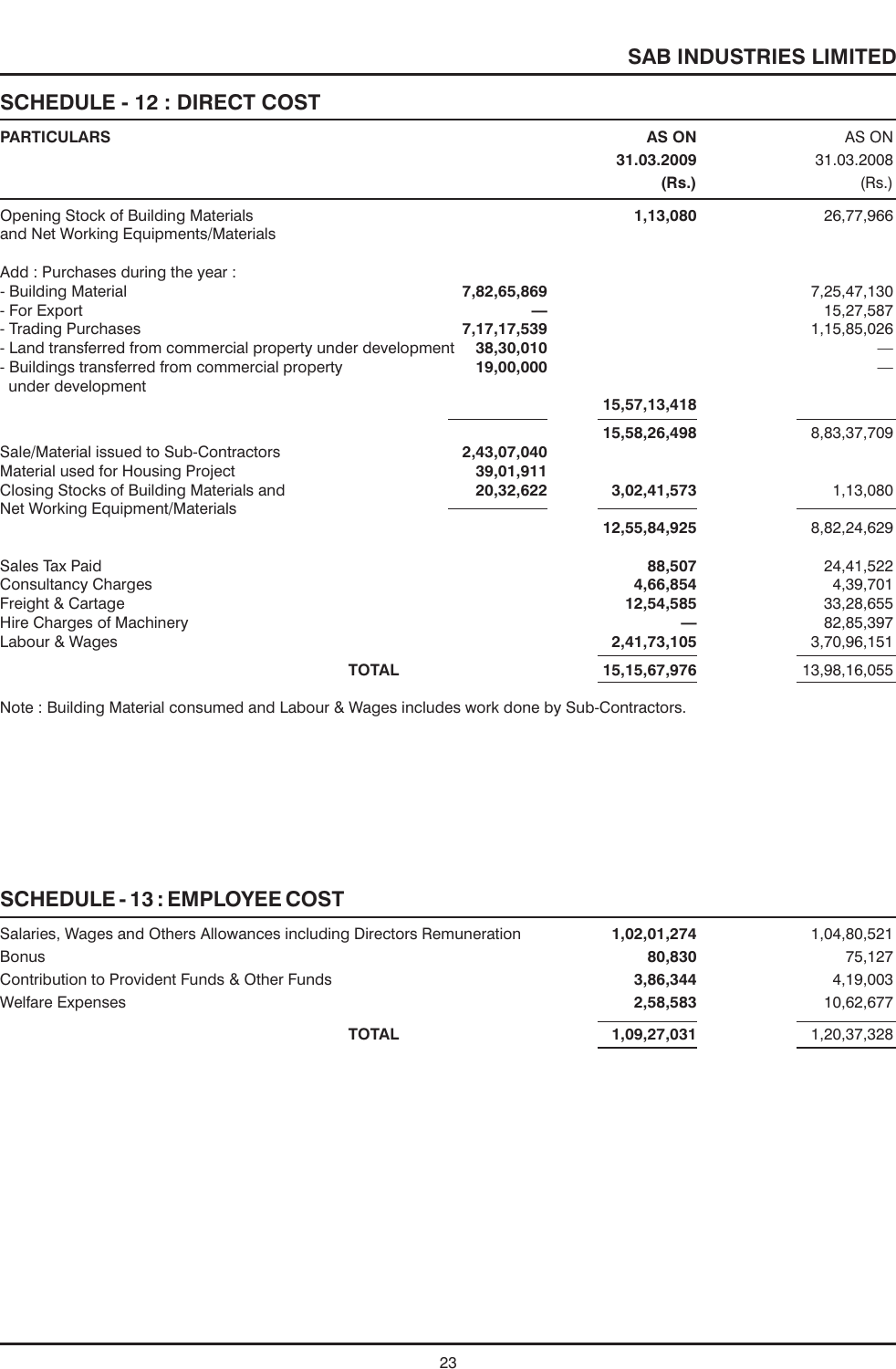

# **SCHEDULE - 14 : ADMINISTRATION AND OTHER EXPENSES**

| <b>PARTICULARS</b>                  | <b>AS ON</b> | AS ON       |  |
|-------------------------------------|--------------|-------------|--|
|                                     | 31.03.2009   | 31.03.2008  |  |
|                                     | (Rs.)        | (Rs.)       |  |
| Travelling Expenses - Foreign       |              |             |  |
| <b>Directors</b>                    | 18,55,026    | 4,07,521    |  |
| Others                              | 16,43,716    | 10,38,565   |  |
| Travelling Expenses - Inland        |              |             |  |
| <b>Directors</b>                    | 6,67,020     | 1,30,727    |  |
| Others                              | 11,86,219    | 10,20,514   |  |
| <b>Printing &amp; Stationery</b>    | 5,58,795     | 3,17,026    |  |
| Postage, Telegram & Telephone       | 6,24,660     | 8,03,007    |  |
| Advertisement & Publicity           | 5,03,210     | 4,59,776    |  |
| Vehicles Repairs & Maintenance      | 19,93,078    | 12,84,114   |  |
| Other Repairs & Maintenances        | 5,50,122     | 4,43,170    |  |
| Insurance                           | 10,41,239    | 9,83,551    |  |
| Audit Fee                           | 5,61,800     | 5,61,800    |  |
| Legal & Professional Charges        | 20,80,075    | 30,69,779   |  |
| Directors' Sitting Fee              | 1,34,000     | 1,62,000    |  |
| Rates & Taxes                       | 7,70,540     | 1,82,753    |  |
| Newspapers & Periodicals            | 33,662       | 11,569      |  |
| Office Maintenance Exp.             | 17,110       | 3,80,537    |  |
| Subscription & Membership Fees      | 4,700        | 5,700       |  |
| Rent                                | 20,65,391    | 13,87,242   |  |
| Electricity & Water Charges         | 5,30,998     | 6,26,576    |  |
| <b>Business Promotion</b>           | 96,280       | 29,056      |  |
| <b>Bank Guarantee Invoked</b>       |              | 34,28,000   |  |
| <b>Tender Expenses</b>              | 1,78,600     | 1,81,448    |  |
| <b>Agriculture Expenses</b>         | 13,97,528    | 15, 12, 291 |  |
| Debit balances written off          | 25,68,118    | 8,086       |  |
| <b>Bad Debts Written off</b>        | 1,64,428     |             |  |
| Fixed Assets Written off            | 45,324       |             |  |
| <b>Other Miscellaneous Expenses</b> | 5,57,486     | 6,65,060    |  |
| <b>TOTAL</b>                        | 2,18,29,125  | 1,90,99,868 |  |

# **SCHEDULE - 15 : FINANCIAL & OTHER EXPENSES**

| Interest and Bank Charges |              | 3,18,22,472 | 5,87,62,895 |
|---------------------------|--------------|-------------|-------------|
| Security expenses         |              |             | 34,82,356   |
|                           | <b>TOTAL</b> | 3,18,22,472 | 6,22,45,251 |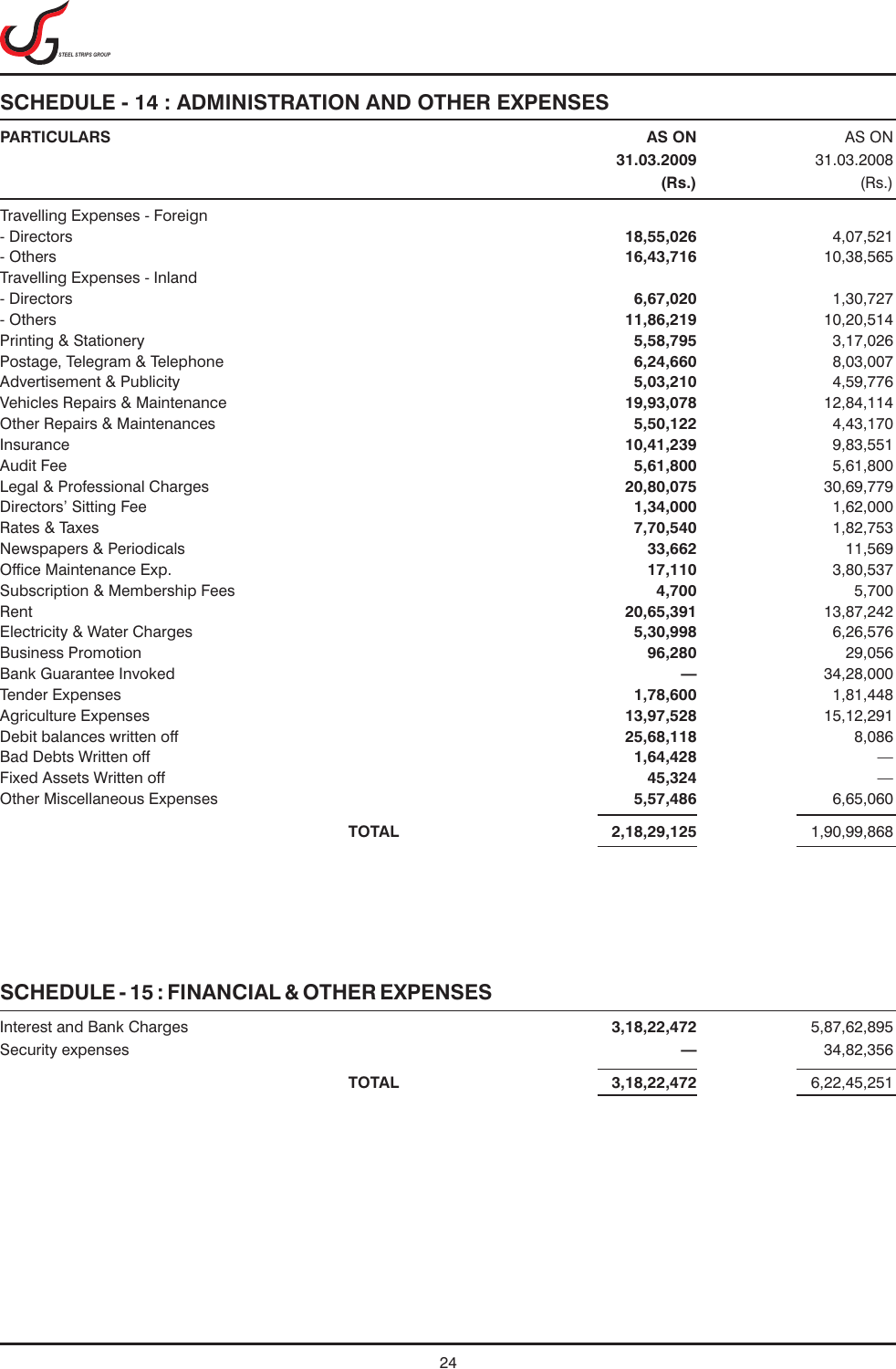### **SCHEDULE - 16 : NOTES ON ACCOUNTS**

### **1. SIGNIFICANT ACCOUNTING POLICIES**

### **a) Convention**

The financial statements are prepared under the historical cost convention in accordance with the applicable Accounting Standards and relevant presentational requirements of the Companies Act, 1956.

### **b) Recognition of Incomes/Expenditure**

All revenue & expenses are accounted for on accrual basis.

Work done is accounted for on the basis of certified bills and Escalation in the year of actual receipt including Arbitration Claims received/security released during the year.

Construction Scrap is accounted on receipt basis..

Export Incentives, if any, shall be accounted on receipt basis.

### **c) Fixed Assets**

The agriculture land has been stated at Cost price. Other fixed assets are stated at cost less depreciation. Cost of acquisition or construction is inclusive of duties, taxes and other incidental expenses.

### **d) Depreciation**

Depreciation is provided for on Plant and Machinery on the basis of the life of the Machinery as speified by valuer appointed by the company in accordance with Section-205 (2) of the Companies Act, 1956 and/or on the basis of Techno Commercial evaluation made by the Company.

| Rates Applied |
|---------------|
| (WDV Method)  |
| 70%           |
| 30%           |
|               |
| 95%           |
|               |

Depreciation on Furniture and Fixtures, Vehicles and other equipments has been charged as per rates specified in schedule XIV of the Companies Act, 1956 as amended upto date on written down value method.

However, depreciation, in our "Infotech Division", on Plant & Machinery, Data Processing equipment, Furniture & Fixture and other assets is provided on single shift basis, straight-line method as per rates specified in Schedule XIV to the Companies Act, 1956 as amended upto date.

### **e) Inventories**

i) Stocks of building materials and stores and shuttering material are valued at cost.

Inventory of Net Working Equipments lying in the offices & godowns are valued at cost price. Work-inprogress is valued on proportionate basis where certified bills have been raised in the next year, and on the best estimate basis by the management where certified bills are not available.

ii) Stocks of Buildings & Buildings under construction have been valued at cost.

### **f) Retirement Benefits :**

Gratuity and earned leave encashment has been provided for in the books of accounts on acturial valuation basis at the end of the year.

### **g) Contribution to PF and Pension Scheme**

Contribution to PF and Pension Scheme is made in accordance with the employees Provident Fund and Misc. Provision Act, 1952.

### **h) Interest**

Interest in respect of fixed deposits, margin money and Security deposits have been accounted for on accrual basis.

### **i) Valuation of Investments**

Long Term quoted and unquoted investments are stated at cost as at the close of the year. Investments in subsidiary companies are also valued at cost. Income from Investments is accounted for when realized.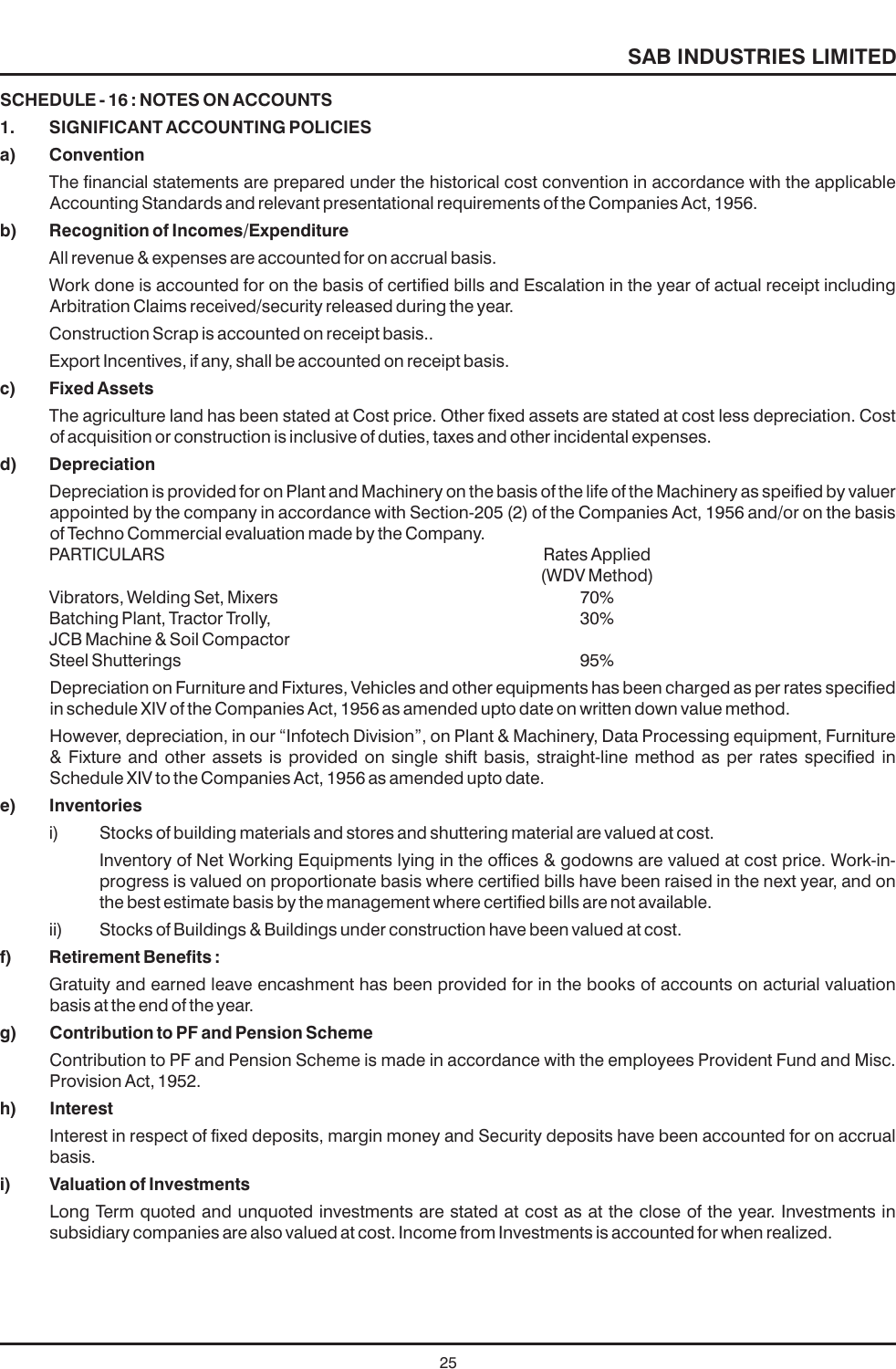

### **j) Foreign Currency Fluctuations/Transaction in Foreign Currency**

Any income or expense on account of exchange difference is recognized in the Profit and Loss Account.

|    | <b>Contingent liabilities</b>                                           |             | (Rs. in lacs) |
|----|-------------------------------------------------------------------------|-------------|---------------|
|    |                                                                         | <b>ASON</b> | AS ON         |
|    |                                                                         | 31.03.2009  | 31.03.2008    |
| a) | Counter Guarantees issued by the company<br>against Bank Guarantees/FLC | 875.06      | 963.11        |

- 3. In the opinion of the Board, the current assets, loans & advances, if realised in the ordinary course of business, have the value on realization at least equal to the amount as stated in the Balance Sheet. The Stocks of building material, Raw material, finished goods and other consumable goods have been valued at cost and wastes have been valued at net realizable value and taken as certified by the Management. The provision for all known liabilities is adequate and not in excess of amount considered reasonably necessary.
- 4. Figures have been rounded off to the nearest rupee.
- 5. Previous year figures have been regrouped /rearranged wherever considered necessary to make them comparable with those of current year.
- 6. Sundry creditors include a sum of Rs. Nil (Previous year Rs.Nil) due to Micro and Small Undertakings, which are outstanding for more than 45 days as at 31.03.2009.This information is required to be disclosed under the Micro, Small and Medium Enterprises development Act 2006, as determined to the extent the parties have been identified on the basis of information with the company.
- 7. The company has filed claims arising out of contractual disputes with various clients, which have not been accounted for in books of accounts. Similarly, there are counter claims filed against the Company by clients, which have also not been accounted for. It is difficult to quantify the same, as these are at different stages of adjudication. These shall be accounted for as and when they are received/paid.
- 8. Sales Tax have been paid as per the Sales Tax returns filed. Any additional liability arising out of pending Assessments shall be provided for on the completion of Sale Tax Assessment.
- 9. Schedules 1 to 16 form an integral part of the Balance Sheet, Profit & Loss Account and Cash Flow Statement.
- 10. Work done has been taken on the basis of bills certified by the Clients and includes the arbitration awards received during the year. Work in Progress has been taken on the basis of best estimates by the Management.
- 11. The company has received the following amounts in earlier years against the claims :

|   | <b>TOTAL</b>                     | <b>285.18 LACS</b> |
|---|----------------------------------|--------------------|
|   | FROM H.P.S.E.B. SHIMLA           | 60.15 LACS         |
| - | FROM PB. PWD LUDHIANA            | 25.93 LACS         |
| - | FROM PB.PWD HOSHIARPUR           | 12.14 LACS         |
|   | FROM U.P.STATE GOVERNMENT        | 170.68 LACS        |
| - | FROM DELHI DEVELOPMENT AUTHORITY | 16.28 LACS         |

Appeals have been filed against these awards and the matter is pending in the High Courts. In terms of the interim order of the High Courts, the Company has furnished securities of immovable properties situated at village Raisaina (Haryana) belonging to S.S. Credits Private Limited, S.A.Holdings Pvt. Ltd and Malwa Holding Pvt. Ltd and its own property situated at Banur.Distt. Mohali (Pb) besides undertaking by the company that these amounts shall be deposited back in the courts in case decisions go against the company in final verdicts. Suriety bonds of associates companies have also been submitted. Accordingly, these amounts have been considered as 'Secured Loans' instead of income as per the policy of the Company.

During the year company have received Rs.2546522/- from HPSEB,Shimla through Hon'ble Himachal High Court, Shimla on account of arbitration claim in Gaj Hydel Project. Since the party has gone in appeals against these cases and the matter is sub-judice in the Hon'ble High Court, the amount has been considered as Secured Loan.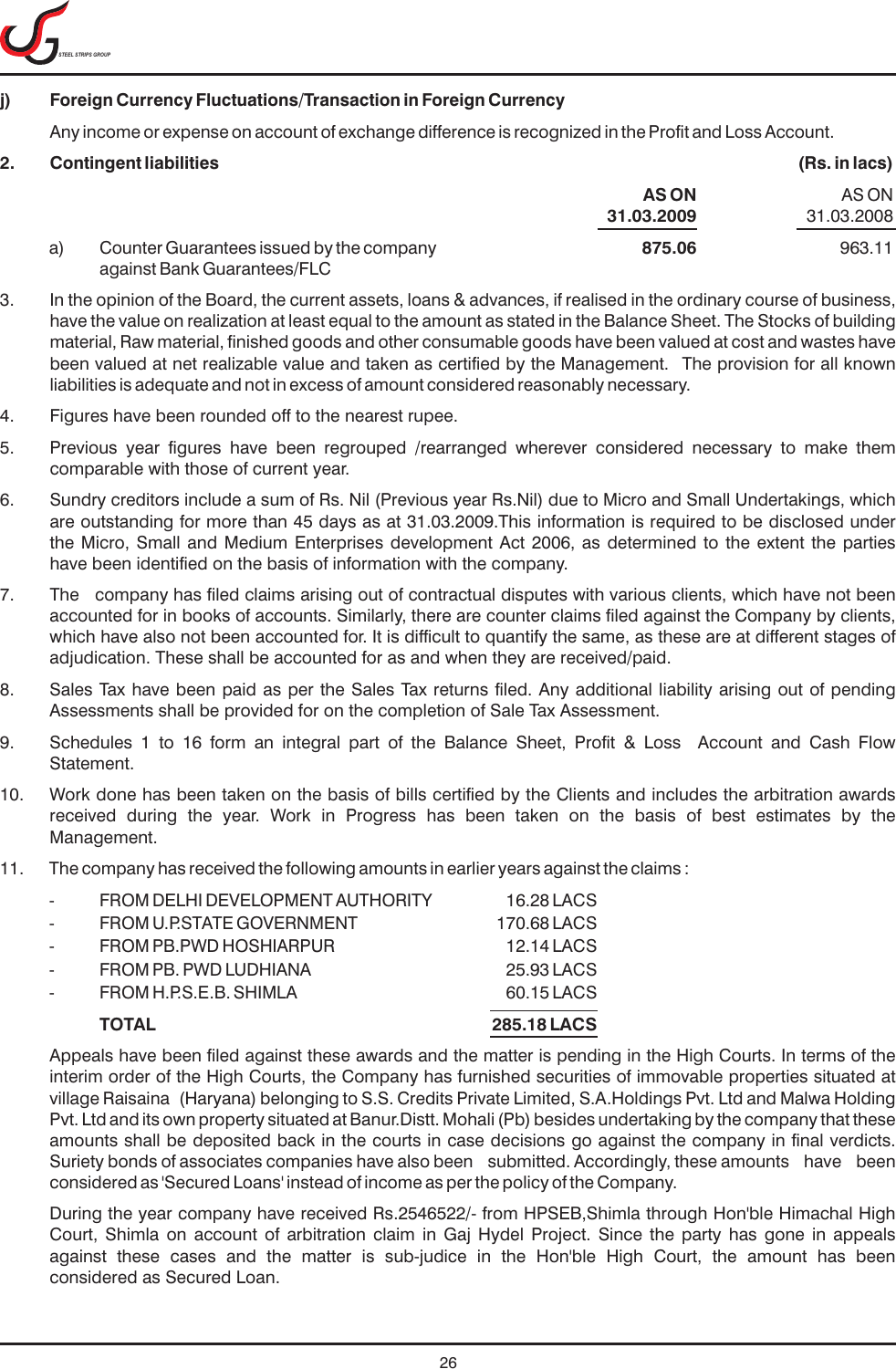Besides above, the company have also received a sum of Rs.1377.70 lacs from M/S Sutlej Constructions Ltd (SCL),Manimajra, Chandigarh in the previous years. The Company has entered into agreements with the said company to the effect that our company (SABIL) shall process, initiate and look after the Arbitration cases of said company and shall also incur all legal expenses while processing the said Arbitration cases. Against this, SCL and SABIL shall share the amount of award received, if any, equally between them. The amounts so released in earlier years have been released against furnishing of security by way of mortgaging land/title deeds of lands both of SABIL and SCL and submission of surety bonds. As the cases are subjudice and claims have been released against submission of surety bonds/title deeds of lands, the amount received has been treated as "Secured Loan" only as having been released against the above said securities. The amount shall be treated as Income as and when Surety Bonds/title deeds of land are released and case is decided by the Court finally.

12. Earlier,the quoted shares of the company were being stated at market price. However,it has been decided by the company that from this year onwards these shares shall be depicted at cost price only. Accordingly, reserves created on account of increase in the market value of the shares in earlier years have been reversed, and quoted shares have been shown at cost price only.

Simultaneously, it has also been decided that Agriculture Land and Land & Buildings, which had earlier been stated at market price, shall also be stated at cost price. Accordingly, reserves created on account of revaluation on these assets have been reversed and the said assets have been stated at cost price.

As a result of the above, revaluation reserve amounting to Rs.90,23,83,289/- created by revaluation in earlier years has been reversed. However, this has no effect on profits of the company.

13. As stated above, the quoted investments are now stated at cost. A provision for diminution in value is made only if the diminution seems to be of permanent nature. During the year under consideration, there was a fall in market prices of quoted shares as at 31.03.2009 due to general slump down in the stock market and it was not of permanent nature. Accordingly, no provision for the same has been made in the books of accounts, as the present value of these shares is still higher then cost.

### **14. SEGMENT REPORT**

Segment wise revenue, results and capital employed for the year ended 31.03.2009 is as under :

|    |                                                                                        |            | (Rs. in lacs) |
|----|----------------------------------------------------------------------------------------|------------|---------------|
|    | <b>S.No. Particulars</b>                                                               | 31.03.2009 | 31.03.2008    |
| 1  | <b>SEGMENT REVENUES</b>                                                                |            |               |
|    | a) Construction Division                                                               | 1626.28    | 2495.19       |
|    | b) Real Estates Division                                                               | 74.90      |               |
|    | Investments (in shares)<br>C)                                                          | 20.72      | 20.72         |
|    | d)<br>Agriculture                                                                      | 76.34      | 41.43         |
|    | <b>Export/Trading Division</b><br>e)                                                   |            | 36.36         |
|    | <b>Infotech Division</b><br>f)                                                         | 143.11     | 116.24        |
|    | <b>Trading Division</b><br>g)                                                          | 733.96     | 150.92        |
|    | <b>TOTAL</b>                                                                           | 2675.31    | 2860.96       |
| 2. | <b>SEGMENT RESULTS</b><br>Profit/(Loss)<br>(Before tax and interest from each segment) |            |               |
|    | a) Construction Division                                                               | 590.95     | 635.88        |
|    | b) Real Estates Division                                                               | 17.60      |               |
|    | Investments (in shares)<br>C)                                                          | 20.72      | 20.72         |
|    | Agriculture<br>d)                                                                      | 60.49      | 26.31         |
|    | <b>Export/Trading Division</b><br>e)                                                   |            | 20.63         |
|    | <b>Infotech Division</b><br>f)                                                         | 33.76      | 24.50         |
|    | <b>Trading Division</b><br>g)                                                          | 23.16      | 17.23         |
|    | <b>TOTAL</b>                                                                           | 746.68     | 745.27        |
|    | Less: Interest & Financial Charges                                                     | 318.22     | 623.30        |
|    | <b>TOTAL PROFIT BEFORE TAX</b>                                                         | 428.46     | 121.97        |
|    |                                                                                        |            |               |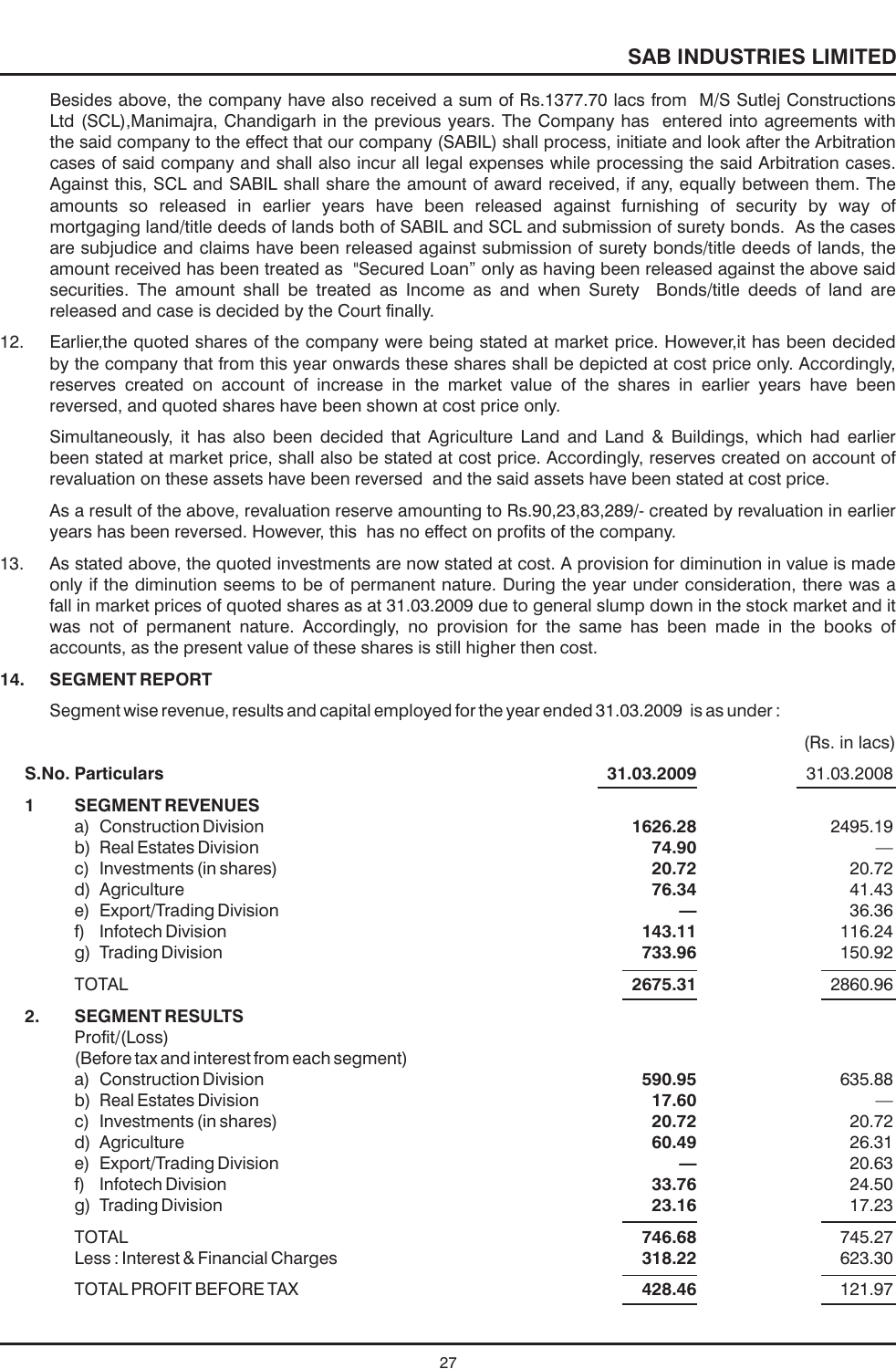

|                                                   |            | (Rs. in lacs) |
|---------------------------------------------------|------------|---------------|
| <b>S.No. Particulars</b>                          | 31.03.2009 | 31.03.2008    |
| <b>Provision for Taxation</b>                     | 41.00      | 50.00         |
| Provision for Deferred Tax (Assets) Liability     | (5.57)     | (21.03)       |
| <b>Provision for FBT</b>                          | 5.87       | 6.56          |
| Prior Period adjustment of Deferred tax Liability |            |               |
| <b>Prior Period Adjustments</b>                   | 88.34      | (33.94)       |
| Net Profit/(Loss)                                 | 298.82     | 120.38        |
| <b>CAPITAL EMPLOYED</b><br>3.                     |            |               |
| (Segment assets - Segment liabilities)            |            |               |
| a) Construction Division                          | (74.96)    | (29.09)       |
| b) Real Estates Division                          | 2797.25    | 3492.09       |
| c) Investments (in shares)                        | 1544.00    | 1544.00       |
| d) Agriculture                                    | 737.54     | 739.42        |
| e) Export/Trading Division                        |            | (0.41)        |
| <b>Infotech Division</b><br>f)                    | 34.95      | 35.07         |
| <b>Trading Division</b><br>g)                     | (35.99)    | (28.70)       |
| h) Unallocable assets less liabilities            | (529.10)   | 882.40        |
| <b>TOTAL</b>                                      | 4473.69    | 6634.78       |

- 15. The company has identified its business segments as its primary reporting format which comprises of Construction Division, Real Estate business, Infotech Division Investment business, Agriculture and Export Division and Trading Division. The main business is Construction activities. Infotech Division, which has come into existence after merger of SAB Infotech Ltd into our company, deals basically in ISP business besides other allied activity related to this business. Real Estate business is linked to construction activities but has been identified as a separate activity in view of its different nature. Long term Investment in shares have also been treated as a separate activity. Agriculture activities and Export Trading have also been identified as separate activities of the company. The Trading Division introduced during the previous year wherein cement from Pakistan is imported and is sold off in India. Fractionally, the imported cement is consumed in our own projects of construction activities / in Real Estate Business. The Construction Division Segment operates through a single geographical segment. Secondary/other segment disclosures have been made accordingly.
- 16. In compliance with AS 22 issued by ICAI on Accounting for the Taxes on Income, the company has recognised Deferred Tax Assets amounting to Rs.557476/- for the year under consideration. The total Deferred Tax Assets stands at Rs.3586533/- as on 31.03.09. In the opinion of the management, considering the future profits of the company, it will be recovered in future.

| Deferred Tax Calculation:            |                     |
|--------------------------------------|---------------------|
| W.D.V. as on 31.03.09                | Rs. 3,92,56,014.00  |
| (As per Income Tax Act.)             |                     |
| W.D.V as on 31.03.09 (As per books)  | Rs. 2,87,04,283.00  |
| Depreciation excess claimed in books | Rs. 1,05,51,731.00  |
| Deferred tax assets till 31.03.09    | 35,86,533.00<br>Rs. |
| Deferred tax till 31.03.08           | 30,29,057.00<br>Rs. |
| Deferred tax assets for current year | 5,57,476.00<br>Rs.  |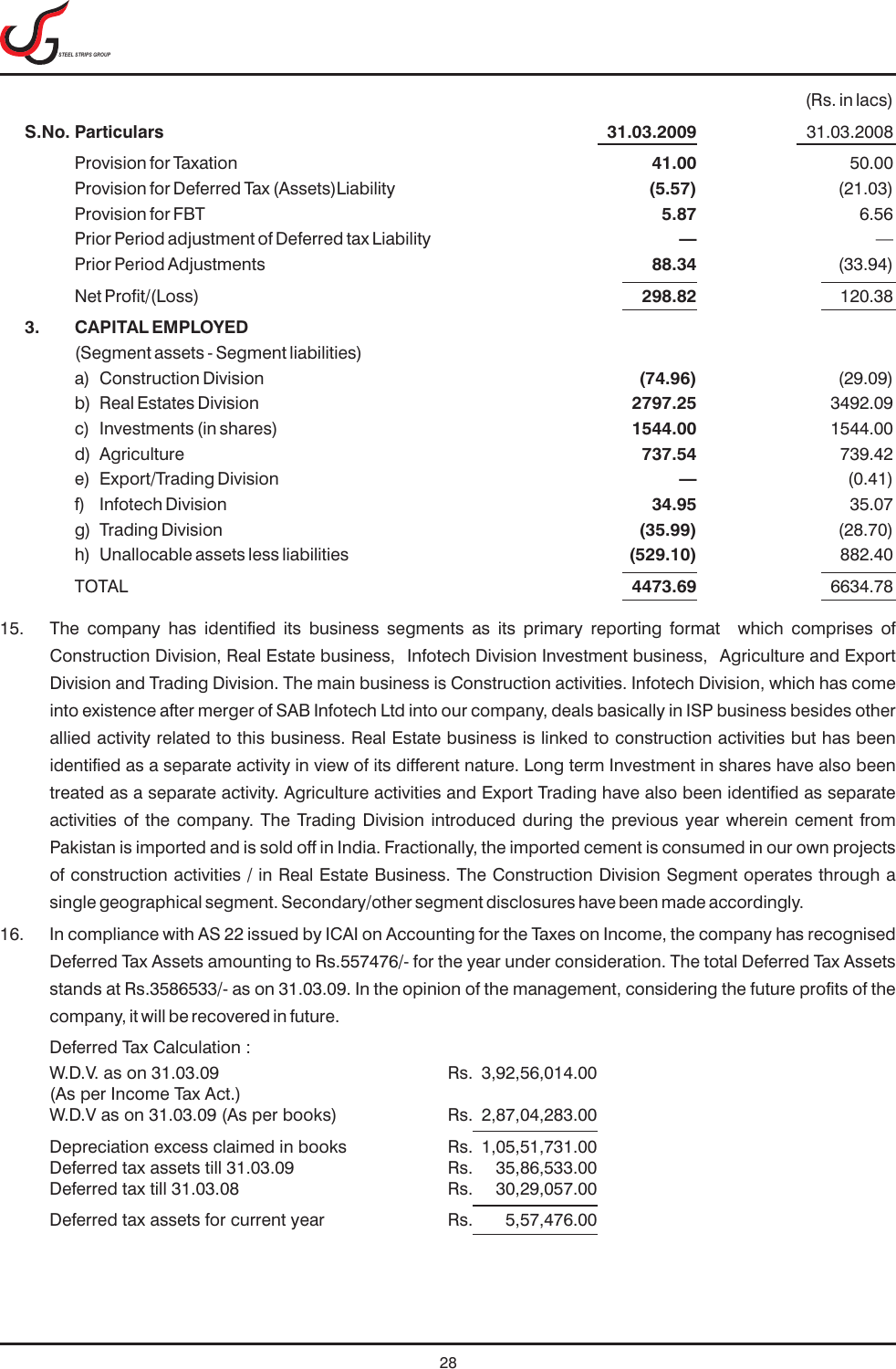# **SAB INDUSTRIES LIMITED**

17. The company had started the implementation of Housing and Commercial Complex at Steel Strips Towers Project, Derabassi, in the year 2006-07.The company incurred a sum of Rs.38,78,13,490/- upto 31.03.2009 on the implementation of the project. The company had raised loans from Banks to implement the project. The market demand for this project at Derabassi remained sluggish since inception and during the year under audit also, the implementation of the project remained almost suspended. As such,in order to comply with AS-16 on borrowing cost, the interest amounting to Rs. 220.08 lac (Previous year 317.62 lac) on loans for the year ended 31.03.09 has been charged to Profit & Loss A/c instead of capitalizing the same on the Housing Project at Derabassi.

### **18. EARNINGS PER SHARE (EPS)**

| Basic/Diluted Earnings per share                                                |                     | (Rs.In lacs)         |
|---------------------------------------------------------------------------------|---------------------|----------------------|
|                                                                                 | <b>Current Year</b> | <b>Previous Year</b> |
| Profit/(Loss) after tax as per Profit & Loss A/c                                | 298.82              | 120.38               |
| No of equity shares                                                             | 15188372            | 7594186              |
| Earnings per share (Rs.) (basic & diluted)                                      | 1.97                | 1.59                 |
| Note: Diluted Earnings per share is not applicable as the same is non-dilutive. |                     |                      |

### **19. DETAIL OF PROVISIONS AS PER AS-29**

|                                              | Income Tax         | <b>Others</b> |
|----------------------------------------------|--------------------|---------------|
|                                              | & Fringe           |               |
|                                              | <b>Benefit Tax</b> |               |
| Balance as at April 1, 2008                  | 56.56              | 61.02         |
| Provision made during the year               | 42.10              |               |
| Provision written off/back during the period | 56.56              |               |
| Balance as at 31st March 2009                | 42.10              | 61.02         |
|                                              |                    |               |

### **20. Managerial Remuneration**

Profit & Loss Account includes remuneration paid to Executive Director as under : (Rs. in lacs)

|                         | <b>Current Year</b> | <b>Previous Year</b> |
|-------------------------|---------------------|----------------------|
| Salary                  | 10.20               | 7.20                 |
| Perquisites             | 3.85                | 1.69                 |
| Contribution towards PF | 0.97                | 0.43                 |
| <b>TOTAL</b>            | 15.02               | 9.32                 |

Note: Computation of net profit in accordance with section 349 of the Companies Act, 1956 has not been enumerated, as no commission is payable and remuneration has been paid as per provisions of schedule XIII of the Companies Act, 1956.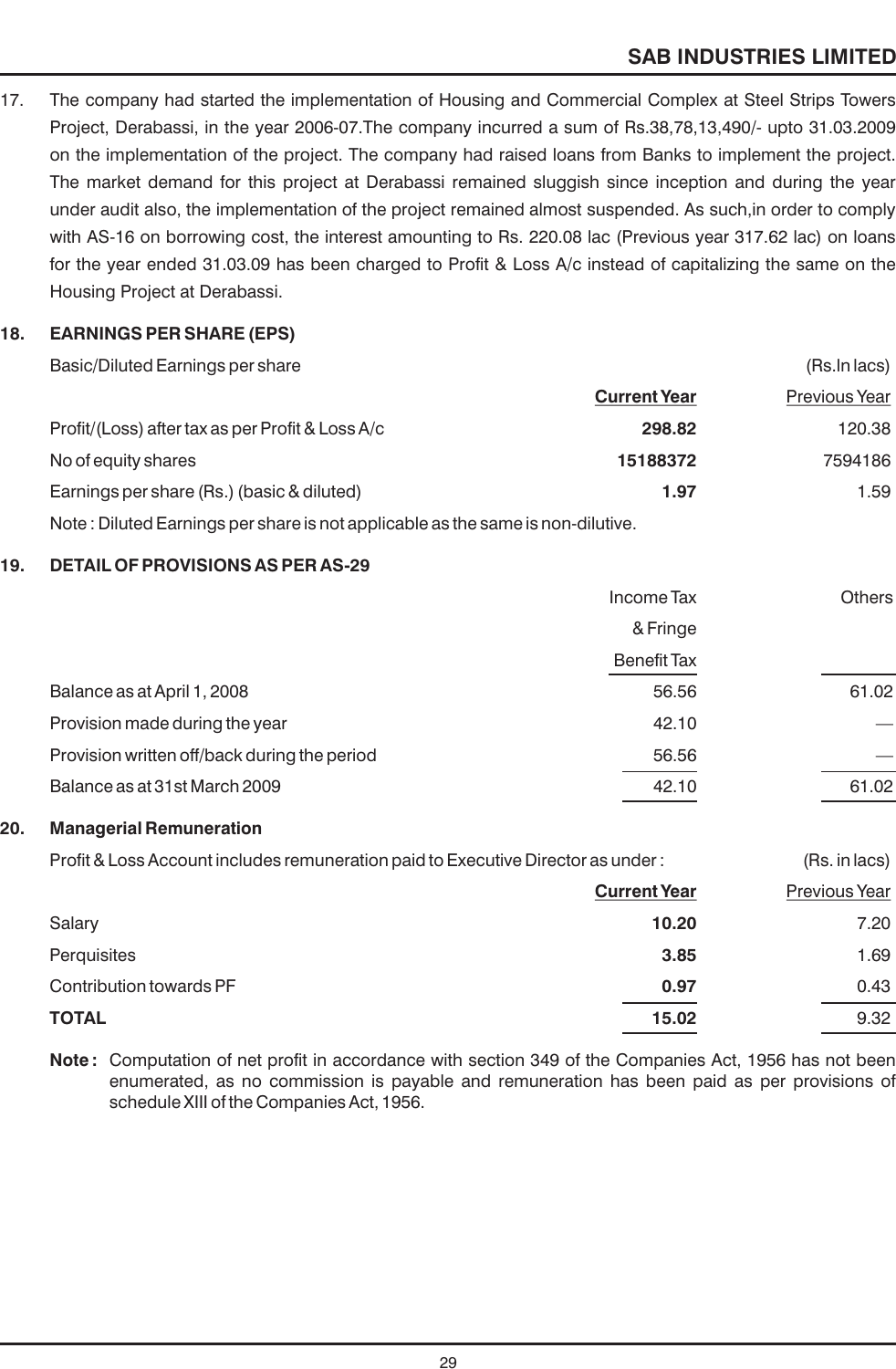

### **21. RELATED PARTY DISCLOSURES :**

Detail of transactions entered into with Related Parties during the year as required by Accounting Standard-18 on "Related Party Disclosures" issued by Institute of Chartered Accountatns of India are as under :- (Rs. in lacs)

| Particulars                                                   | <b>Subsidiaries</b> | Key<br>Company Management<br>Personal<br>(KMP) | Enterprise<br>over which<br>KMP is able to<br>exercise<br>significant<br>influence | <b>Total</b> for<br>this year | <b>Total for</b><br>previous<br>year |
|---------------------------------------------------------------|---------------------|------------------------------------------------|------------------------------------------------------------------------------------|-------------------------------|--------------------------------------|
| Sale of Fixed Assets                                          |                     |                                                |                                                                                    |                               | 1.56                                 |
| Sale of goods/Work Done                                       |                     |                                                | 14.82                                                                              | 14.82                         | 783.95                               |
| <b>Services Provided</b>                                      |                     |                                                |                                                                                    |                               | 19.00                                |
| Lease Rent Paid                                               |                     | 48.00                                          |                                                                                    | 48.00                         | 30.00                                |
| Lease Rent Received                                           |                     |                                                | 40.80                                                                              | 40.80                         | 53.44                                |
| Security Expenses paid                                        |                     |                                                |                                                                                    |                               | 34.82                                |
| Lease line/cable net                                          |                     |                                                | 35.57                                                                              | 35.57                         | 32.14                                |
| Lease Charges of Vehicles                                     |                     |                                                | 15.00                                                                              | 15.00                         | 15.00                                |
| Dividend received                                             |                     |                                                | 20.70                                                                              | 20.70                         | 20.70                                |
| <b>Dividend Paid</b>                                          |                     |                                                |                                                                                    |                               | 69.59                                |
| Employee deputation/Exps. recovered-<br><b>FINANCE</b>        |                     |                                                | 4.04                                                                               | 4.04                          | 33.87                                |
| 1. Loan given                                                 |                     |                                                |                                                                                    |                               |                                      |
| Outstanding at the end of the year                            |                     |                                                |                                                                                    |                               | 514.15                               |
| 2. Loan Recovered/Adjusted                                    |                     |                                                | 514.15                                                                             | 514.15                        | 82.85                                |
| 3. Loan received                                              |                     |                                                | 337.50                                                                             | 337.50                        | 52.52                                |
| Outstanding at the end of the year                            |                     |                                                | 426.77                                                                             | 426.77                        | 89.27                                |
| 4. Advance given                                              |                     |                                                | 44.52                                                                              | 44.52                         | 656.71                               |
| Recovered/Adjusted                                            |                     |                                                |                                                                                    |                               |                                      |
| Outstanding at the end of the year<br>5. Book Debts           |                     |                                                |                                                                                    |                               | 44.52<br>6.12                        |
| 6.                                                            |                     | 15.02                                          |                                                                                    | 15.02                         | 9.32                                 |
| Management contract<br>(salaries)                             |                     |                                                |                                                                                    |                               |                                      |
| 7. Amounts written off(-) or                                  |                     |                                                |                                                                                    |                               |                                      |
| written back $(+)$ in the                                     |                     |                                                |                                                                                    |                               |                                      |
| period in respect of debts<br>due from or to related parties. |                     |                                                |                                                                                    |                               |                                      |

### Note :

1. Key Management Personal : Sh. R.K. Garg, Chairman, Sh. Avinash Sharma, Executive Director, Sh. H.K. Singhal, Director

- 2. Enterprises over which Key Management Personal (KMP) are able to exercise significant influence and with whom transactions have taken place during the year : Indian Acrylics Ltd, Steel Strips Wheels Ltd., Steel Strips Infrastructures Ltd., R.K. Garg & Sons (HUF), SAB Udyog Ltd., Munak Financers (P) Ltd., Steel Strips Industries Ltd., Steel Strips Financiers (P) Ltd., Steel Strips Holdings (P) Ltd. and Munak Investments (P) Ltd.
- 3. Relatives of the Key Management Personnel (with whom transactions have taken place) Mrs Sunena Garg is related to Sh.R.K.Garg (wife of Sh.R.K.Garg), Sh.R.K.Garg himself is Chairman of the company, Also Sh.R.K.Garg is Karta of R.K.Garg & Sons (HUF) Sh. Dheeraj Garg is son of Sh.R.K.Garg.
- 22. The company incorporated a GBC-II category Wholly Owned Subsidiary (WOS) Company, under the name and style of Munak International Trading Corporation in Mauritius. The company has been allotted 1885 shares of US\$ 1/- each and the same has been shown in the schedule of Investments. The company has not undertaken any business so far. The latest copy of Balance Sheet of WOS as at 31.12.2008 is attached.
- 23. During the year 2004-05 the company had entered into a joint venture, in Iran, with i) NPC International (a company incorporated in London, England), ii) Arak Petrochemicals Co. Iran and iii) Bank Melli Iran Investments Co., Iran, for setting up a gas based fertilizer plant for which a subsidiary company under the name and style of LAVAN CHEMICAL CO. IRAN has been incorporated. A sum of US \$ 611028 (equivalent to Rs.263.16 lacs) had been invested as Share Capital till 31.03.2009, and has been shown in the Schedule of Investments. However, latest Balance Sheet as on 20.03.2009 is not attached as it is under preparation.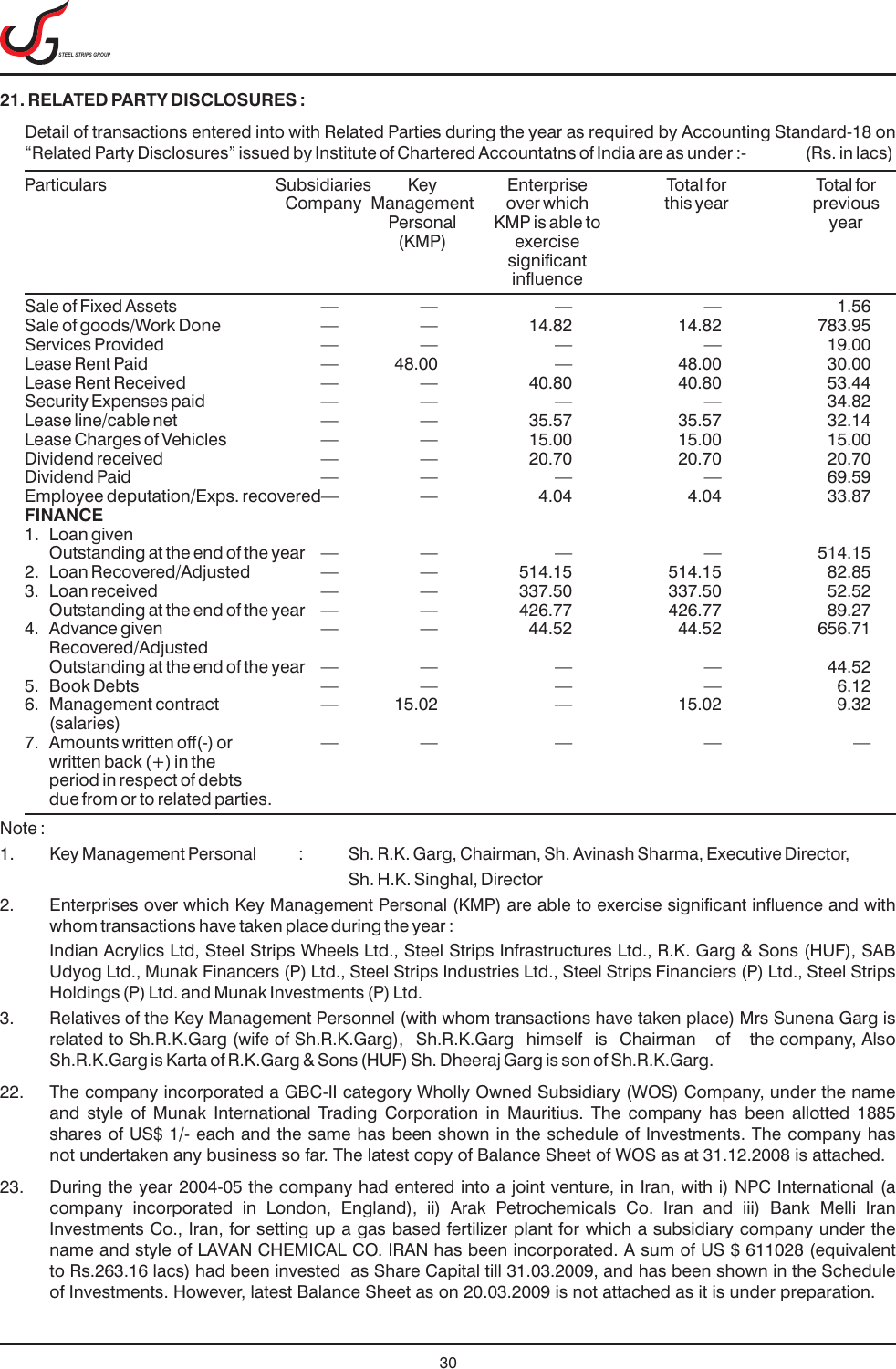# **SAB INDUSTRIES LIMITED**

### 25. ADDITIONAL INFORMATION PURSUANT TO PROVISIONS OF PARAGRAPHS 3, 4C AND 4D OF PART II, SCHEDULE VI, OF COMPANIES ACT, 1956

| <b>QUANTITATIVE DATA</b>       | Qty.(Bags)<br>31.03.2009 | Qty.(Bags)<br>31.03.2009 |
|--------------------------------|--------------------------|--------------------------|
| Opening Stock of Trading goods | 379                      | Nil                      |
| Purchase during the year       | 463649                   | 100000                   |
| Sales during the year          | 442635                   | 93106                    |
| <b>Own Consumptions</b>        | 18085                    | 6455                     |
| Transit Loss                   | 2820                     | 60                       |
| <b>Closing Stock</b>           | 488                      | 379                      |

### 26. Expenditure in Foreign Currency **As on 31.03.2009** As on 31.03.2008

| <b>Particulars</b>                   | Amount<br>(Rs. in lacs) | Amount in<br><b>Foreign Currency</b>   | Amount<br>(Rs. in lacs)      | Amount in<br>Foreign Currency                            |
|--------------------------------------|-------------------------|----------------------------------------|------------------------------|----------------------------------------------------------|
| <b>Travelling (Directors)</b>        | 2.54<br>6.26            | 3000 (GBP)<br>13400 (USD)              | 3.81<br>5.22                 | 9300 (USD)<br>9000 (EURO)                                |
| Travelling (Staff/Others)            | 7.95<br>0.52            | 17628 (USD)<br>600 (GBP)               | 4.24<br>1.39<br>0.62<br>1.43 | 10417 (USD)<br>2408 (EURO)<br>1597 (CND)<br>1755 (PONDS) |
| Consultancy/Commission               | 0.26<br>4.32<br>5.26    | 600 (USD)<br>10500 (AUD)<br>6187 (GBP) | Nil                          | Ni                                                       |
| Purchases                            | 699.16                  | 1549091 (USD)                          | 4.71                         | 11760 (USD)                                              |
| <b>Equity for Subsidiary Company</b> | Nil                     | <b>Nil</b>                             | 82.82                        | 197900 (USD)                                             |

### AUDITORS' REPORT

Certified in terms of our separate report of even date annexed. for S.C. DEWAN & CO. Chartered Accountants

| PLACE : Chandigarh     | S.C. DEWAN |
|------------------------|------------|
| DATED : 7th July, 2009 | Partner    |

H.K. SINGHAL *Director*

AVINASH SHARMA *Executive Director*

GURPREET KAUR *Company Secretary*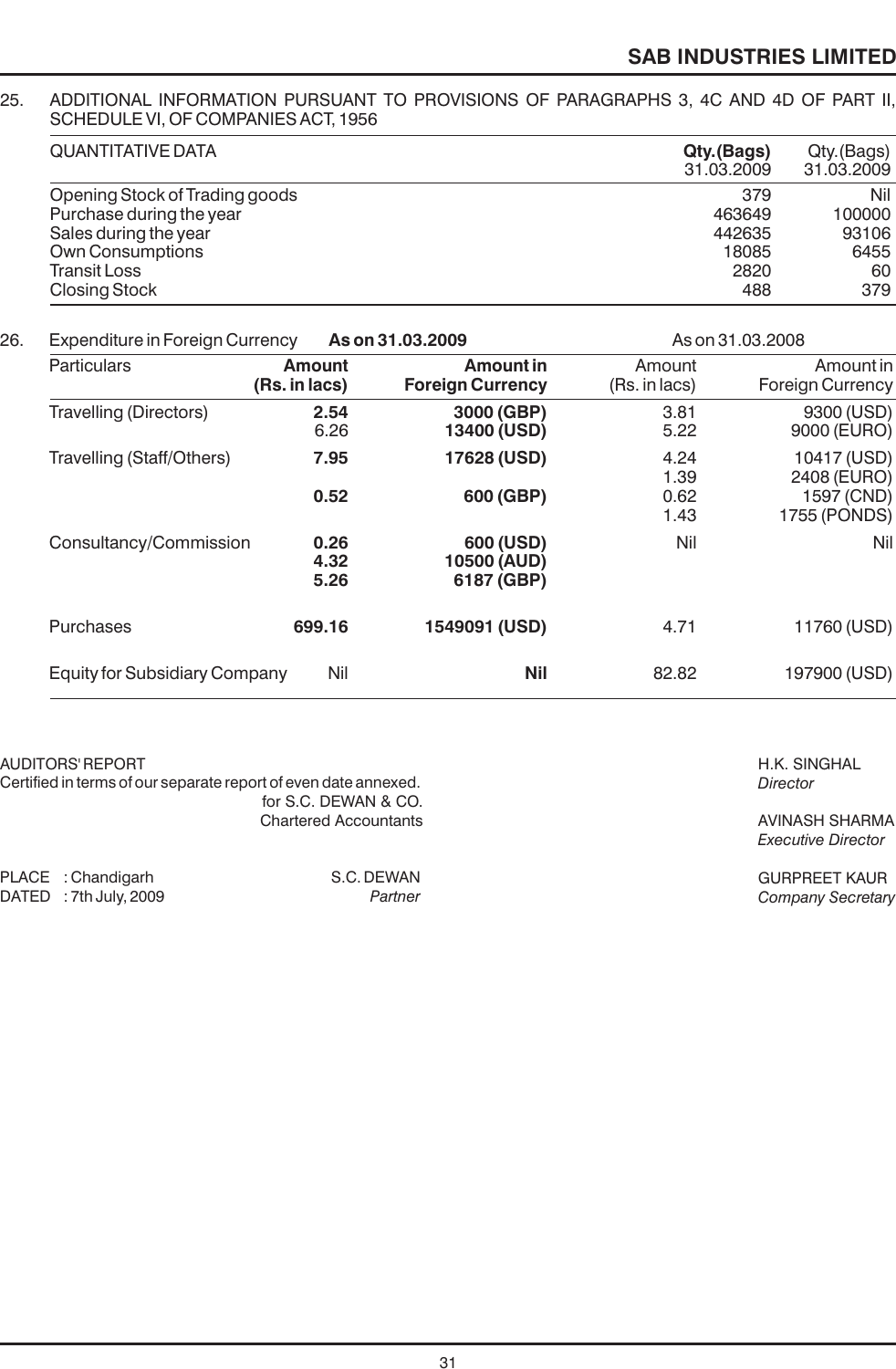

## **Additional Information as required under Part IV of Schedule VI of the Companies Act, 1956.**

# **Balance Sheet Abstract and Company's General Business Profile**

| ı. | <b>Registration Details</b>              |                                                                              |                          |
|----|------------------------------------------|------------------------------------------------------------------------------|--------------------------|
|    | Registration No.                         | L00000CH1983PLC031318                                                        | <b>State Code</b>        |
|    | <b>Balance Sheet Date</b>                | 31-03-2009                                                                   | 53                       |
| Ш. |                                          | Capital Raised during the year (Rs. in Lacs)                                 |                          |
|    |                                          | Public Issue                                                                 | <b>Rights Issue</b>      |
|    |                                          | Nil                                                                          | Nil                      |
|    |                                          | Bonus Issue                                                                  | <b>Private Placement</b> |
|    |                                          | 759.42                                                                       | Nil                      |
| Ш. |                                          | Position of Mobilization and Deployment of Funds (Rs. in lacs)               |                          |
|    |                                          | <b>Total Liabilities</b>                                                     | <b>Total Assets</b>      |
|    |                                          | 4986.67                                                                      | 4986.67                  |
|    | <b>Sources of Funds</b>                  |                                                                              |                          |
|    |                                          | Paid-up Capital                                                              | Reserves & Surplus       |
|    |                                          | 1518.84                                                                      | 1001.61                  |
|    |                                          | Share application money                                                      |                          |
|    |                                          |                                                                              |                          |
|    |                                          | <b>Secured Loans</b>                                                         | <b>Unsecured Loans</b>   |
|    |                                          | 2039.45                                                                      | 426.77                   |
|    |                                          |                                                                              | Deferred Tax Liability   |
|    |                                          |                                                                              |                          |
|    | <b>Application of Funds</b>              |                                                                              |                          |
|    |                                          | <b>Net Fixed Assets</b>                                                      | Investments              |
|    |                                          | 1111.54                                                                      | 1544.00                  |
|    |                                          | <b>Net Current Assets</b>                                                    | Misc. Expenditure        |
|    |                                          | 2295.26                                                                      |                          |
|    |                                          | Deferred Tax Liability                                                       |                          |
|    |                                          | 35.87                                                                        |                          |
|    | IV. Performance of Company (Rs. in lacs) |                                                                              |                          |
|    |                                          | Turnover                                                                     | <b>Total Expenditure</b> |
|    |                                          | 2497.10                                                                      | 2151.41                  |
|    |                                          | Profit Before Tax                                                            | Profit After Tax         |
|    |                                          | 345.69                                                                       | 298.82                   |
|    |                                          | Earning per share                                                            | Dividend (%)             |
|    |                                          | Rs. 1.97                                                                     |                          |
| V. |                                          | Generic Names of Three Principal Products of Company (as per monetary terms) |                          |

- Not applicable as ours is a construction company.

### AUDITORS' REPORT

Certified in terms of our separate report of even date annexed. for S.C. DEWAN & CO. Chartered Accountants

PLACE : Chandigarh S.C. DEWAN DATED : 7th July, 2009

H.K. SINGHAL *Director*

AVINASH SHARMA *Executive Director*

GURPREET KAUR *Company Secretary*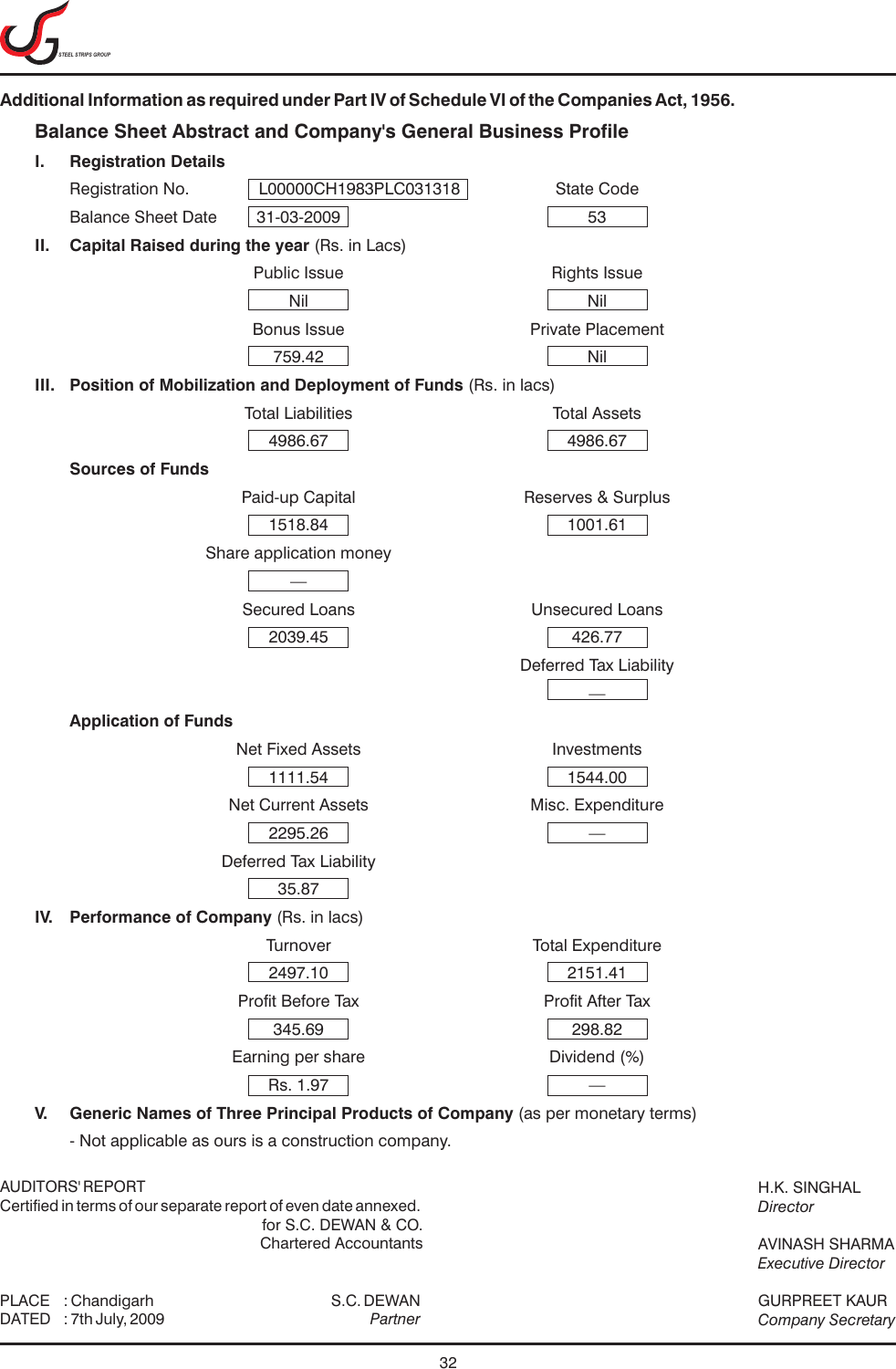# **STATEMENT PURSUANT TO SECTION 212 OF THE COMPANIES ACT, 1956 RELATING TO SUBSIDIARY COMPANY.**

| 1. Name of the Subsidiary Co.<br>2. The financial year of the subsidiary company ended on / will<br>end on                                                                                                                                                                                                                        |   | LAVAN CHEMICAL COMPANY, IRAN<br>20.03.2009                                                                                  |
|-----------------------------------------------------------------------------------------------------------------------------------------------------------------------------------------------------------------------------------------------------------------------------------------------------------------------------------|---|-----------------------------------------------------------------------------------------------------------------------------|
| 3. Holding Company's interest                                                                                                                                                                                                                                                                                                     |   | Subsidiary by virtue of Section 4(1)(b)(ii) of the Companies Act,<br>1956.                                                  |
| 4. No. of shares in the subsidiary company held by SAB<br>Industries Limited. Along with its nominees at the above date.<br>5. The net aggregate amount of Profit/(Loss) of the subsidiary<br>company so far as it concerns the members of SAB Industries<br>Limited<br>(i) Not dealt with the accounts of SAB Industries Limited | ÷ | 660 Equity Shares of 85,00,000 Rials each (equivalent to<br>approximately US\$ 1000 each).                                  |
| amounted to<br>(a) for subsidiary's financial year ended on 20th March,<br>2009.                                                                                                                                                                                                                                                  |   |                                                                                                                             |
| (b) for the previous financial years of the subsidiary.                                                                                                                                                                                                                                                                           |   | As the project of the subsidiary company is under<br>implementation, there were no operations during the financial<br>year. |
| (ii) Dealt with in the accounts of SAB Industries Limited<br>(a) for subsidiary's financial year ended on 31st March,<br>2009.<br>(b) for the previous financial years of the subsidiary since<br>it became subsidiary.                                                                                                           |   |                                                                                                                             |
| 6. Changes in the interest of SAB Industries Ltd. between the end<br>of the subsidary's financial year and 31st March, 2009.<br>(a) No. of shares acquired<br>(b) Material changes between the end of the subsidiary's<br>financial year ended and year on 31st March, 2009.<br>(i) Fixed Assets (net addition)                   |   | None                                                                                                                        |
| (ii) Investments<br>(iii) Money lent by subsidiary<br>(iv) Money borrowed by the subsidiary company other<br>than for meeting current liabilities.                                                                                                                                                                                |   | None                                                                                                                        |
|                                                                                                                                                                                                                                                                                                                                   |   |                                                                                                                             |

Place : Chandigarh H.K. SINGHAL AVINASH SHARMA Dated : 7th July, 2009 *Director Executive Director*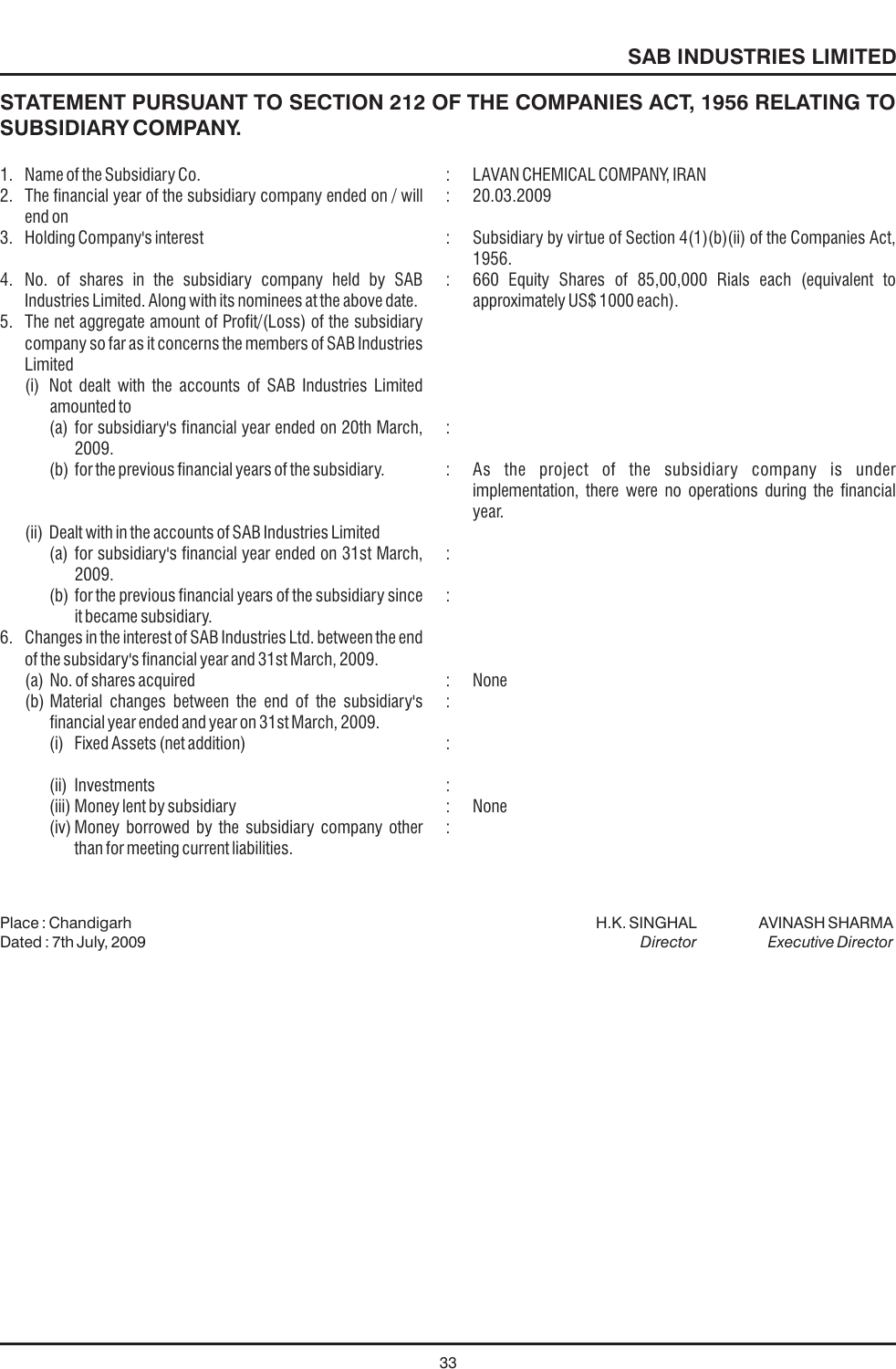

# **STATEMENT PURSUANT TO SECTION 212 OF THE COMPANIES ACT, 1956 RELATING TO SUBSIDIARY COMPANY.**

|  | 1. Name of the Subsidiary Co.<br>2. The financial year of the subsidiary company ended on / will<br>end on                                                                                                                                                                                                                                                                        |               | Munak International Trading Corporation, Mauritius<br>31.12.2008           |
|--|-----------------------------------------------------------------------------------------------------------------------------------------------------------------------------------------------------------------------------------------------------------------------------------------------------------------------------------------------------------------------------------|---------------|----------------------------------------------------------------------------|
|  | 3. Holding Company's interest<br>4. No. of shares in the subsidiary company held by SAB<br>Industries Limited. Along with its nominees at the above date.<br>5. The net aggregate amount of Profit/(Loss) of the subsidiary<br>company so far as it concerns the members of SAB Industries<br>Limited<br>(i) Not dealt with the accounts of SAB Industries Limited<br>amounted to |               | Subsidiary by virtue of Section 4(1)(b)(ii) of the Companies Act,<br>1956. |
|  |                                                                                                                                                                                                                                                                                                                                                                                   |               |                                                                            |
|  | (a) for subsidiary's financial year ended on 31st                                                                                                                                                                                                                                                                                                                                 | $\mathcal{L}$ | NIL                                                                        |
|  | December, 2008<br>(b) for the previous financial years of the subsidiary.                                                                                                                                                                                                                                                                                                         | ÷             | Loss of US\$4524                                                           |
|  | (ii) Dealt with in the accounts of SAB Industries Limited<br>(a) for subsidiary's financial year ended on 31st March,<br>2009<br>(b) for the previous financial years of the subsidiary since<br>it became subsidiary.<br>Changes in the interest of SAB Industries Ltd. between the end<br>of the subsidary's financial year and 31st March, 2009                                |               | N.A.<br>N.A.                                                               |
|  | (a) No. of shares acquired<br>(b) Material changes between the end of the subsidiary's<br>financial year ended on 31st March, 2009<br>(i) Fixed Assets (net addition)                                                                                                                                                                                                             |               | <b>NIL</b>                                                                 |
|  | (ii) Investments<br>(iii) Money lent by subsidiary<br>(iv) Money borrowed by the subsidiary company other<br>than for meeting current liabilities.                                                                                                                                                                                                                                |               | None                                                                       |
|  |                                                                                                                                                                                                                                                                                                                                                                                   |               |                                                                            |

external process of the H.K. SINGHAL AVINASH SHARMA<br>Director https://www.facebook.com/heater/www.facebook.com/heater/www.facebook.com/heater/www.facebook.com/heat<br>Director between the Executive Director Dated : 7th July, 2009 *Director Executive Director*